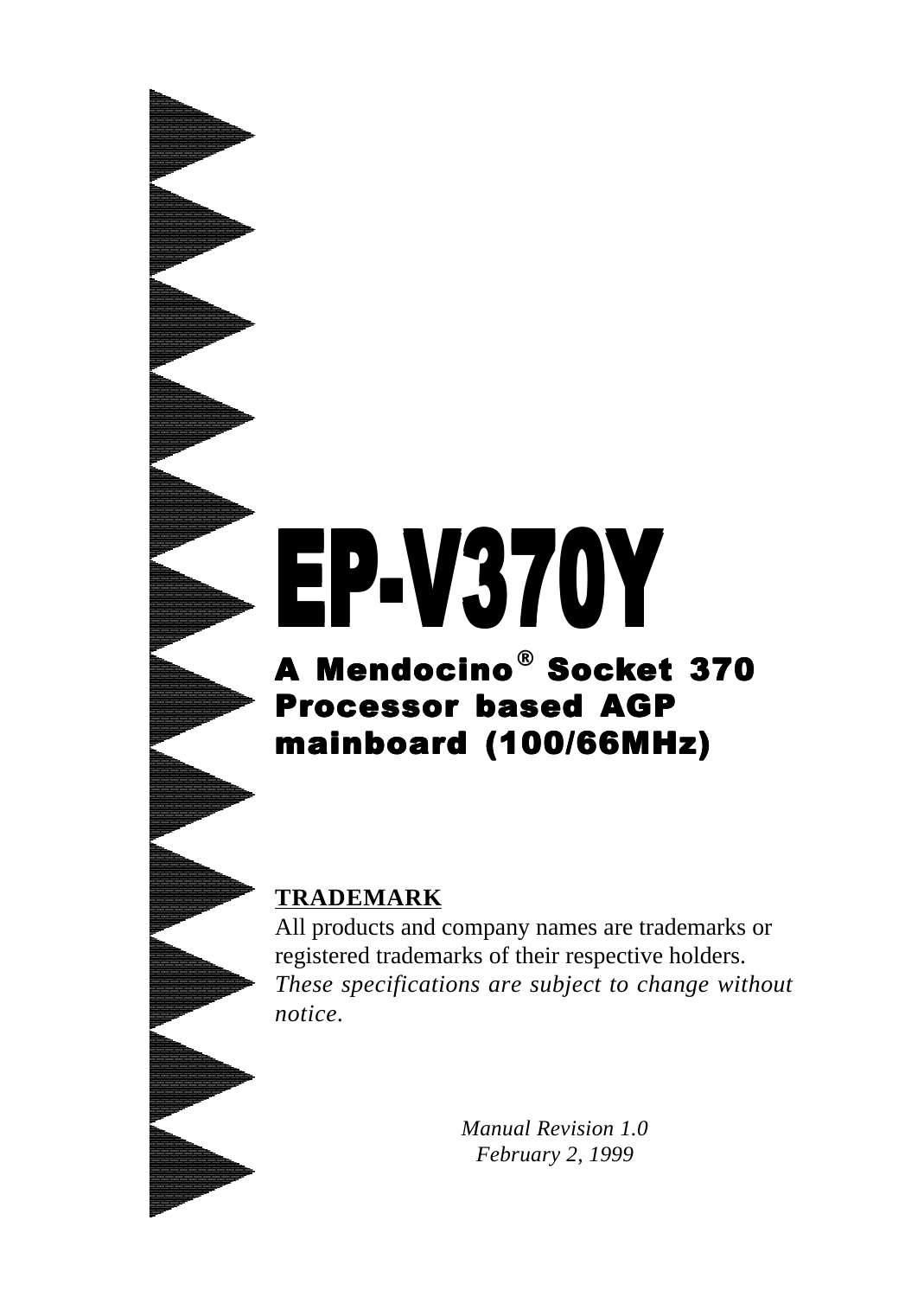**EP-V370Y**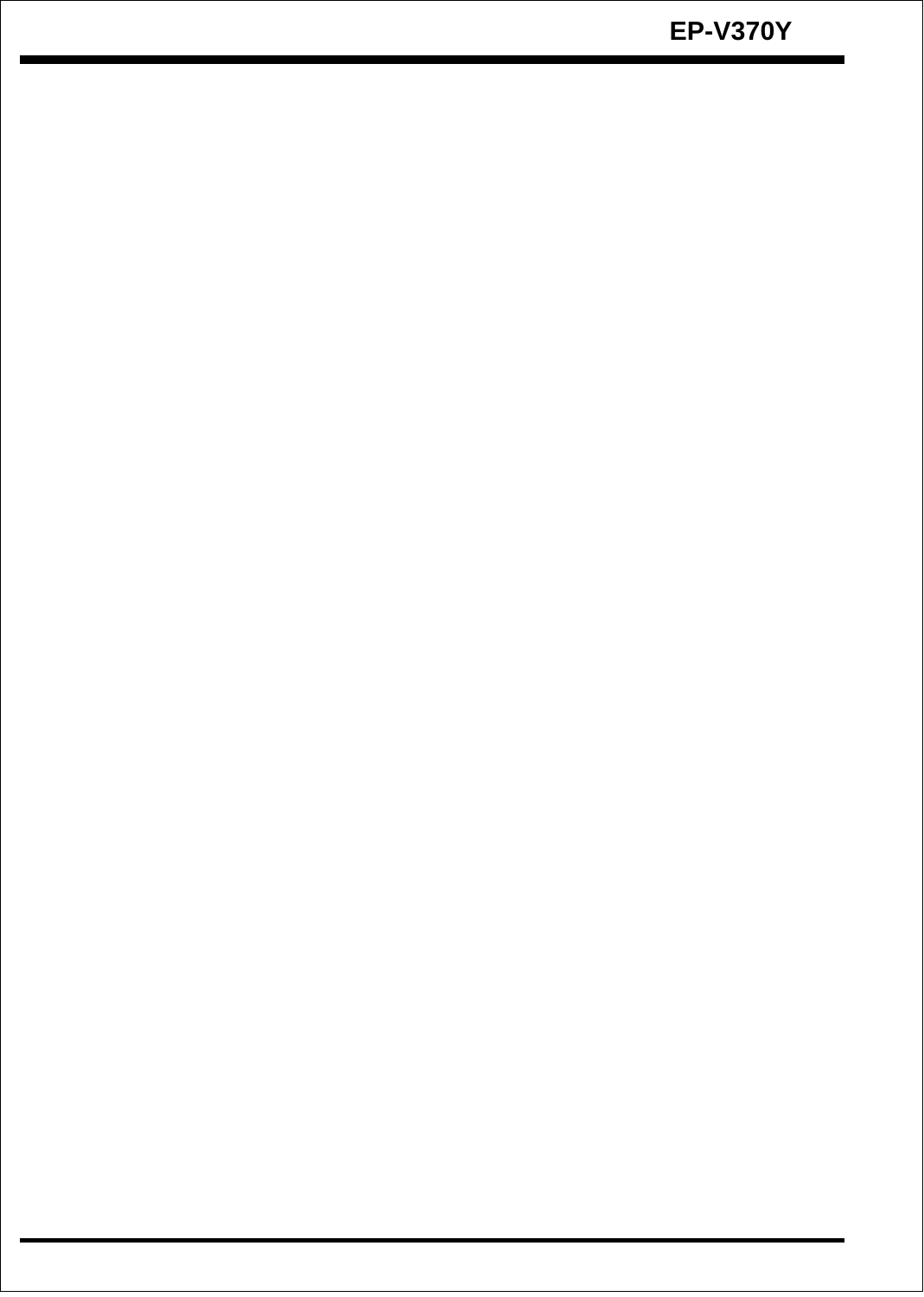#### Technical Support Services

If you need additional information, help during installation or normal use of this product, please contact your retailer. If your retailer can not help, you may E-Mail us with any questions at the following address tech@epox.com

Record your serial number before installing your EP-V370Y mainboard. (the serial number is located near the ISA slots at the edge of the board)

#### *EPoX EP-V370Y serial number:*

\_\_\_\_\_\_\_\_\_\_\_\_\_\_\_\_\_\_\_\_\_\_\_\_\_\_

#### BIOS Upgrades

Please use either our Web Site for current BIOS Upgrades.

#### **Internet Access**

http://www.epox.com sales@epox.com tech@epox.com

### *Thank you for using EPoX mainboards!*

© Copyright 1997 EPoX Computer Company. All rights reserved.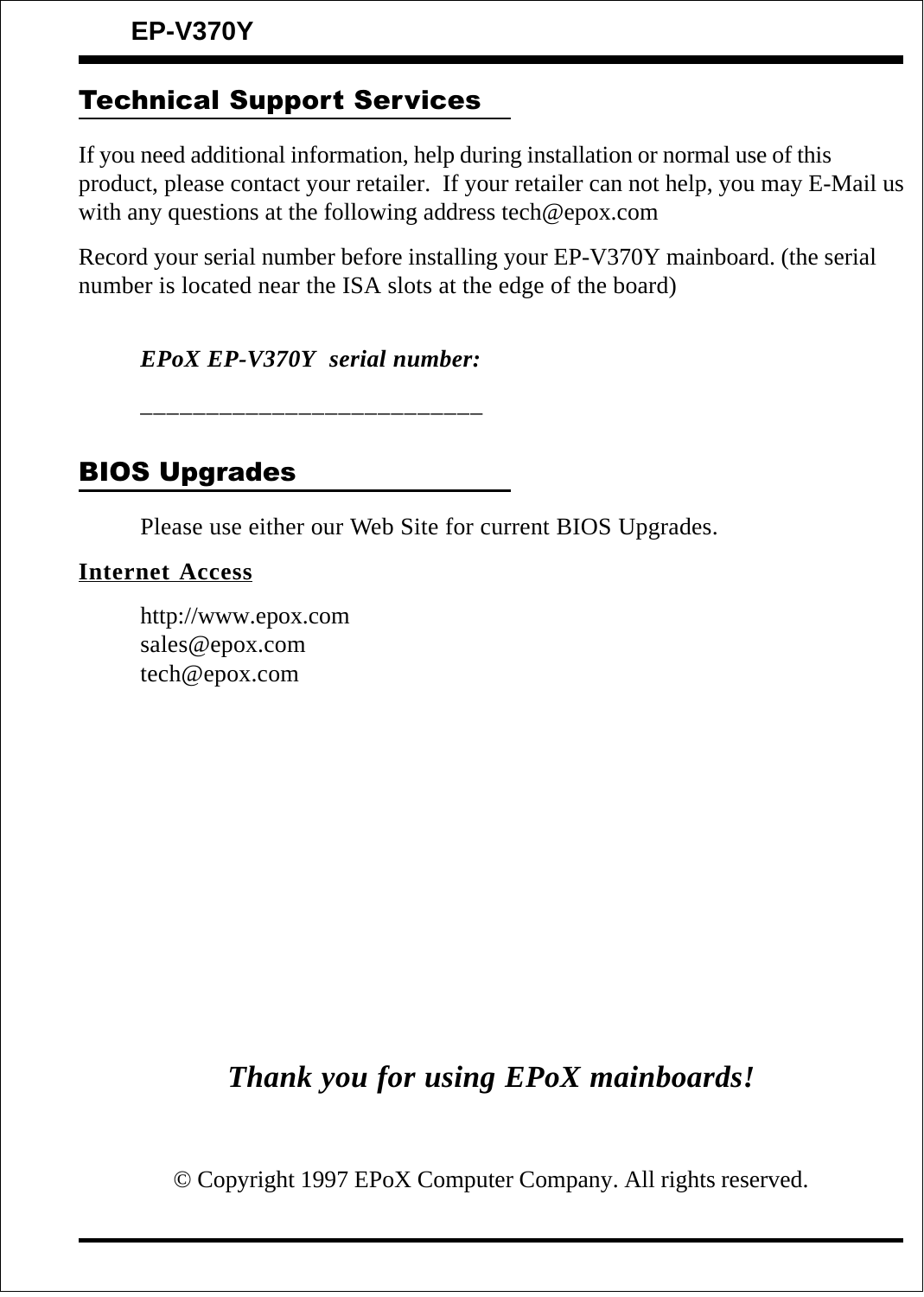#### User Notice

No part of this product, including the product and software may be reproduced, transmitted, transcribed, stored in a retrieval system, or translated into any language in any form by any means without the express written permission of EPoX Computer Company (hereinafter referred to as EPoX) except documentation kept by the purchaser for backup purposes.

EPoX provides this manual "as is" without warranty of any kind, either express or implied, including but not limited to the implied warranties or conditions of merchantability or fitness for a particular purpose. In no event shall EPoX be liable for any loss or profits, loss of business, loss of use or data, interruption of business or for indirect, special incidental, or consequential damages of any kind, even if EPoX has been advised of the possibility of such damages arising from any defect or error in the manual or product. EPoX may review this manual from time to time without notice. For updated BIOS, drivers, or product release information you may visit EPoX's home page at: http://www.epox.com

Products mentioned in this manual are mentioned for identification purposes only. Product names appearing in this manual may or may not be registered trademarks or copyrights of their respective companies.

#### **The product name and revision number are both printed on the mainboard itself.**

#### **Handling Procedures**

**Static electricity can severely damage your equipment**. Handle the EP-V370Y and any other device in your system with care and avoid unneccessary contact with system components on the mainboard.

Always work on an antistatic surface to avoid possible damage to the motherboard from static discharge.

We assume no responsibility for any damage to the EP-V370Y mainboard that results from failure to follow installation instructions or failure to observe safety precautions.

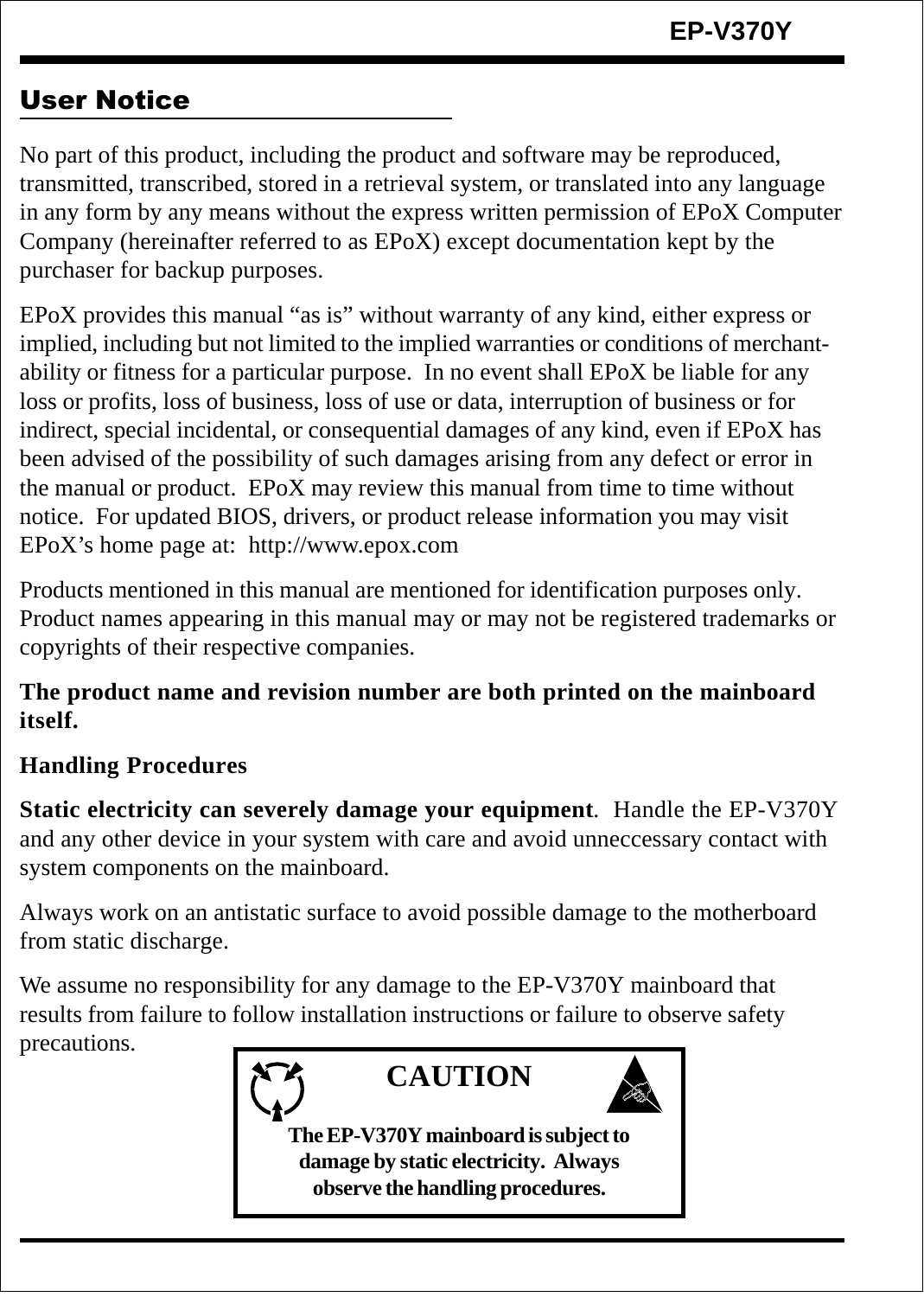### Table of Contents

| <b>Introduction</b>                 |                                                                                                                                |
|-------------------------------------|--------------------------------------------------------------------------------------------------------------------------------|
|                                     |                                                                                                                                |
| Overview                            |                                                                                                                                |
|                                     |                                                                                                                                |
| <b>Features</b>                     |                                                                                                                                |
|                                     |                                                                                                                                |
| <i><b>Installation</b></i>          |                                                                                                                                |
|                                     |                                                                                                                                |
| <b>Easy Installation Procedure</b>  |                                                                                                                                |
| External Modem Ring-in Power ON and |                                                                                                                                |
| <b>Award BIOS Setup</b>             |                                                                                                                                |
|                                     |                                                                                                                                |
|                                     | Page<br>System Memory Configuration  3-4<br>Keyboard Power ON Function (KBPO)  3-9<br>Change Supervisor or User Password  4-23 |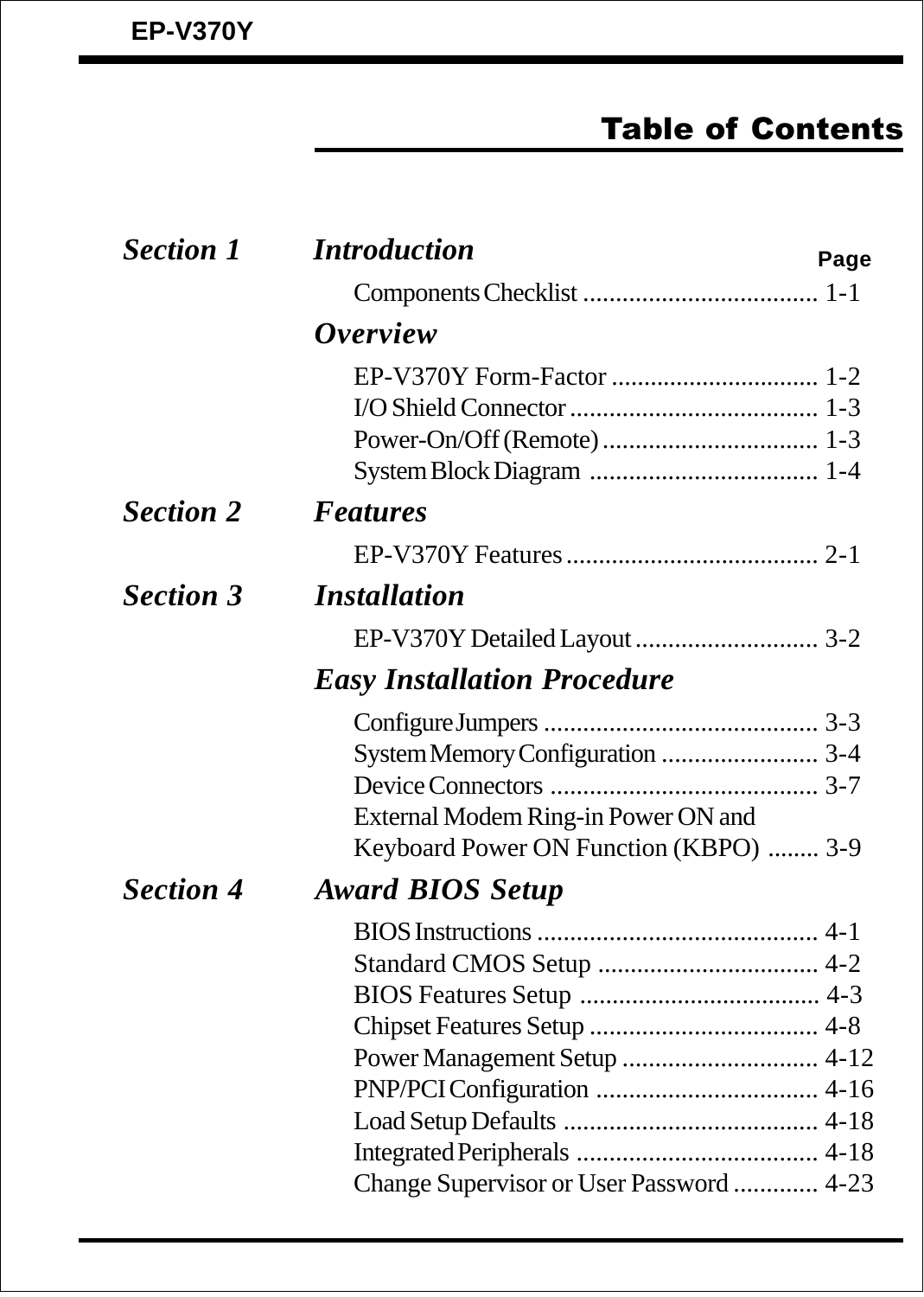| <b>Section 5</b> | <b>PCI</b> Sound                             |
|------------------|----------------------------------------------|
|                  |                                              |
| <b>Section 6</b> | Appendix                                     |
|                  | Appendix A                                   |
|                  |                                              |
|                  |                                              |
|                  |                                              |
|                  |                                              |
|                  |                                              |
|                  | Appendix B                                   |
|                  |                                              |
|                  |                                              |
|                  | Appendix C                                   |
|                  |                                              |
|                  | Appendix D                                   |
|                  | <b>CPU Clock Frequency Selection In BIOS</b> |
|                  |                                              |
|                  |                                              |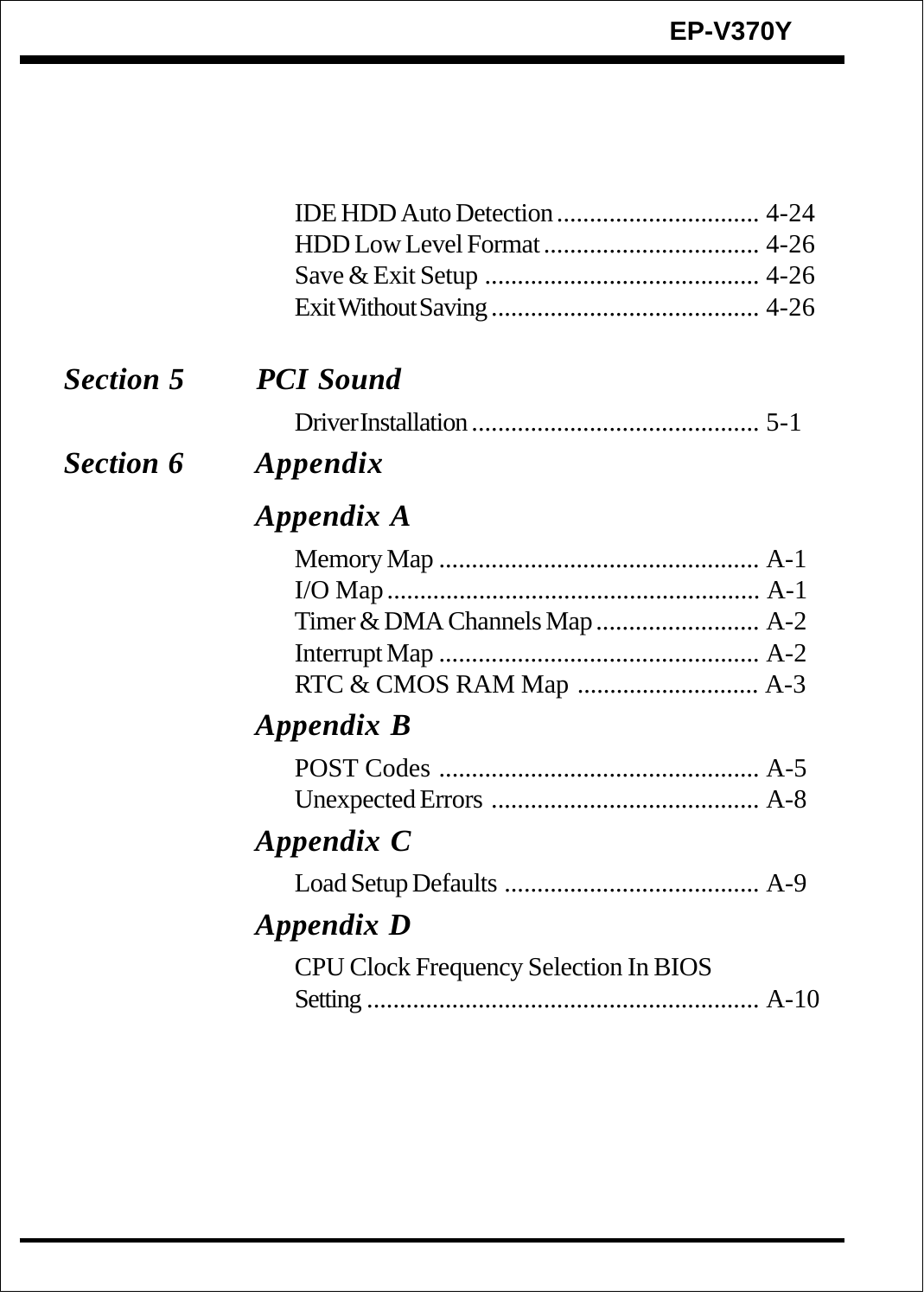### Section 1 INTRODUCTION

#### Components Checklist

- ü A. (1) EP-V370Y mainboard
- B. (1) EP-V370Y user's manual
- C. (1) Floppy ribbon cable
- D. (1) Hard drive ribbon cables
	- E. (1) PS/2 to AT keyboard connector adapter (optional)
		- $F \t(1)$  Bus master drivers
			- (1) USDM
			- (1) PCI Sound drivers

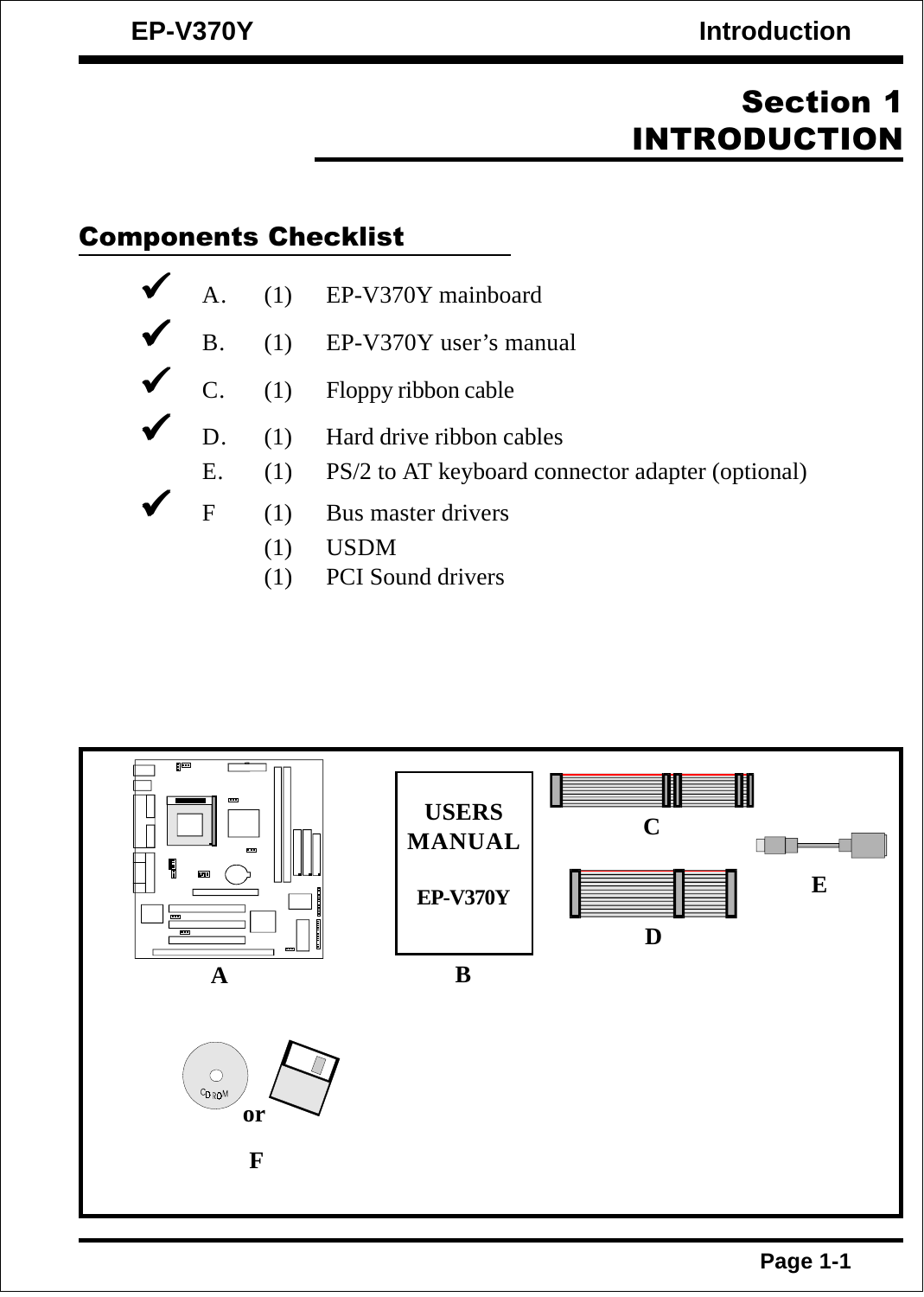#### EP-V370Y Form-Factor

The EP-V370Y is designed with MicroATX form factor - the new industry standard of chassis. The MicroATX form factor is essentially a Baby-AT baseboard rotated 90 degrees within the chassis enclosure and a new mounting configuration for the power supply. With these changes the processor is relocated away from the expansion slots, allowing them all to hold full length add-in cards. MicroATX defines a double height aperture to the rear of the chassis which can be used to host a wide range of onboard I/O. Only the size and position of this aperture is defined, allowing PC manufacturers to add new I/O features (e.g.; TV input, TV output, joystick, modem, LAN, etc.) to systems. This will help systems integrators differentiate their products in the marketplace, and better meet your needs.

- Smaller size promotes a smaller system size.
- I/O shield does not need to be retooled in an ATX 2.01 or later. Mainboard could be used in an ATX 2.01-compliant.
- A smaller power supply cam be used. High integration on mainboard reduces the system costs.

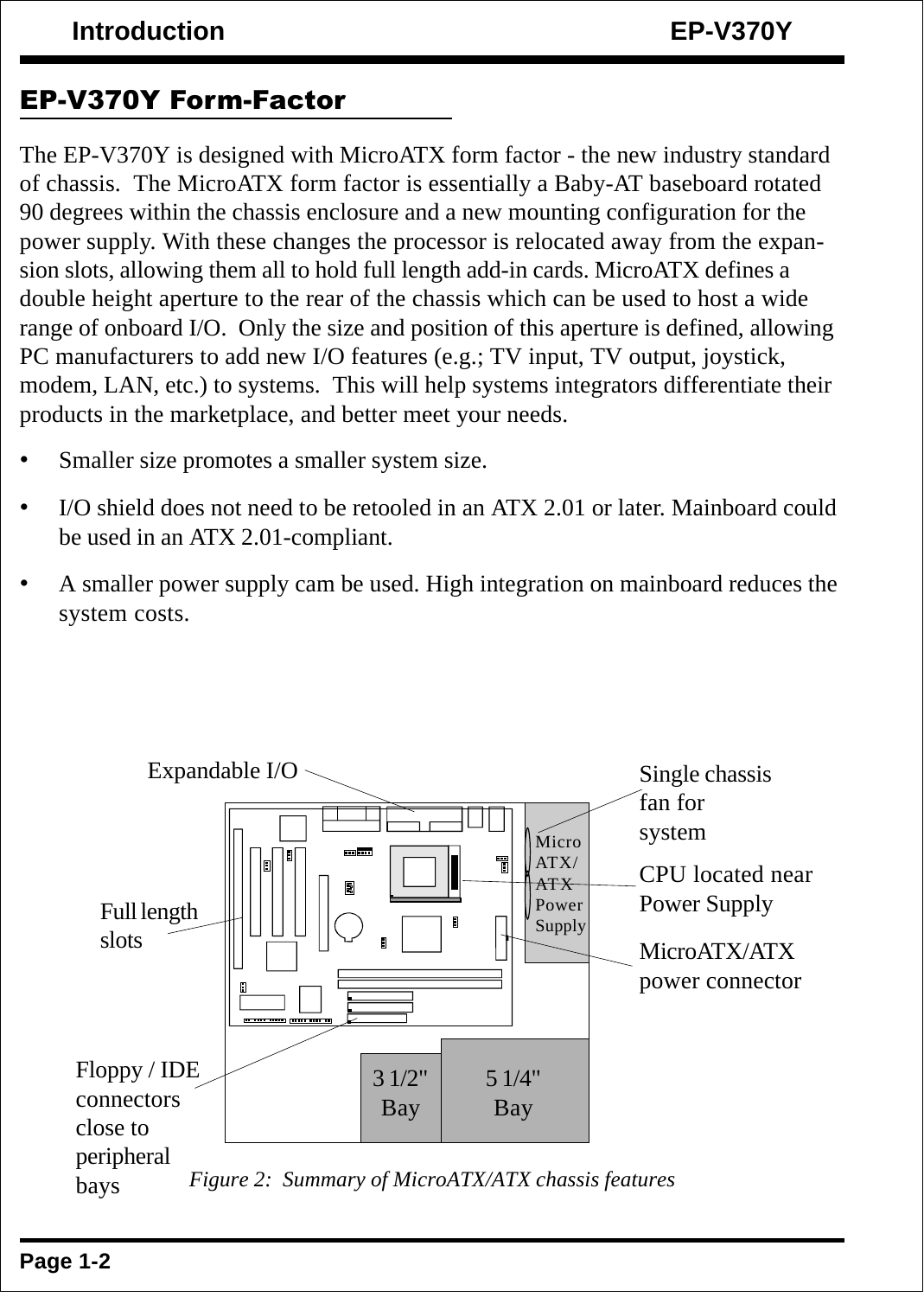#### I/O Shield Connector

**The EP-V370Y** is equipped with an I/O back panel. Please use the appropriate I/O shield (figure 3). *parallel port Joystick/Midi port*



**The EP-V370Y** has a single 20-pin connector for MicroATX power supplies. For MicroATX/ATX power supplies that support the **Remote On/Off** feature, this should be connected to the systems front panel for system Power On/Off button. The systems power On/Off button should be a momentary button that is normally open.

**The EP-V370Y** has been designed with "Soft Off" functions. You can turn Off the system from one of two sources: The first is the front panel Power On/Off the button, and the other is the "Soft Off" function (coming from the EP-V370Y's onboard circuit controller) that can be controlled by the operating system. Windows 95/98 will control this when the user clicks that they are ready to Shutdown the system.

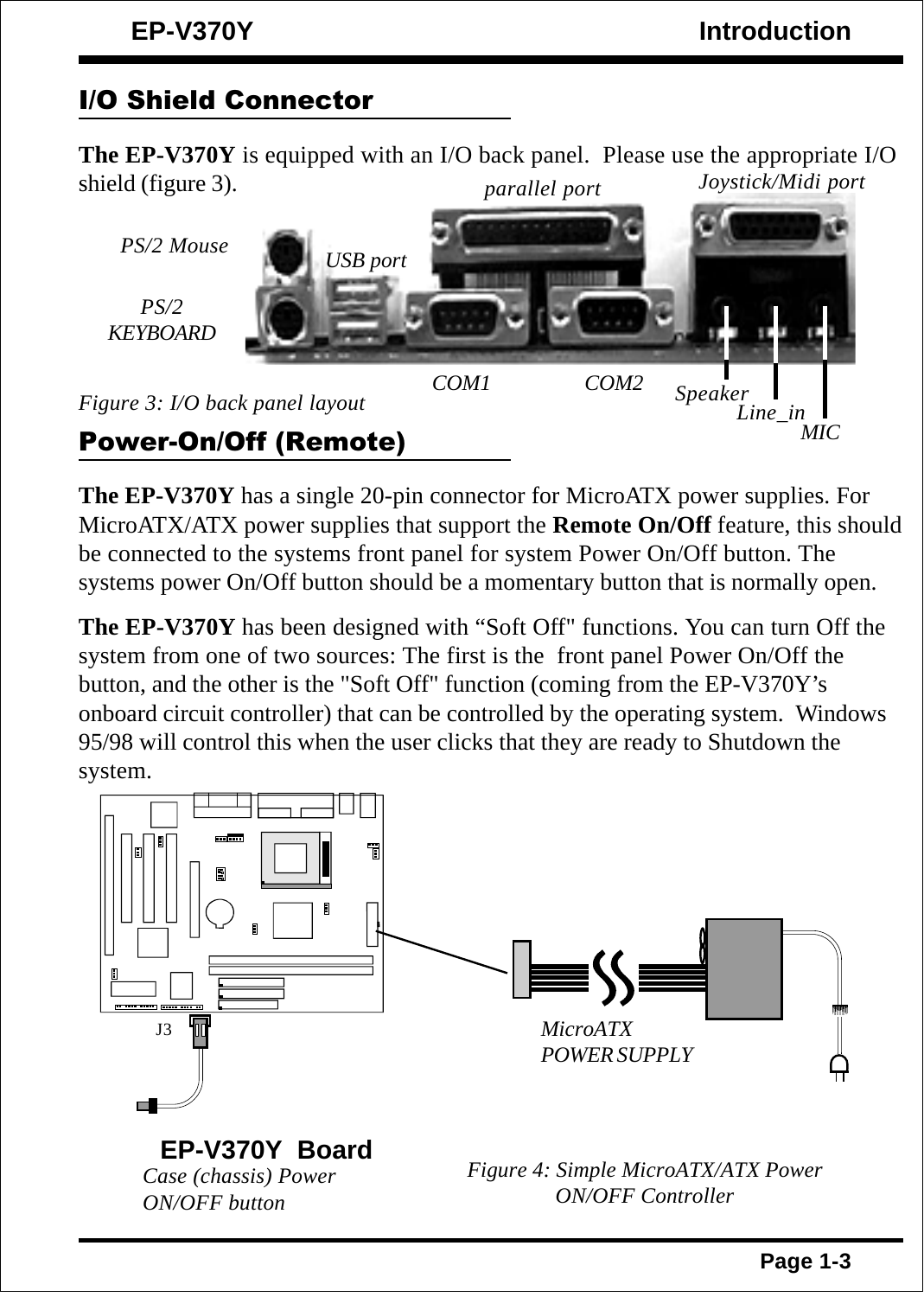#### System Block Diagram



*Figure 5: System Block Diagram*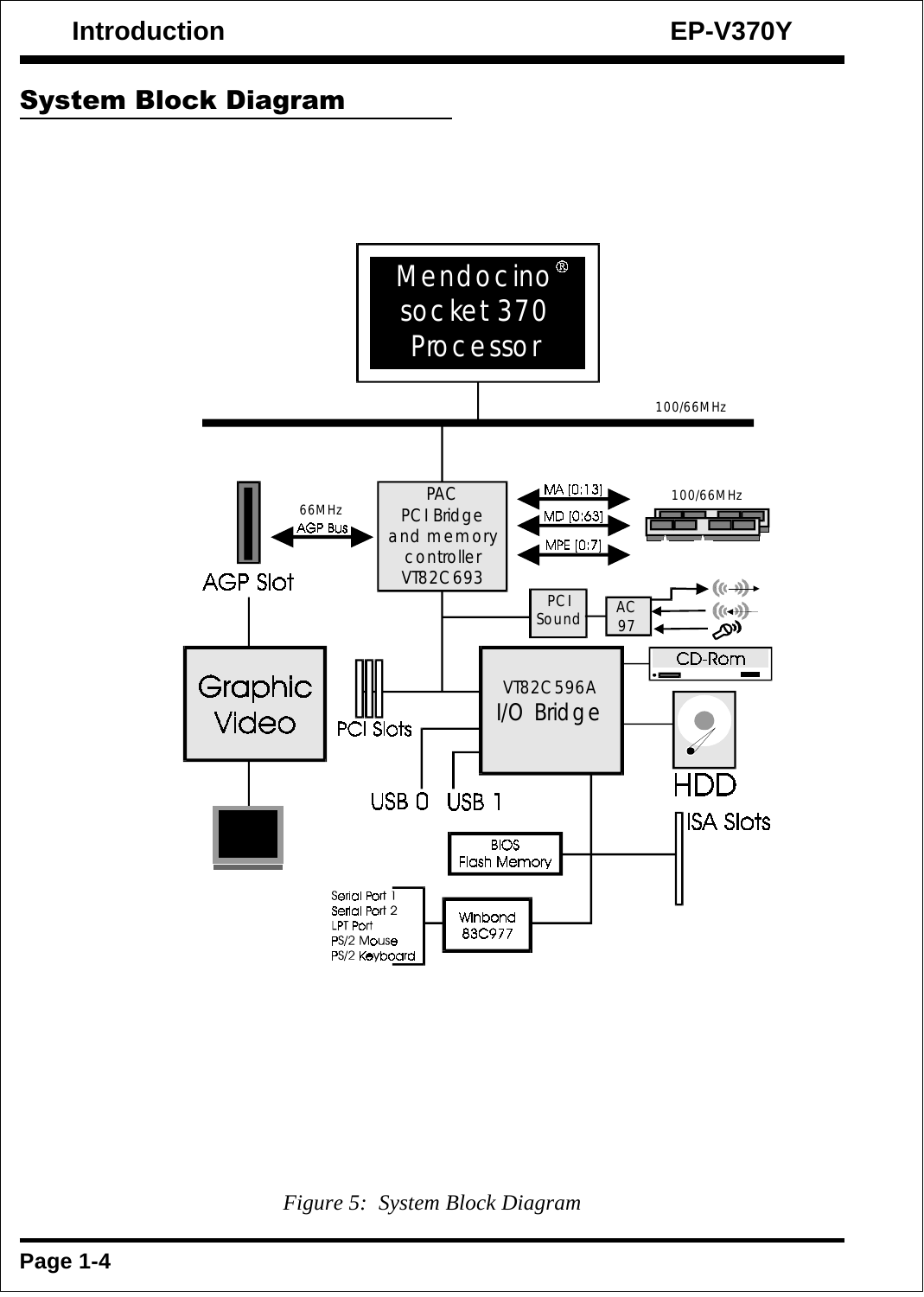### Section 2 FEATURES

#### EP-V370Y Features:

- EP-V370Y is based on the Mendocino<sup>®</sup> Processor operating at 300  $\sim$ 433MHz (66MHz) on PPGA 370 socket. The board is configured by a Jumper to match your CPU clock speed.
- Designed with VIA APOLLO PRO+ 693/596A AGPset.
- Supports up to 256 Mega of DRAM (minimum of 16 MB) on board, You can use 168-pin DIMM x 2. It will automatically detect Extended Data Output (EDO) DRAM or Synchronous DRAM memory (SDRAM) at 66MHz (please see Section 3-2).
- EP-V370Y will support Error Checking and Correcting (ECC) when using paritys DRAM memory modules. No Reqistered DIMM Support.
- Supports (1) 16 bit ISA slots, (3) 32 bit PCI slots, (1) AGP slot and provides (2) independent high performance PCI IDE interfaces capable of supporting PIO Mode 3/4 and Ultra DMA 33 devices. The EP-V370Y supports (3) PCI Bus Master slots and a jumperless PCI INT# control scheme which reduces configuration confusion when plugging in PCI card(s).
- Supports ATAPI (e.g. CD-ROM) devices on both Primary and Secondary IDE interfaces.
- Designed with Winbond W83977EF Multi I/O: (1) floppy port, (1) parallel port (EPP, ECP), and (2) serial ports (16550 Fast UART). Note: Japanese "Floppy 3 mode" is also supported
- Includes a PS/2 mouse connector.
- Allows use of a PS/2 keyboard.
- Features Award Plug & Play BIOS. With Flash Memory you can always upgrade to the current BIOS as they are released. (http://www.epox.com please visit our Technical Support section for the latest updates)
- EP-V370Y utilizes a Lithium battery which provides environmental protec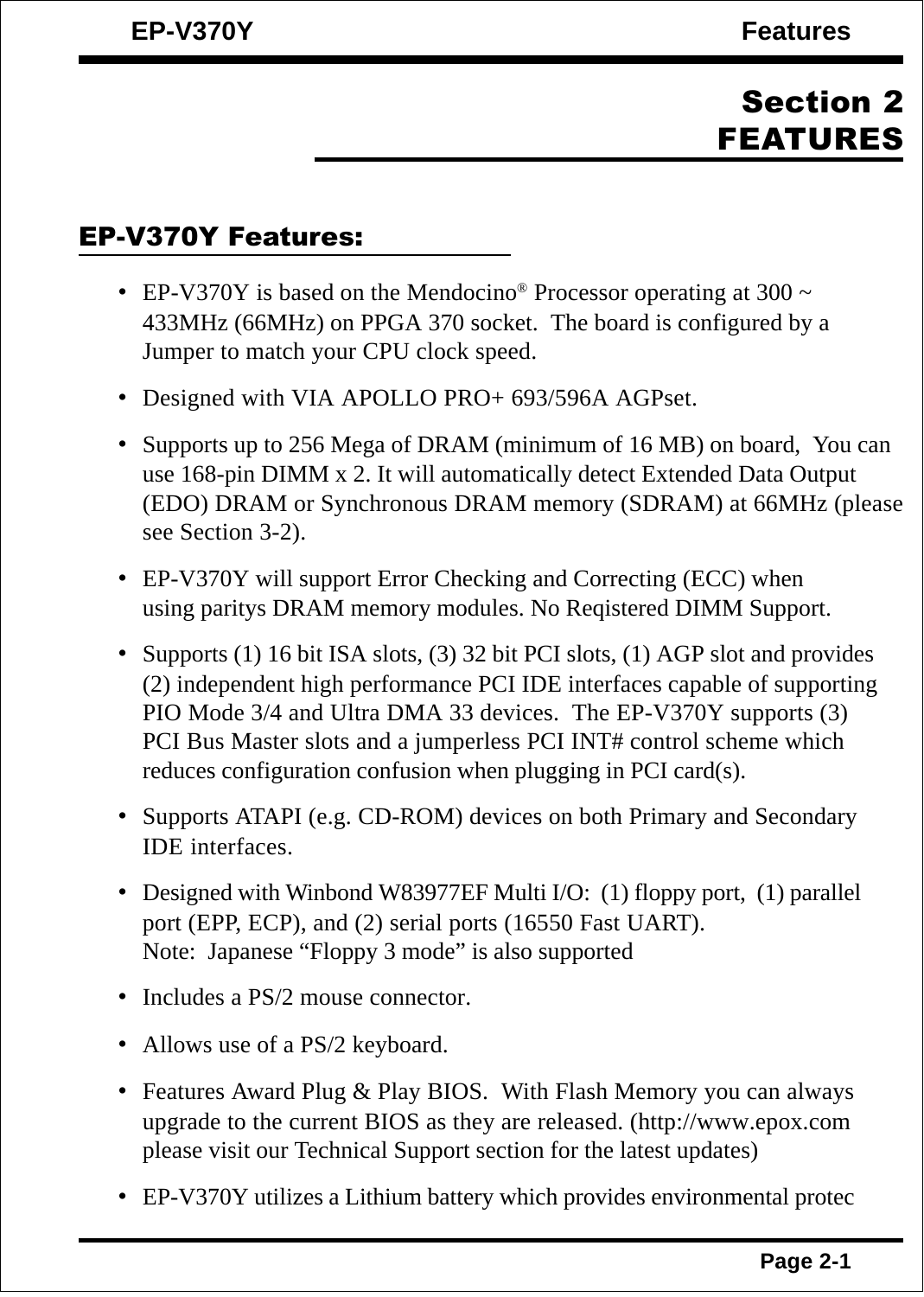tion and longer battery life.

- Supports the Universal Serial Bus (USB) connector. The onboard PIIX4E chip provides the means for connecting PC peripherals such as; keyboards, joysticks, telephones, and modems.
- Built-in ATX 20-pin power supply connector.
- Software power-down when using Windows<sup>®</sup> 95.
- Supports ring-in feature (remote power-on through external modem, allow system to be turned on remotely.
- Resume by Alarm Allow your system to turn on at a preselected time.
- Power Loss Recovery In the event of a power outtage your system will automatically turn itself back on without user intervention.
- Supports CPU Hardware sleep and SMM (System Management Mode).
- Supports Hot key, Any key or password Keyboard power ON function (KBPO).
- Supports USDM software to offer motherboard various status on Windows® 95/98.
- Supports the CPU and Chassis fan Auto stop in the sleep mode.
- Supports the System Power LED (PANEL) blinks in the sleep mode.
- Built-in WOL (Wake On Lan) Connector.
- Built-in YAMAHA YMF740 PCI Sound Onboard.
- Ture Full Duplex playback and Capture with different Sampling Rate.
- Maximum 32-voice XG captital Wave table
- Synthesizer including GM Compatibility.
- Supports OPL3, Sound Blaster Pro, MPU401 UART mode and Joystick function.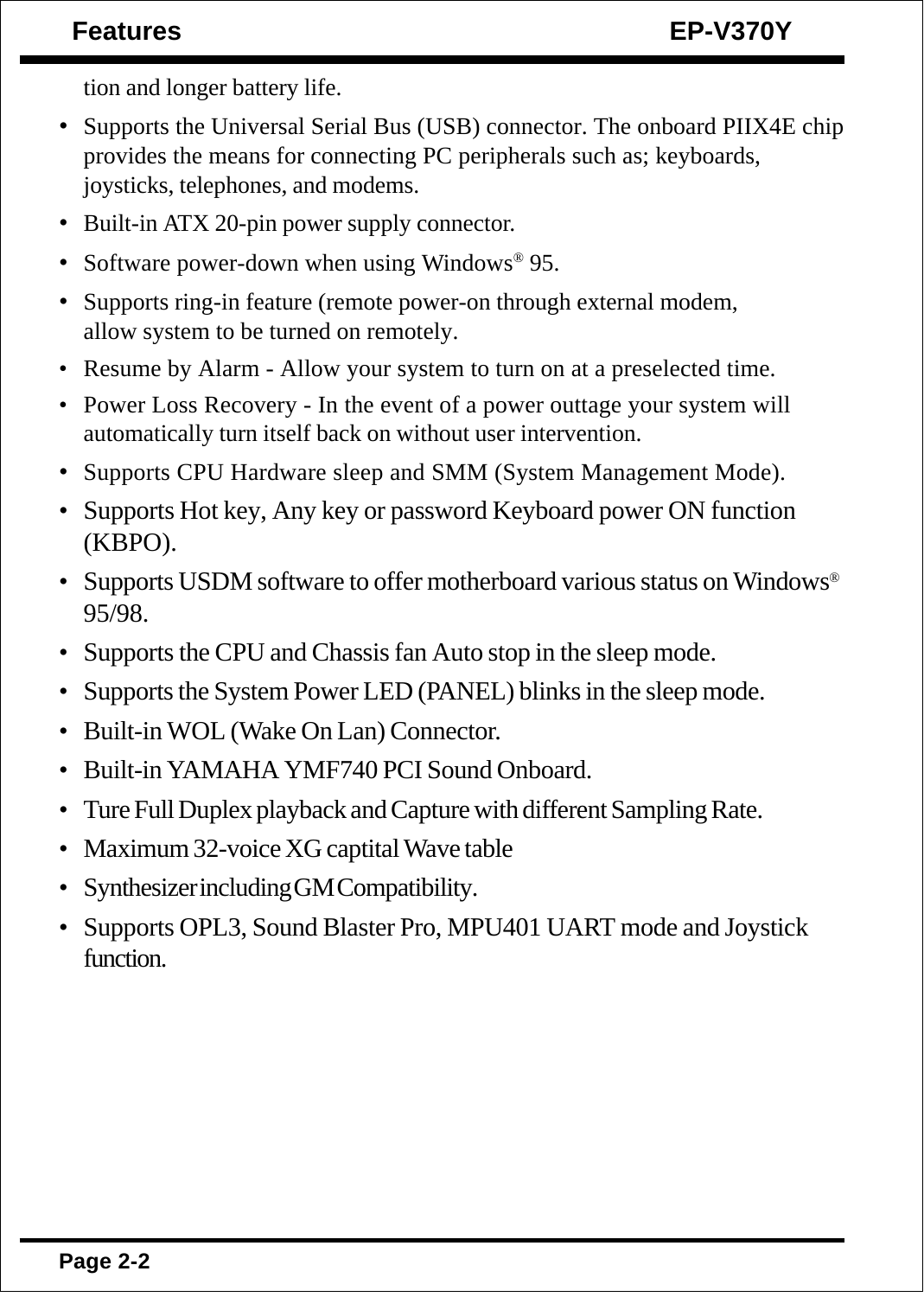### Section 3 INSTALLATION

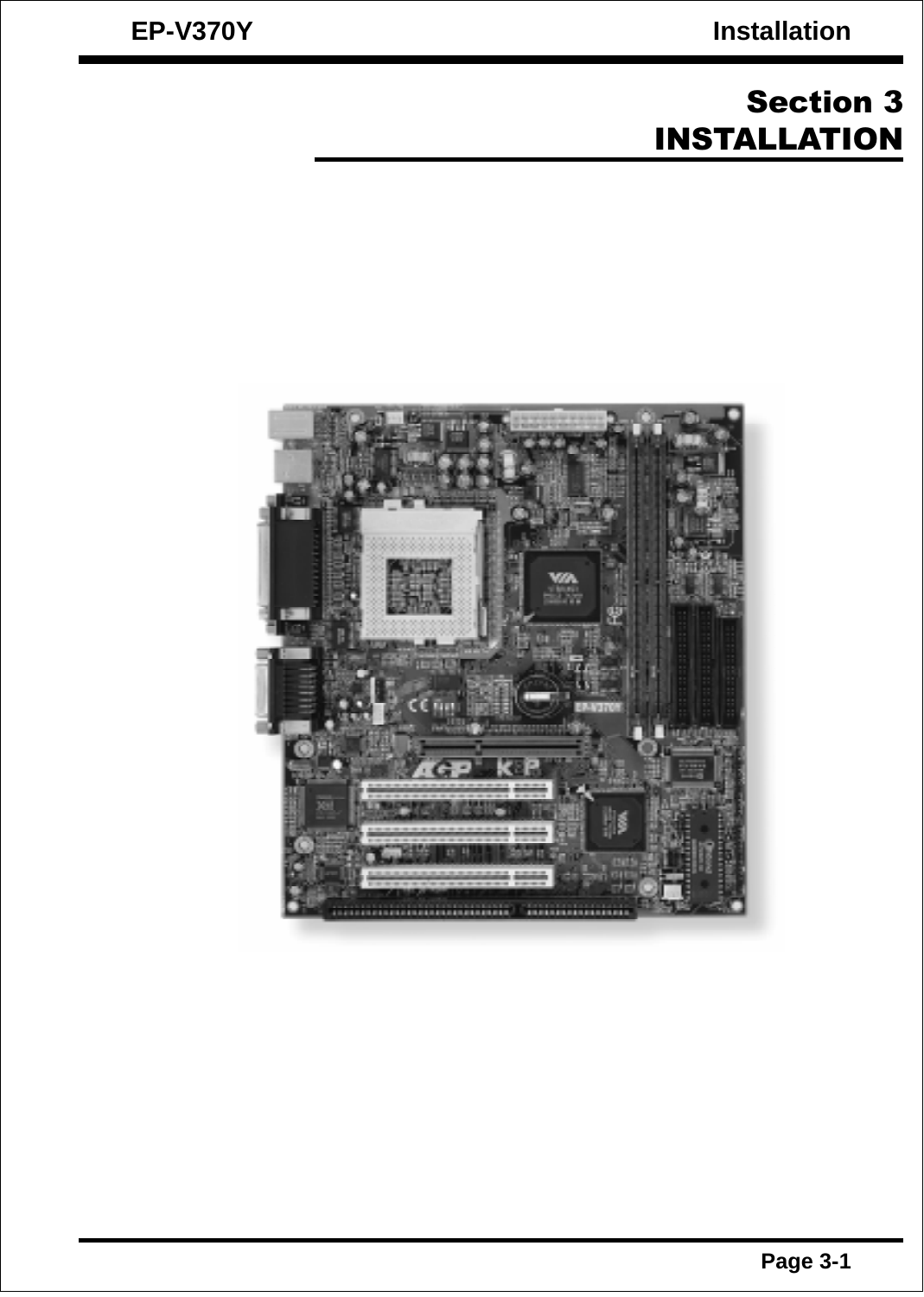### **EP-V370Y Detailed Layout**



*Figure 6*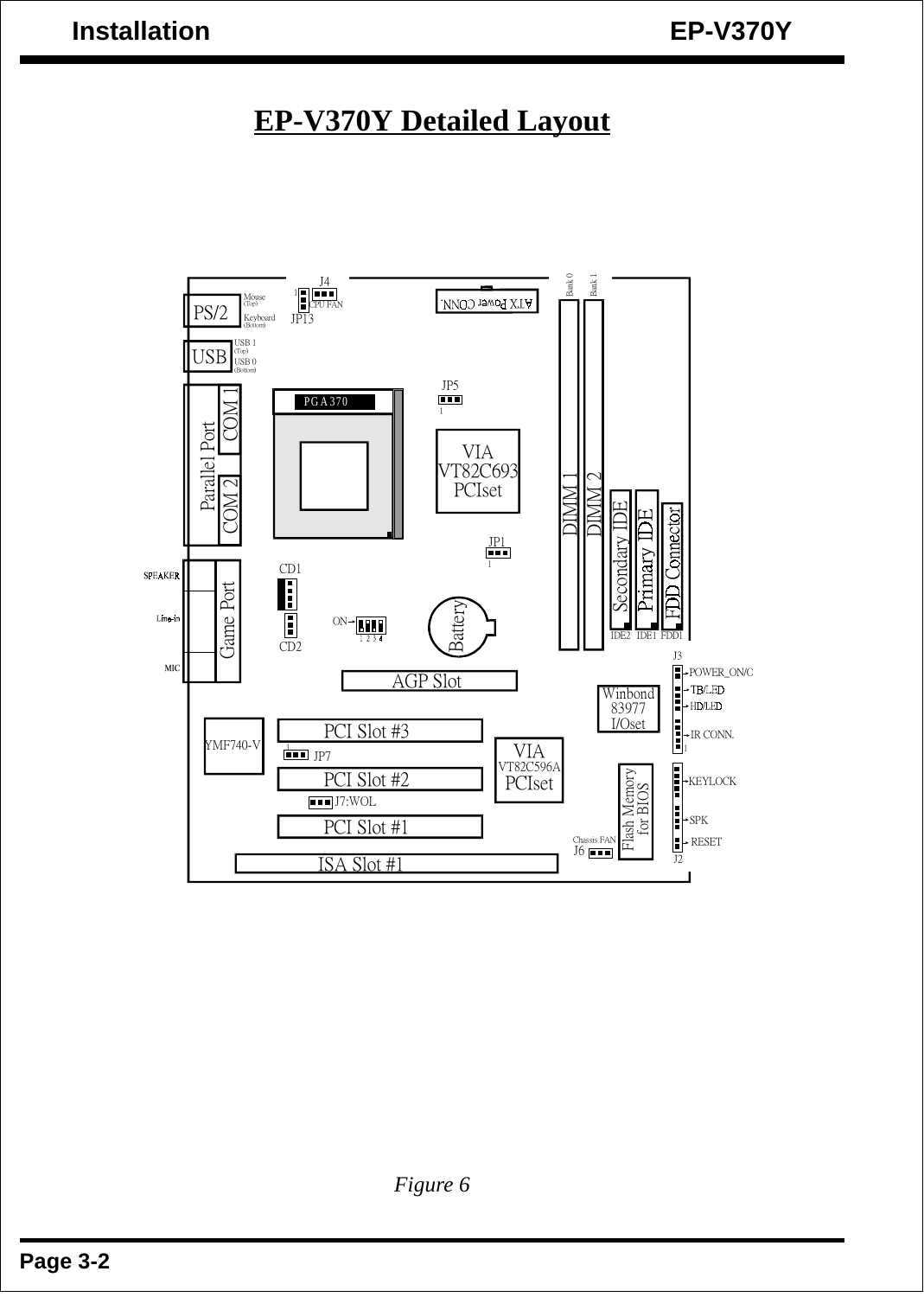#### Easy Installation Procedure

The following must be completed before powering on your new system:

- **3-1. Configure Jumpers to match your hardware**
- **3-2. Install memory chips**
- **3-3. Device Connectors**
- **3.4 External Modem Ring-in Power ON and Keyboard Power ON Functions (KBPO)**

#### Section 3-1 Configure Jumpers

EPoX designs all motherboards with the fewest jumpers to make your installation fast and easy.

The following will describe all of the jumpers that you are required to set before moving on to step 3-2.

#### *Note: The jumpers as depicted as shown (Figure 6) in their correct physical orientation.*

O N

O N O N O N

\*\*: If CPU fixed the Ratio, than SW 1 is No function.

 $*$  $\overline{O}$  N  $\overline{O}$  N

 $\overline{\circ}$ 

366 400 550 600

433 650 \*  $466 * 700 *$ 

 $7X$  \*\* ON

 $5.5X$  \*\*

6X 6.5X

\* :RSD (Reserved)

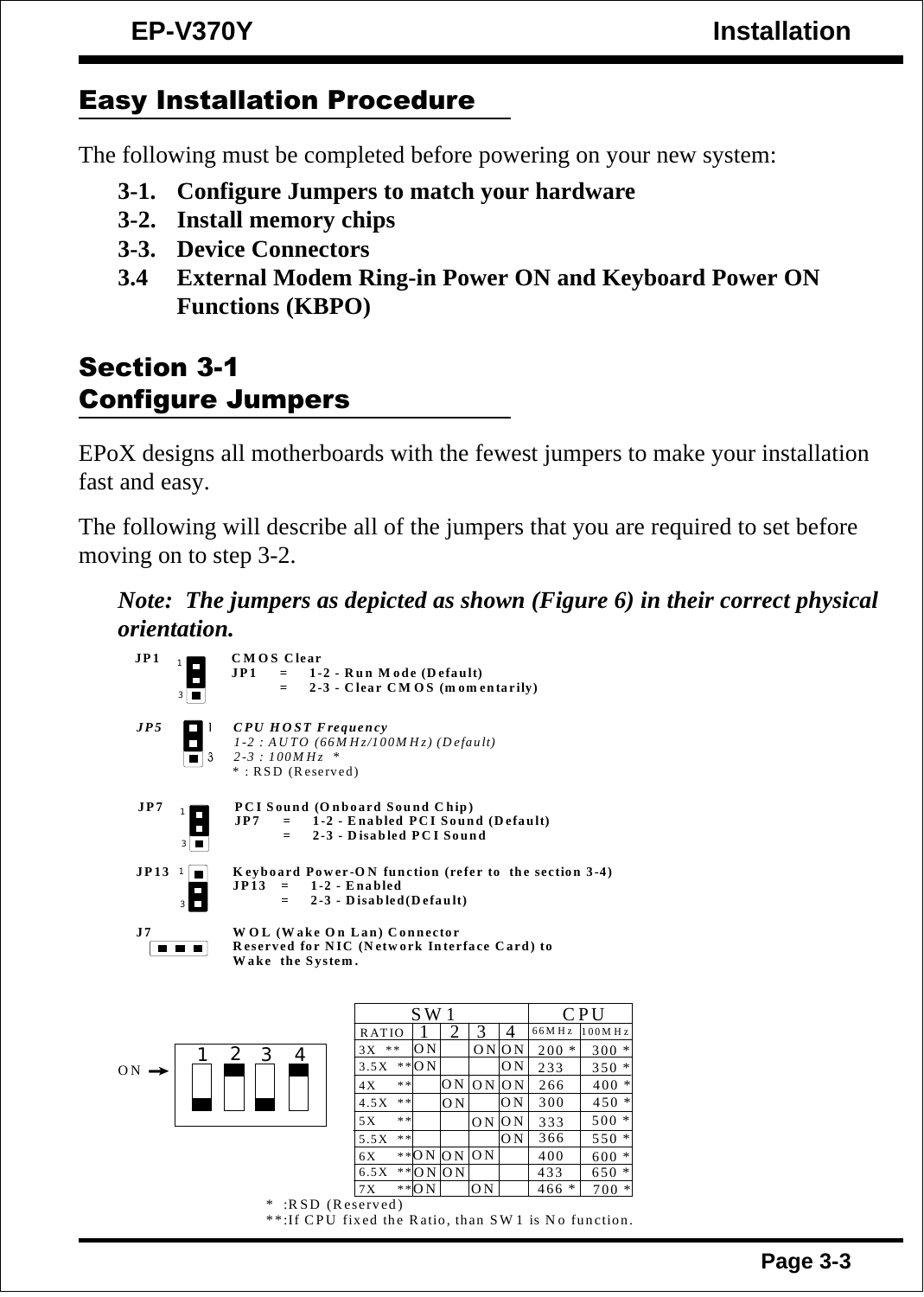#### Section 3-2 System Memory Configuration

#### Memory Layout

The EP-ZX370A supports (2) 168-pin DIMMs (Dual In-line Memory Module). The DIMMs can be either EDO (Extended Data Out) or SDRAM (Synchronized DRAM). The DIMMs may be installed using just one chip.

- **We recommend using SDRAM DIMM can not mixing with EDO DIMM modules.**
- The EDO DIMM only support Mendocino<sup>®</sup> PPGA370 Processor at 66MHz.
- DIMM SDRAM may be 83MHz (-12ns), 100MHz (-10ns) or 125MHz (-8ns) bus speed.
- Maximum of 2 DIMM sockets (256MB memory).
- No Registered DIMM support.

Figure 2 and Table 1 show several possible memory configurations using

| (M 1<br>DIM M | Synchronous<br>Bank 0         |
|---------------|-------------------------------|
| (M2<br>DIM M  | SDRAM or EDO<br>Bank<br>DIM M |
| Figure 2      |                               |

| <b>Total Memory</b>  | DIMM <sub>1</sub><br>(Bank 0)                     | DIMM <sub>2</sub><br>(Bank 1)                     |
|----------------------|---------------------------------------------------|---------------------------------------------------|
| $= 256MB$<br>Maximum | EDO/SDRAM*<br>8MB, 16MB, 32MB,<br>64MB, 128MB X 1 | EDO/SDRAM*<br>8MB, 16MB, 32MB,<br>64MB, 128MB X 1 |
| $= 128MB$<br>Maximum | EDO/SDRAM*<br>8MB, 16MB, 32MB,<br>64MB, 128MBX 1  | None                                              |

*Table 1*

 *\* SDRAM only supports 8, 16, 32, 64, 128MB DIMM modules.*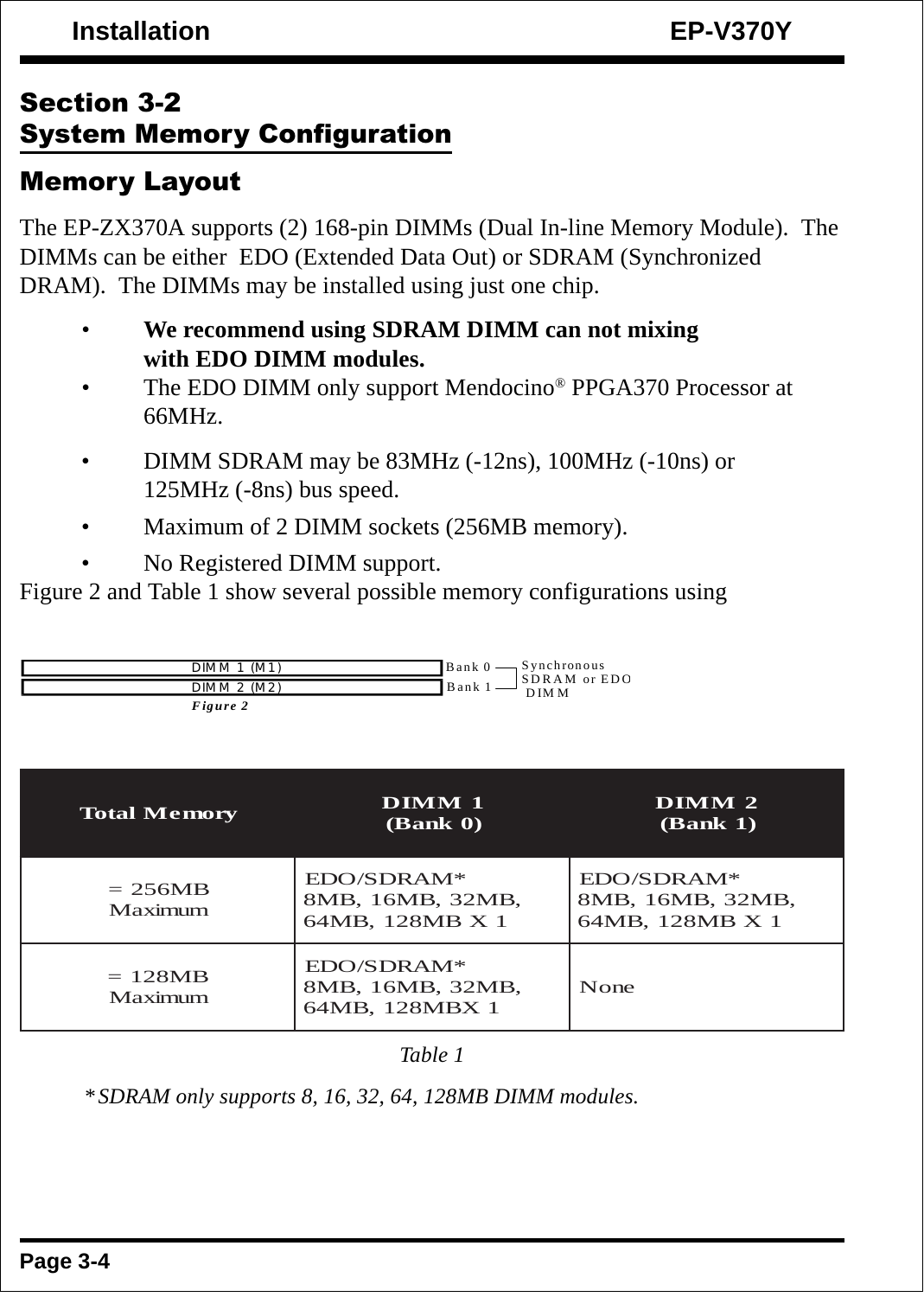#### DIMM Module Installation

Figure 7 displays the notch marks and what they should look like on your DIMM memory module.

DIMMs have 168-pins and two notches that will match with the onboard DIMM socket. DIMM modules are installed by placing the chip firmly into the socket at a 90 degree angle and pressing straight down (figure 8) until it fits tightly into the DIMM socket (figure 9).



*Figure 7*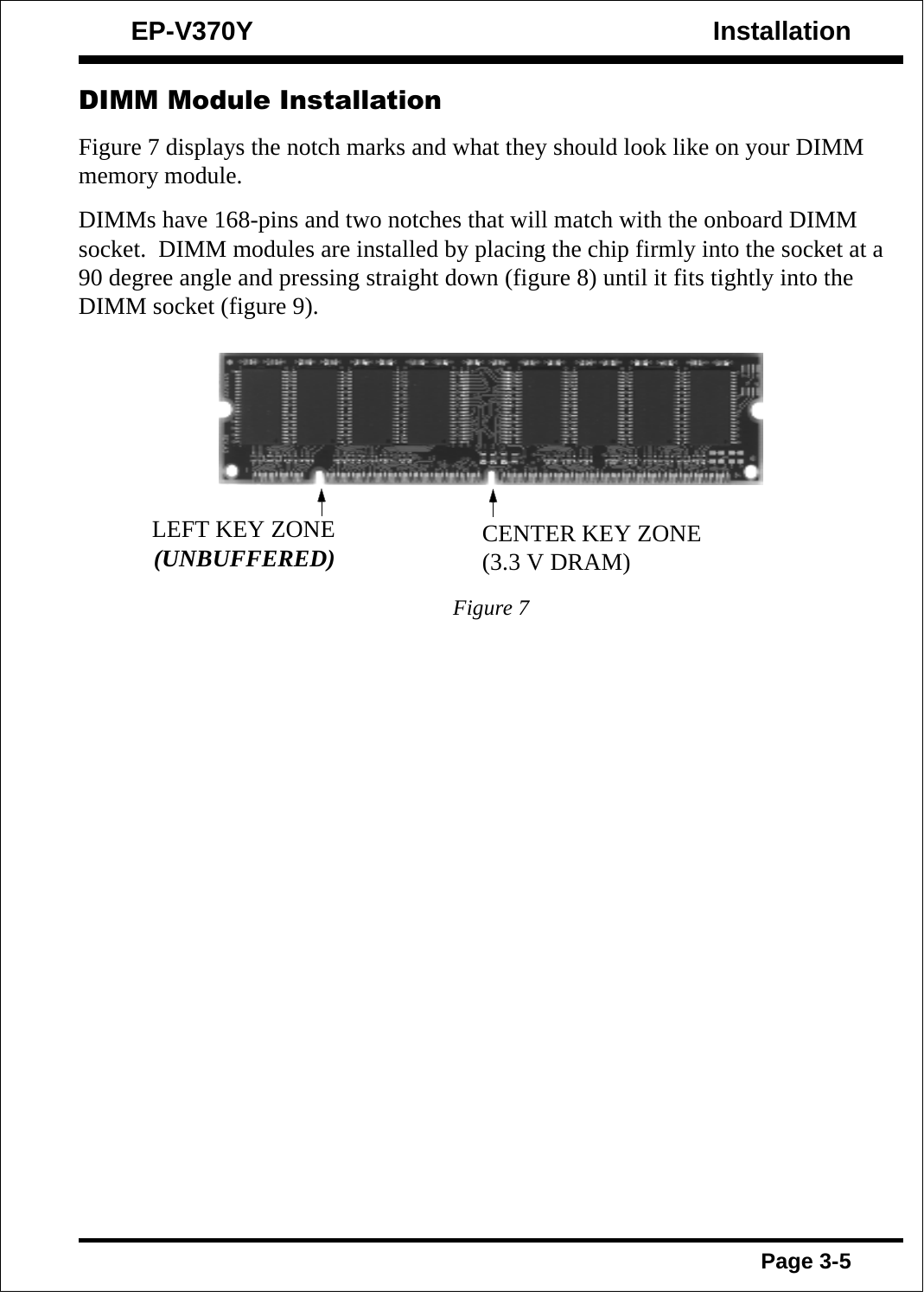



To remove the DIMM module simply press down both of the white clips on either side and the module will be released from the socket.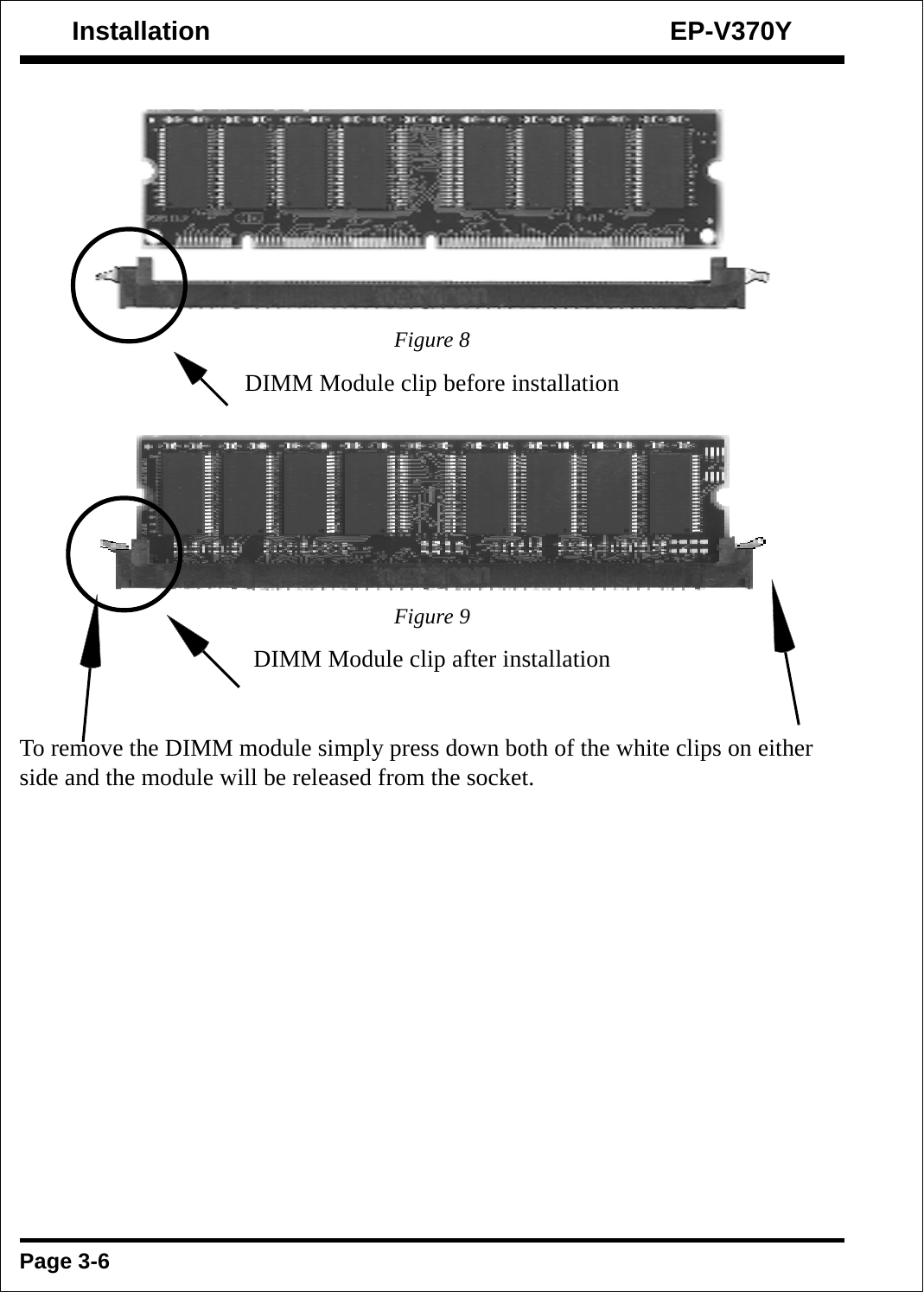#### Section 3-3 Device Connectors

#### **Please install the motherboard into the chassis.**

Now that your motherboard is installed you are ready to connect all your connections (figure 14).



*Figure 14*

- **J4**: CPU Fan Power
	- A plug-in for the CPU Fan Power
- **J6**: Chassis Fan Power
	- A plug-in for the chassis Fan Power
- **J7**: WOL (Wake On Lan) Connector
- **PW2**: ATX Power Connector
	- 20-pin power connector
- **J2,J3**:Chassis Panel Connector
	- Keylock, Speaker, Reset, Sleep, Turbo LED and HDD LED
- **IDE1**:Primary IDE Connector
- **IDE2**:Secondary IDE Connector
- **FDD1**:Floppy Controller Connector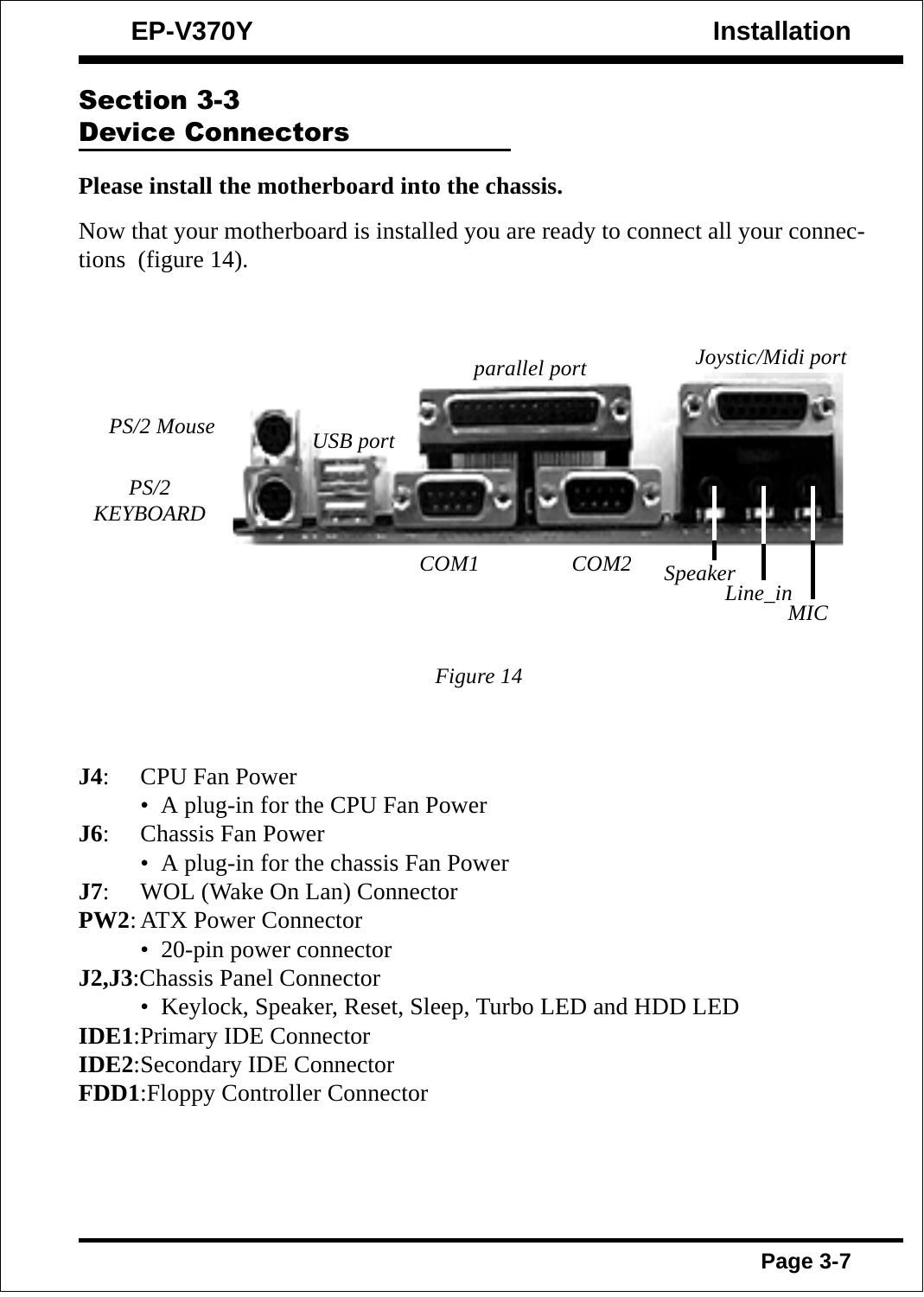#### Section 3-3 Device Connectors (continued)

| J2               | $\mathbf{1}$<br>п                          | <b>Reset</b> - Closed to restart system.                                                                                                                                                                                        |  |
|------------------|--------------------------------------------|---------------------------------------------------------------------------------------------------------------------------------------------------------------------------------------------------------------------------------|--|
|                  | п<br>п<br>п<br>$\blacksquare$              | <b>Speaker</b> - Connect to the system's speaker for beeping<br>1. Speaker 3. GND<br>2. N/C<br>4. GND                                                                                                                           |  |
|                  | п<br>$\blacksquare$<br>п<br>$\blacksquare$ | <b>KeyLock</b> - Keyboard lock switch & Power LED connector<br>1. Power LED $(+)$ 4. Keylock<br>2. N/C<br>5. GND<br>The power LED lights when the<br>3. GND<br>system is powered on and blinks in<br>SLEEP MODE (Suspend mode). |  |
| J3               | 1<br>п<br>■<br>■<br>$\blacksquare$         | <b>IR Connector</b><br>1. VCC<br>4. GND<br>2. NC<br>5. IRTX<br>3. IRRX                                                                                                                                                          |  |
| $^{+}$<br>$^{+}$ |                                            | <b>IDE LED indicator</b> - LED ON when Onboard PCI IDE Hard disks is<br>activate<br>Turbo LED indicator - LED ON when higher speed is selected                                                                                  |  |
|                  |                                            | $\sim$ 10.00 m $\cdot$ $\cdot$                                                                                                                                                                                                  |  |

**Power On/Off - This is connected to the power button on the case.** Using the Soft-Off by Pwr-BTTN feature, you can choose either Instant Off (turns system off immediatly), or 4 sec delay (you need to hold the button down for 4 seconds before the system turns off). When the system is in 4 sec delay mode, there is a special feature to make the system to go into suspend mode when the button is pressed momentarily.

 $\boxplus$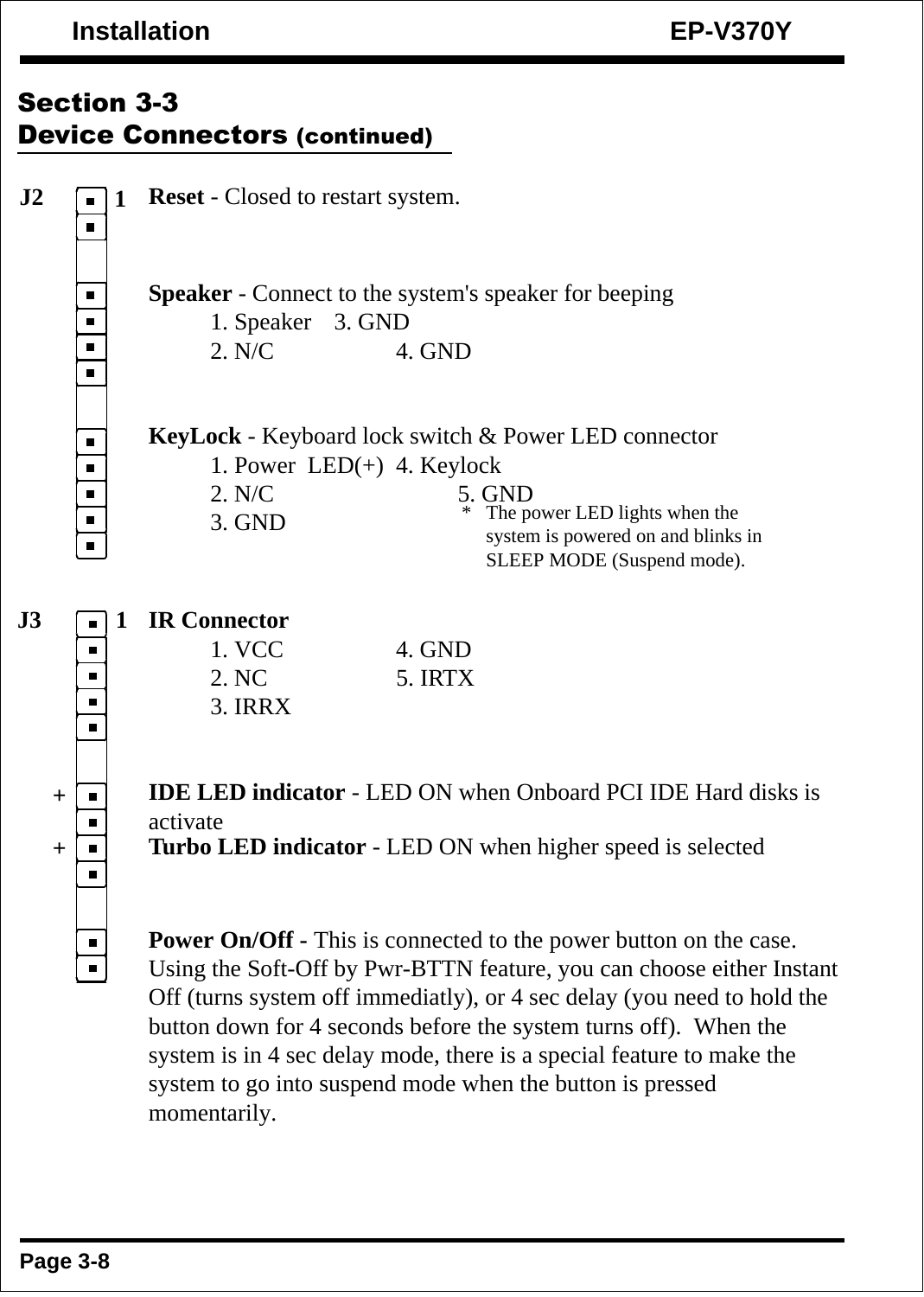#### Section 3-4 External Modem Ring-in Power ON and Keyboard Power ON Functions (KBPO)

On the basis of bounded functions in I/O chipset, the two serial ports are able to support the External Modem Ring-in Power ON function. Once users connect the external modem to COM1 or COM2, the EP-V370Y mainboard allows users to turn on their system through the remote and host's dial-up control.

#### **Exclusive Keyboard Power ON Function**

To innovate a unique feature to benefit users, we devoted the easiest and most convenient way to turn on your system based on the the ATX power supply.

How to work with it

**Step 1:**Please check JP13 at the position 1-2 after you finished the system installation.



*JP13*  $\boxed{\blacksquare}$  *Keyboard Power-ON Function Selection 1-2 : Enabled 2-3 : D isabled (D efault)*

**Step 2:**Push the momentary switch (J3 PW-ON) to turn on your system and then push again to hold for more than 4 seconds to turn it off affter counting memory as soon as you turn it on.

**Step 3:**You can enjoy the Keyboard Power ON function (KBPO) by *pressing any 1 key, Hot key (Ctrl-F1, F2.....F12), Password (A maximum of 5 characters can be entered.) and BUTTON only to turn on your system. Please refer to the BIOS Integrated peripherals setup for detail (Page 4-19). The BIOS Default is keyboard Hot key <Ctrl> - <F1> to turn on the system*. Your system will be turned on automatically, after releasing the keys. To power off you system, you can use the Soft-OFF function under Windows 95.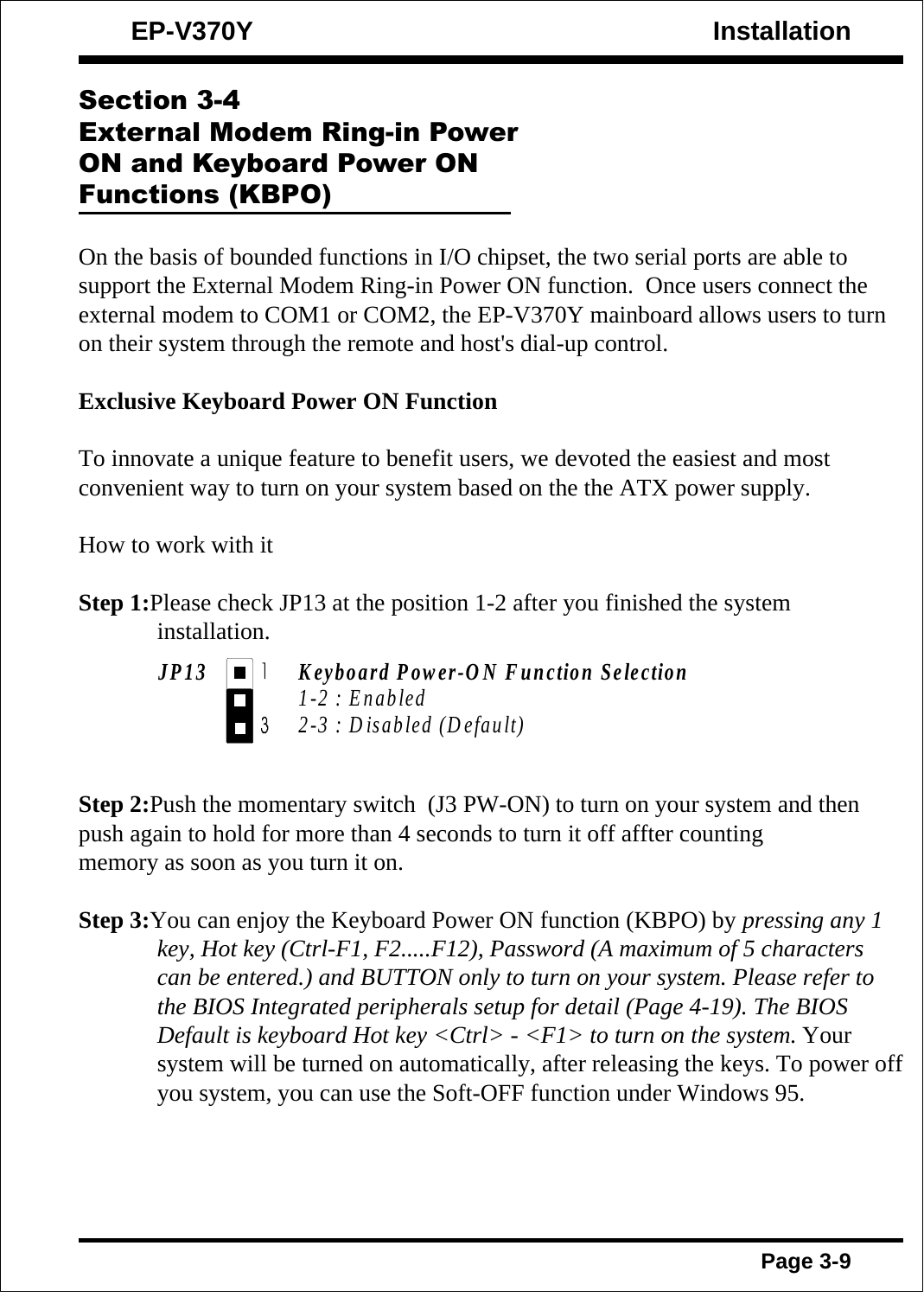#### **Notes:**

- 1.Intel ATX version 2.0 specification has recommended you use the power supply with 0.72A(720mA) in 5.0VSB. With our EP-V370Y mainboard, the 5.0VSB standby power only has to be  $> = 0.1A$
- *(100mA)* then you can enjoy this unique benefit. However, the ATX power supply which is  $< 0.1$  (100mA) is still applicable to your system by placed JP13 at the position 2-3 to disable this feature.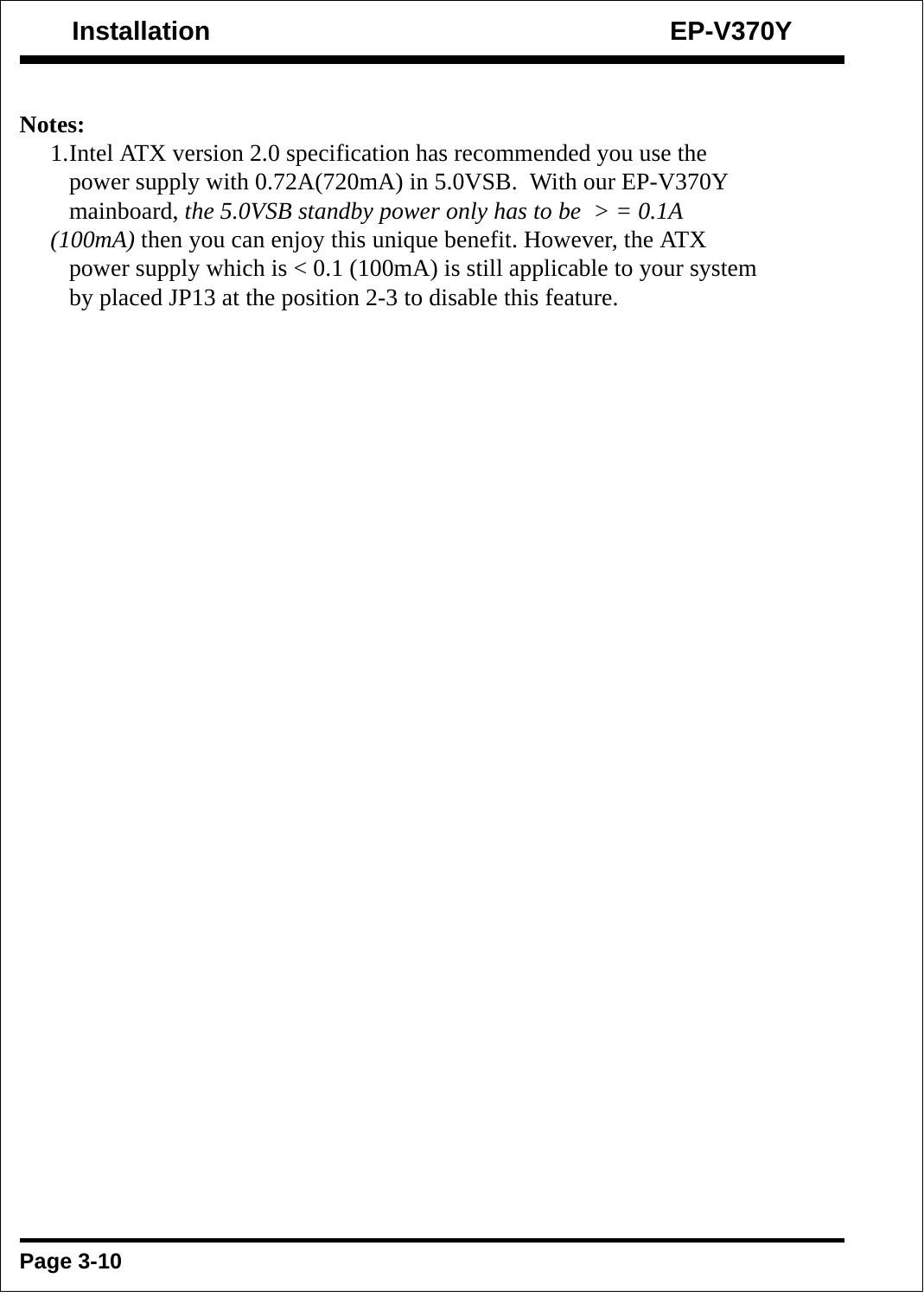### Section 4 AWARD BIOS SETUP

### BIOS Instructions

Award's ROM BIOS provides a built-in Setup program which allows user to modify the basic system configuration and hardware parameters. The modified data will be stored in a battery-backed CMOS, so that data will be retained even when the power is turned off. In general, the information saved in the CMOS RAM will stay unchanged unless there is a configuration change in the system, such as hard drive replacement or a device is added.

It is possible for the CMOS battery to fail, this will cause data loss in the CMOS only. If this does happen you will need to reconfigure your BIOS settings.

#### **To enter the Setup Program :**

Power on the computer and press the <Del> key immediately, this will bring you into the BIOS CMOS SETUP UTILITY.

ROM PCI / ISA BIOS (2A6LFPAE)

| RUM PUL/ISA BIUS (ZAOLFPAE)<br><b>CMOS SETUP UTILITY</b><br>AWARD SOFTWARE, INC. |                               |  |  |  |  |
|----------------------------------------------------------------------------------|-------------------------------|--|--|--|--|
| STANDARD CMOS SETUP                                                              | <b>SUPERVISOR PASSWORD</b>    |  |  |  |  |
| <b>BIOS FEATURES SETUP</b>                                                       | USER PASSWORD                 |  |  |  |  |
| <b>CHIPSET FEATURES SETUP</b>                                                    | <b>IDE HDD AUTO DETECTION</b> |  |  |  |  |
| POWER MANAGEMENT SETUP                                                           | <b>HDD LOW LEVEL FORMAT</b>   |  |  |  |  |
| PNP/PCI CONFIGURATION                                                            | <b>SAVE &amp; EXIT SETUP</b>  |  |  |  |  |
| INTEGRATED PERIPHERALS                                                           | EXIT WITHOUT SAVING           |  |  |  |  |
| <b>LOAD SETUP DEFAULTS</b>                                                       |                               |  |  |  |  |
| $\uparrow \uparrow \rightarrow \leftarrow$ : SELECT ITEM<br>ESC : QUIT           |                               |  |  |  |  |
| F10 : Save & Exit Setup                                                          | $(Shift)F2$ : Change Color    |  |  |  |  |
| Time, Date, Hard Disk Type                                                       |                               |  |  |  |  |

*Figure 1: CMOS Setup Utility*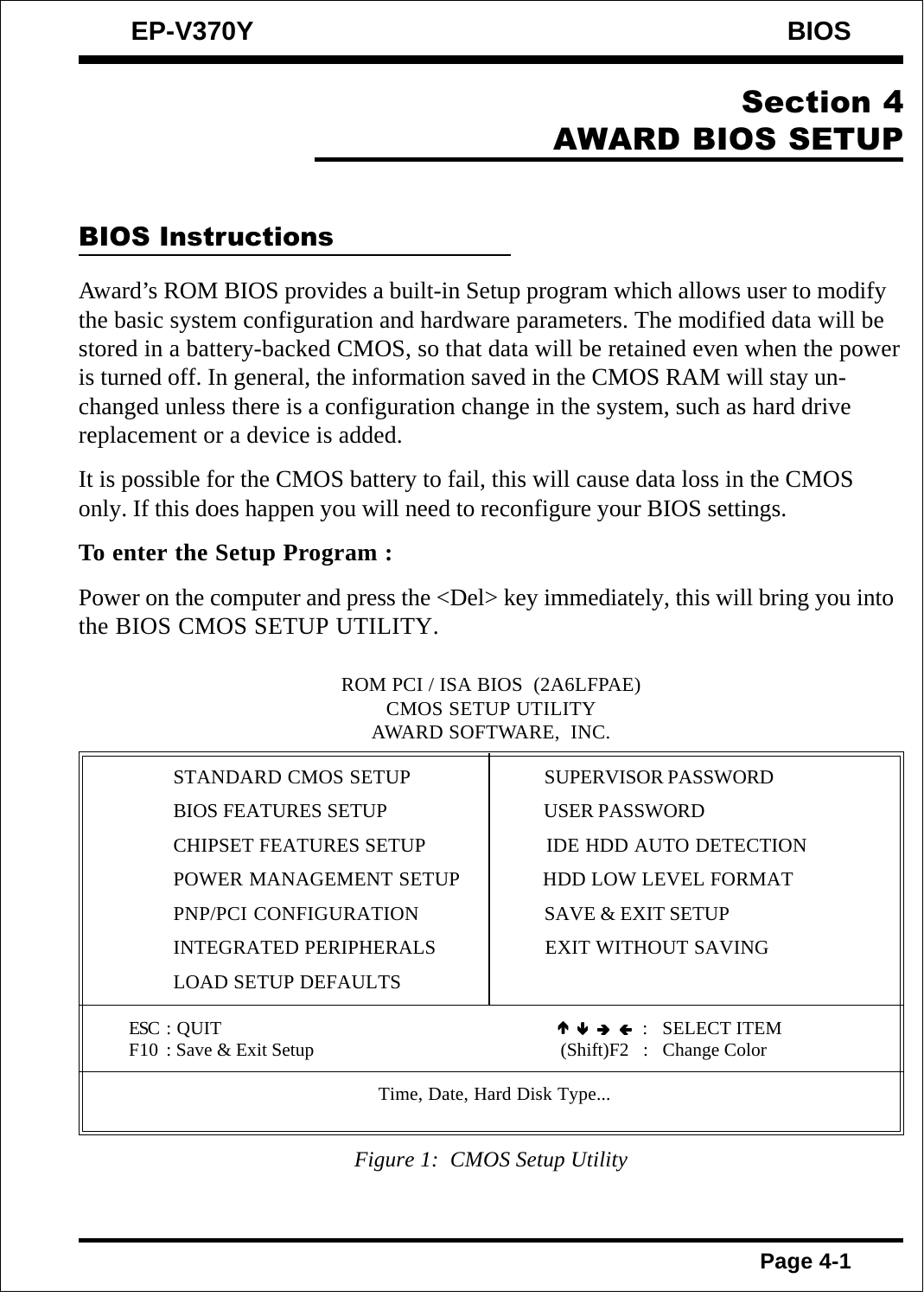The menu displays all the major selection items. Select the item you need to reconfigure. The selection is made by moving the cursor (press any direction key ) to the item and pressing the 'Enter' key. An on-line help message is displayed at the bottom of the screen as the cursor is moved to various items which provides a better understanding of each function. When a selection is made, the menu of the selected item will appear so that the user can modify associated configuration parameters.

### 4-1 Standard CMOS Setup

Choose "Standard CMOS Setup" in the CMOS SETUP UTILITY Menu (Figure 2). The Standard CMOS Setup allows the user to configure system settings such as the current date and time, type of hard disk drive installed, floppy drive type, and display type. Memory size is auto-detected by the BIOS and displayed for your reference. When a field is highlighted (use direction keys to move the cursor and the  $\leq$ Enter $>$ key to select), the entries in the field can be changed by pressing the <PgDn> or the  $<$ PgUp $>$  key.

> ROM PCI/ISA BIOS(2A6LFPAE) STANDARD CMOS SETUP AWARD SOFTWARE, INC.

| HARD DISKS                                                                                                              | <b>TYPE</b> | <b>SIZE</b> | <b>CYLS</b> | <b>HEAD</b> | <b>PRECOMP</b>                                               | LANDZONE                               |                        | SECTORS MODE |
|-------------------------------------------------------------------------------------------------------------------------|-------------|-------------|-------------|-------------|--------------------------------------------------------------|----------------------------------------|------------------------|--------------|
| Primary Master                                                                                                          | : Auto      | $\Omega$    | $\Omega$    | $\Omega$    | $\Omega$                                                     | 0                                      | $\Omega$               | Auto         |
| Primary Slave                                                                                                           | : Auto      | $\Omega$    | $\Omega$    | $\Omega$    | $\Omega$                                                     | $\Omega$                               | $\Omega$               | Auto         |
| Secondary Master: Auto                                                                                                  |             | $\Omega$    | $\Omega$    | $\Omega$    | $\Omega$                                                     | $\Omega$                               | $\Omega$               | Auto         |
| Secondary Slave : Auto                                                                                                  |             | $\Omega$    | $\Omega$    | $\theta$    | $\Omega$                                                     | $\Omega$                               | $\Omega$               | Auto         |
| Drive $A : 1.44M, 3.5$ in.<br>Drive B: None<br>Floppy 3 Mode Support : Disabled<br>Video<br>Halt On : All, But Keyboard | EGA/VGA     |             |             |             | <b>Base Memory</b><br><b>Extended Memory</b><br>Other Memory | $\ddot{\phantom{a}}$<br>$\ddot{\cdot}$ | 640K<br>64512K<br>384K |              |

*Figure 2: Standard CMOS Setup*

*NOTE: If the hard disk Primary Master/Slave and Secondary Master/Slave are set to Auto, then the hard disk size and model will be auto-detected.*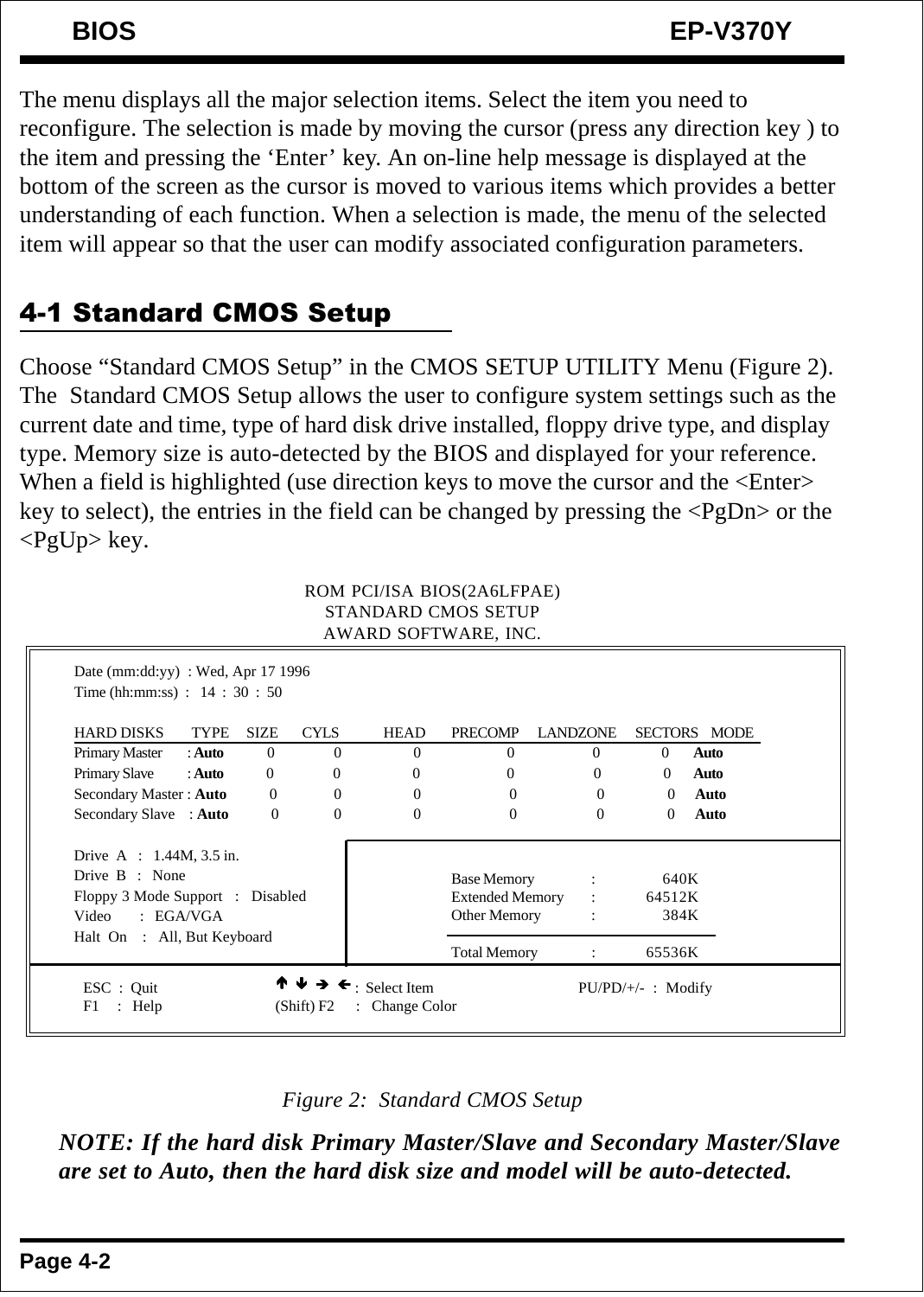*NOTE: The "Halt On:" field is used to determine when to halt the system by the BIOS if an error occurs.*

*NOTE: Floppy 3 Mode support is a mode used to support a special 3.5" drive used in Japan. This is a 3.5" disk that stores only 1.2 MB, the default setting for this is disabled.*

#### 4-2 BIOS Features Setup

Selecting the "BIOS FEATURES SETUP" option in the CMOS SETUP UTILITY menu allows users to change system related parameters in the displayed menu. This menu shows all of the manufacturer's default values for the EP-V370Y.

Pressing the [F1] key will display a help message for the selected item.

| AWARD SOI I WARD, INC.                                                                                                                                                                                                                                                                                                                                             |                                                                                                                                                                        |                                                                                                       |                                                                    |                                                                                                           |  |
|--------------------------------------------------------------------------------------------------------------------------------------------------------------------------------------------------------------------------------------------------------------------------------------------------------------------------------------------------------------------|------------------------------------------------------------------------------------------------------------------------------------------------------------------------|-------------------------------------------------------------------------------------------------------|--------------------------------------------------------------------|-----------------------------------------------------------------------------------------------------------|--|
| Virus Warning<br>CPU Internal Cache<br>External Cache<br>CPU L2 Cache ECC Checking<br><b>Ouick Power On Self Test</b><br><b>Boot Sequence</b><br>Swap Floppy Drive<br>Boot Up Floppy Seek<br><b>Boot Up NumLock Status</b><br>Gate A20 option<br>Memory Parity/ECC Check<br><b>Typematic Rate Setting</b><br>Typematic Rate (Chars/Sec)<br>Type matic Delay (Msec) | : Disabled<br>: Enabled<br>: Enabled<br>: Disabled<br>: Enabled<br>: A, C, SCSI<br>: Disable<br>: Enabled<br>: On<br>: Fast<br>: Disabled<br>: Disabled<br>:6<br>: 250 | Video BIOS<br>C8000-CBFFF<br>CC000-CFFFF<br>D0000-D3FFF<br>D4000-D7FFF<br>D8000-DBFFF<br>DC000-DFFFF  | Shadow<br>Shadow<br>Shadow<br>Shadow<br>Shadow<br>Shadow<br>Shadow | : Enabled<br>: Disabled<br>: Disabled<br>: Disabled<br>: Disabled<br>: Disabled<br>: Disabled             |  |
| Security Option<br>PCI/VGA Palette Snoop<br>OS Select For $DRAM > 64MB$<br>Report NO FDD For Win 95                                                                                                                                                                                                                                                                | $:$ Setup<br>: Disabled<br>: Non-OS2<br>: Yes                                                                                                                          | Esc: Ouit<br>F1<br>$\therefore$ Help<br>: Old Values<br>F <sub>5</sub><br>F7<br>: Load Setup Defaults |                                                                    | $\uparrow \uparrow \rightarrow \leftarrow$ : Select Item<br>$PU/PD/+/-$ : Modify<br>(Shift) F2<br>: Color |  |

#### ROM PCI/ISA BIOS(2A6LFPAE) BIOS FEATURES SETUP AWARD SOFTWARE, INC.

*Figure 3: BIOS Features Setup*

**Virus Warning**:During and after the system boots up, any attempt to write to the boot sector or partition table of the hard disk drive will halt the system and an error message will appear.

You should then run an anti-virus program to locate the virus. Keep in mind that this feature protects only the boot sector, not the entire hard drive. The default value is Disabled.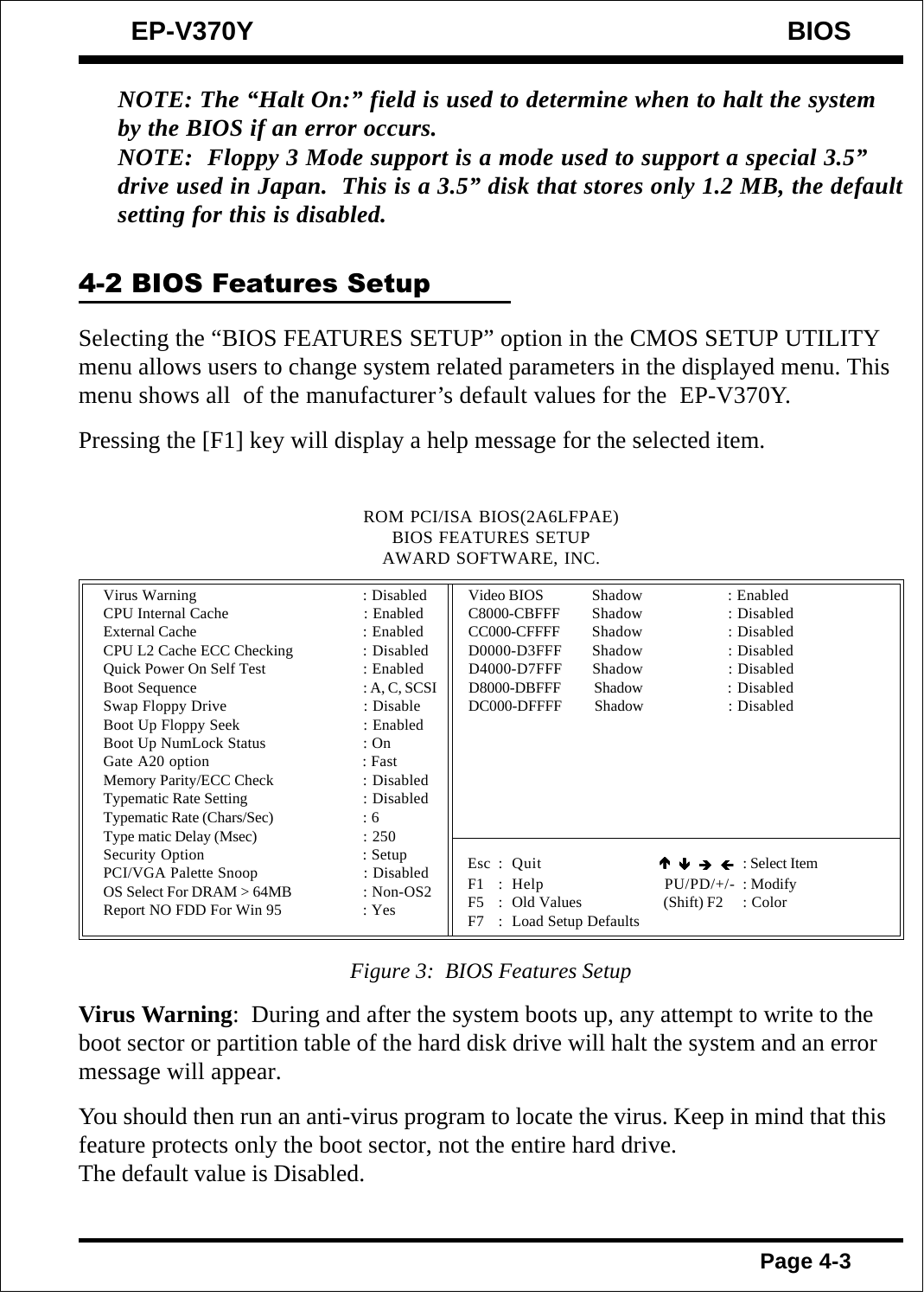*Enabled: Activates automatically when the system boots up causing a warning message to appear when anything attempts to access the boot sector.*

*Disabled: No warning message will appear when anything attempts to access the boot sector.*

*Note: Many disk diagnostic programs that access the boot sector table can trigger the virus warning message. If you plan to run such a program, we recommend that you first disable the virus warning.*

**CPU Internal Cache**: This controls the status of the processor's internal cache area.

The default is Enabled.

*Enabled: This activates the processor's internal cache thereby increasing performance. Disabled: This deactivates the processor's internal cache thereby lowering performance.*

**CPU L2 Cache ECC Checking:** This controls the CPU's L2 cache to supports Error Checking and Correcting(ECC).

The default is Disabled

*Enabled*: Enabled the CPU's L2 cache to Support ECC function. When enabled this item the performance should be impact 2% ~4%.

*Disabled*: Disabled the CPU's L2 cache to support ECC function.

**External (L2) Cache:** This controls the status of the external (L2) cache area. The default is Enabled.

*Enabled: This activates the motherboard's L2 cache thereby increasing performance.*

*Disabled: This deactivates the motherboard's L2 cache thereby lowering performance.*

**Quick Power On Self Test**: This category speeds up the Power On Self Test (POST).

The default is Enabled.

*Enabled: This setting will shorten or skip of the items checked during POST. Disabled: Normal POST.*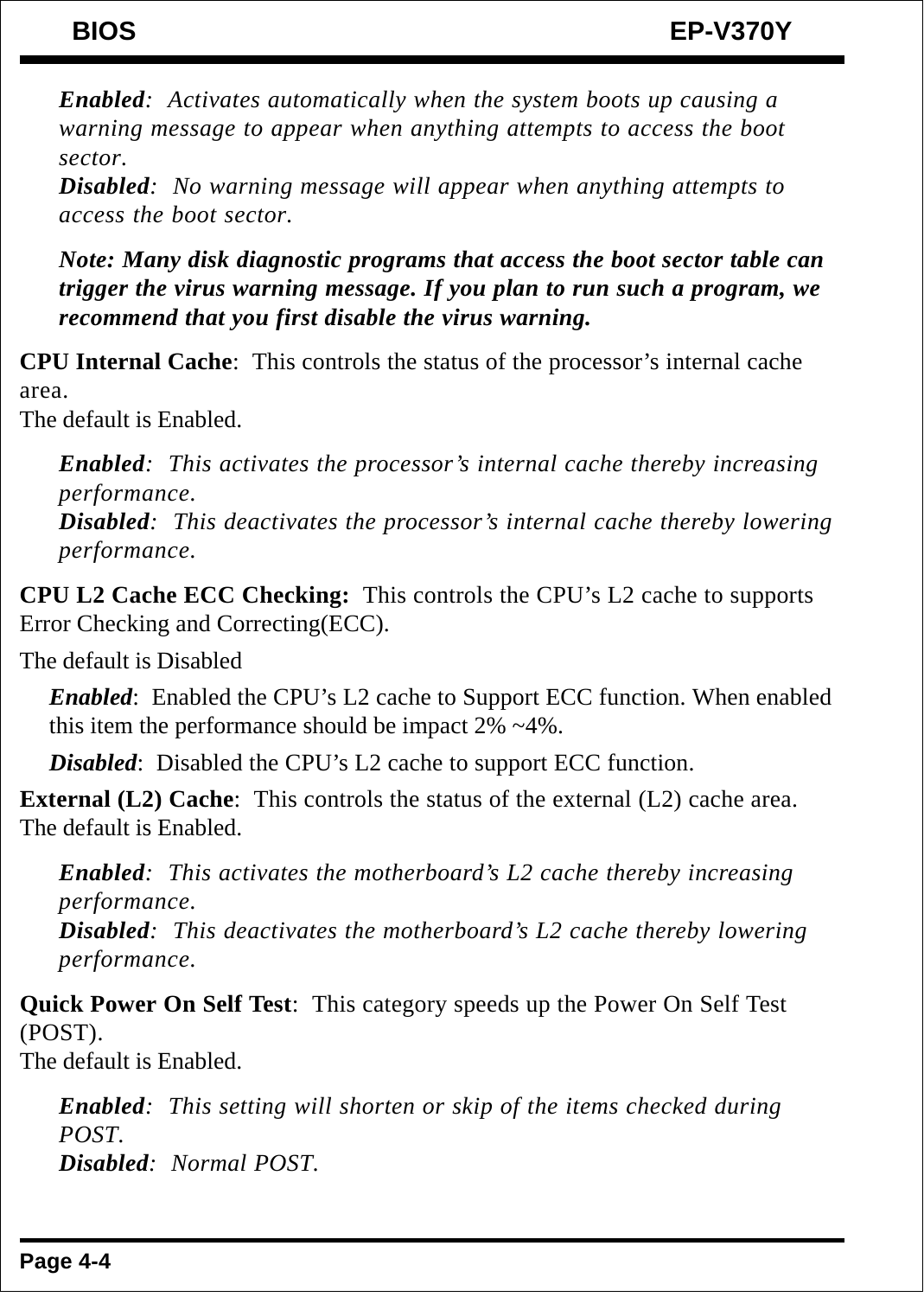**Boot Sequence**: This category determines which drive is searched first by the O/S (Operating System).

The default is A,C,SCSI.

*The following is your list of options: [A, C, SCSI] - [C, A, SCSI] - [C, CD-ROM, A] - [CD-ROM, C, A] [D, A,CD-ROM],[E, A, CD-ROM] - [F, A, CD-ROM] - [SCSI, A, C] [SCSI C, A] - [C Only]*

**Swap Floppy Drive:** This will swap your physical drive letters A & B if you are using two floppy disks. The default is Disabled.

*Enabled: Floppy A & B will be swapped under the O/S. Disabled: Floppy A & B will be not swapped.*

**Boot Up Floppy Seek**: During Power-On-Self-Test (POST), BIOS will determine if the floppy disk drive installed is 40 or 80 tracks. Only 360K type is 40 tracks while 760K, 1.2MB and 1.44MB are all 80 tracks. The default is Enabled.

*Enabled: The BIOS will search the floppy disk drive to determine if it is 40 or 80 tracks. Disabled: The BIOS will not search for the type of floppy disk drive by track number.*

*NOTE: BIOS can not tell the difference between 720K, 1.2MB and 1. 44MB drive types as they are all 80 tracks.*

**Boot Up NumLock Status**: This controls the state of the NumLock key when the system boots. The default is On.

*On: The keypad acts as a 10-key pad. Off: The keypad acts like the cursor keys.*

**Gate A20 Option**: This refers to the way the system addresses memory above 1MB (extended memory).

The default is Fast.

*Normal: The A20 signal is controlled by the keyboard controller or chipset*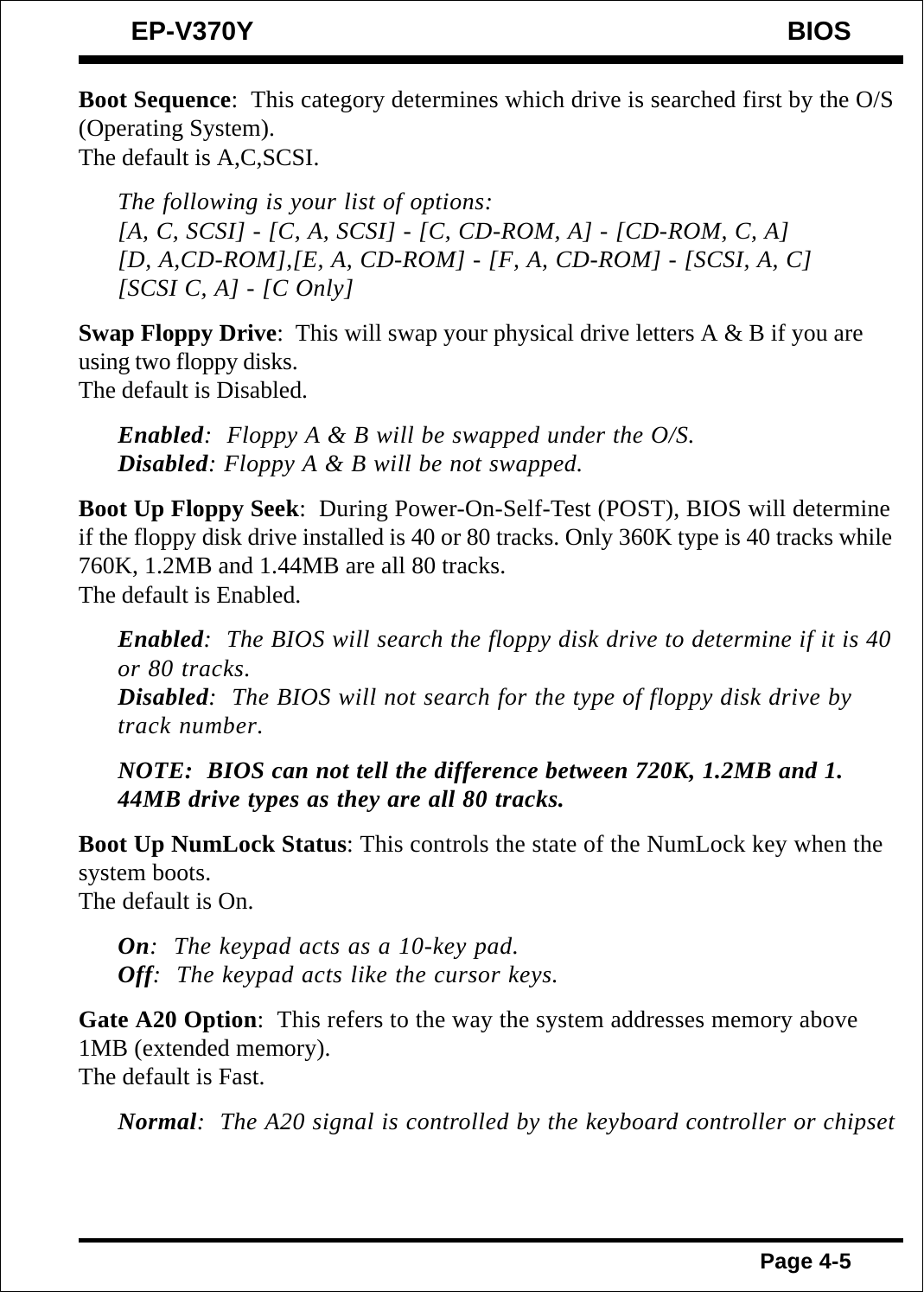*hardware.*

*Fast: The A20 signal is controlled by Port 92 or chipset specific method.*

**Typematic Rate Setting**: This determines the keystrokes repeat rate. The default is Disabled.

*Enabled: Allows typematic rate and typematic delay programming. Disabled: The typematic rate and typematic delay will be controlled by the keyboard controller in your system.*

**Typematic Rate (Chars/Sec)**: This is the number of characters that will be repeated by a keyboard press. The default is 6.

*: 6 characters per second. 8: 8 characters per second. : 10 characters per second. 12: 12 characters per second. : 15 characters per second. 20: 20 characters per second. : 24 characters per second. 30: 30 characters per second.*

**Typematic Delay (msec)**: This setting controls the time between the first and the second character displayed by typematic auto-repeat. The default is 250.

*: 250 msec. : 500 msec. : 750 msec. : 1000 msec.*

**Security Option**: This category allows you to limit access to the System and Setup, or just to Setup.

The default is Setup.

*System: The system will not boot and the access to Setup will be denied if the correct password is not entered at the prompt. Setup: The system will boot; but the access to Setup will be denied if the incorrect password is not entered at the prompt.*

**PCI/VGA Palette Snoop**: This field controls the ability of a primary PCI VGA controller to share a common palette (When a snoop write cycles) with an ISA video card.

The default is Disabled.

*Enabled: If an ISA card is connected to a PCI VGA card via the VESA connector, and that ISA card connects to a VGA monitor, then that ISA card*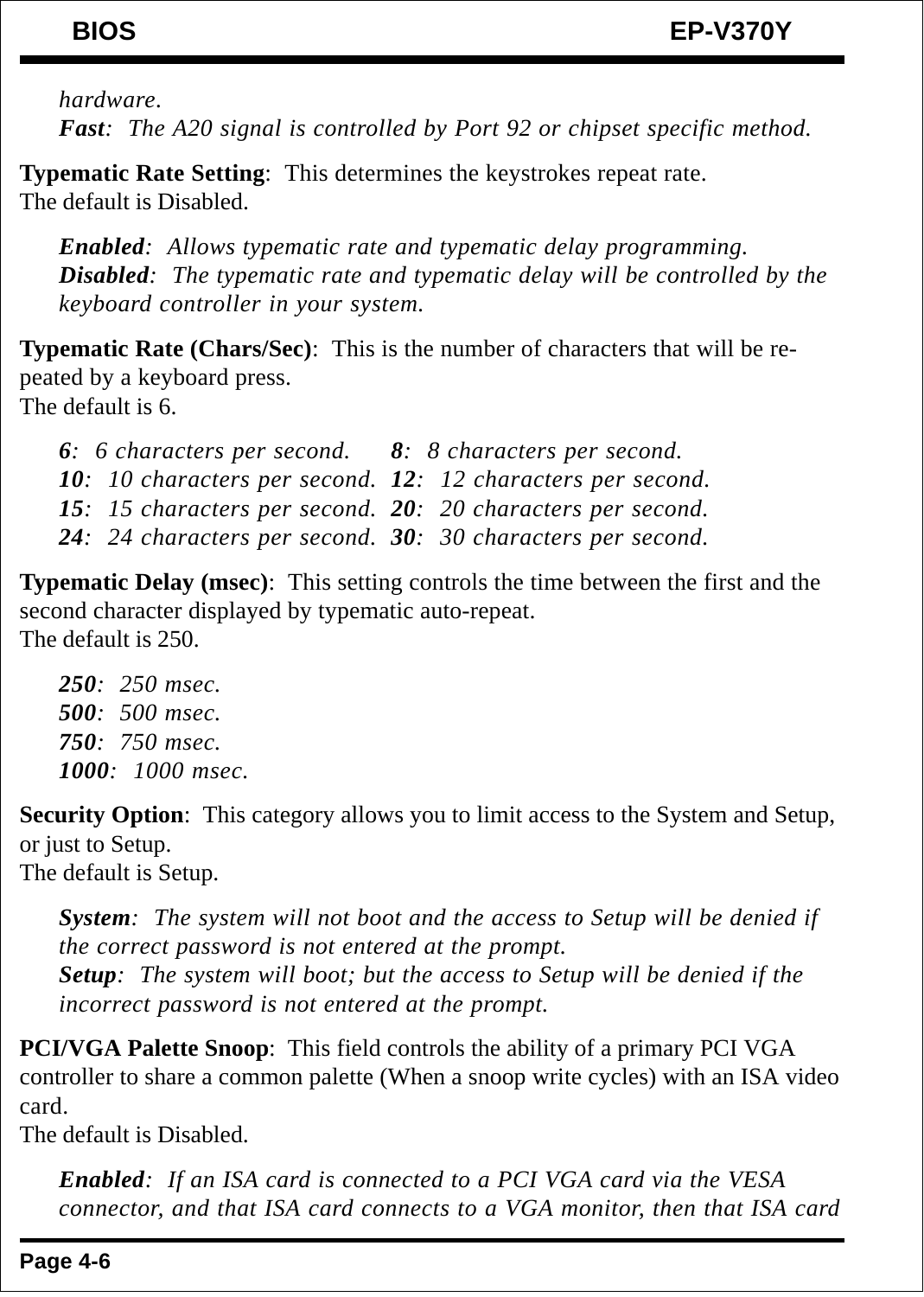**OS Select For DRAM > 64MB**: Some operating systems require special handling. Use this option only if your system has greater than 64MB of memory. The default is Non-OS2.

*OS2: Select this if you are running the OS/2 operating system with greater than 64MB of RAM. Non-OS2: Select this for all other operating systems and configurations.*

**Report No FDD For WIN95:** This option allows BIOS to indicate whether WIN95 is with FDD or not. The Default value is Yes.

*NO: Report No FDD for WIN95. YES: Report FDD for WIN95*

**Video BIOS Shadow**: This option allows video BIOS to be copied into RAM. Video Shadowing will increase the video performance of your system. The default is Enabled.

*Enabled: Video shadow is enabled. Disabled: Video shadow is disabled.*

**C8000 - CBFFF Shadow**: **CC000 - CFFFF Shadow**: **D0000 - D3FFF Shadow**: **D4000 - D7FFF Shadow**: **D8000 - DBFFF Shadow**: **DC000 - DFFFF Shadow**:

These categories determine whether ROMs from option cards will be copied into RAM. This will be in 16K byte or 32K byte units, and the size will depend on chipset of the option card.

*Enabled: Optional shadow is enabled. Disabled: Optional shadow is disabled.*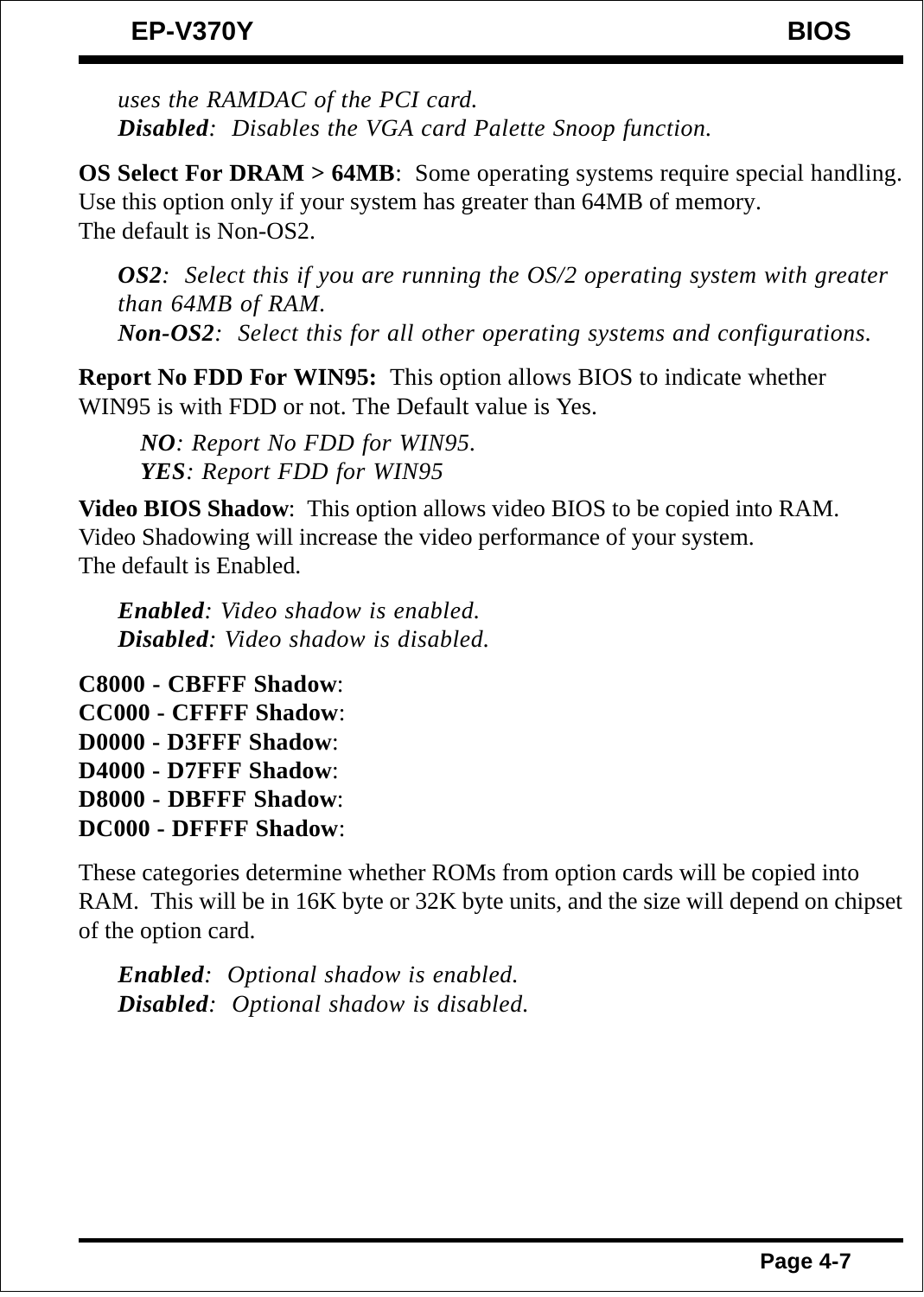#### 4-3 Chipset Features Setup

Choose the "CHIPSET FEATURES SETUP" in the CMOS SETUP UTILITY menu to display following menu.

#### ROM PCI/ISA BIOS(2A6LFPAE) CHIPSET FEATURES SETUP AWARD SOFTWARE, INC.

| Bank 0/1 DRAM Timing                    | : Fast     |                       | System/CPU Warning Temp.         |                                | : $50^{\circ}$ C/122°                                    |
|-----------------------------------------|------------|-----------------------|----------------------------------|--------------------------------|----------------------------------------------------------|
| Bank 2/3 DRAM Timing                    | : Fast     | Current CPU Temp.     |                                  |                                | : $39^{\circ}C/102^{\circ}$                              |
| Bank 4/5 DRAM Timing                    | : Fast     | Current System Temp.  |                                  | : $29^{\circ}$ C/84 $^{\circ}$ |                                                          |
|                                         |            | Current CPU Fan Speed |                                  |                                | : 4272 RPM                                               |
| SDRAM Cycle length                      | $:$ Auto   | Current CPU Fan Speed |                                  | $:0$ RPM                       |                                                          |
| Memory Hole At 15Mb Addr.               | : Disabled |                       | <b>Current Chasiss Fan Speed</b> |                                | $: 0$ RPM                                                |
| Read Around write                       | : Disabled | <b>CPU</b> core       | $:2.76$ V                        |                                | $CPUI/O$ : 1.47 V                                        |
| Concurrent PCI/Host                     | : Enabled  | $+3.3V$               | : 3.28 V                         | $+5V$                          | : 4.89 V                                                 |
| Video RAM Cacheable                     | : Disabled | $+12V$                | : 12.09 V                        | $-12V$                         | $: -11.98$ V                                             |
| <b>AGP</b> Aperture Size                | :64M       | $-5V$                 | $: -5.07$ V                      |                                |                                                          |
| Delay DRAM Read Latch                   | $: 2.0$ ns |                       |                                  |                                |                                                          |
|                                         |            |                       |                                  |                                |                                                          |
| Auto Detect DIMM/PCI Clk                | : Enabled  |                       |                                  |                                |                                                          |
| Spread Spectrum Modulated               | : Enabled  |                       |                                  |                                |                                                          |
| <b>CPU Host Clock</b>                   | : Default  |                       |                                  |                                |                                                          |
| Press <ins> Key while Power-On if</ins> |            |                       |                                  |                                |                                                          |
| system can not boot normally.           |            | Esc: Ouit             |                                  |                                | $\uparrow \downarrow \rightarrow \uparrow$ : Select Item |
|                                         |            | : Help<br>F1          |                                  |                                | $PU/PD/+/ -$ : Modify                                    |
|                                         |            | : Old Values<br>F5    |                                  | (Shift) F2                     | : Color                                                  |
|                                         |            | F7                    | : Load Setup Defaults            |                                |                                                          |

*Figure 4: Chipset Features Setup*

**SDRAM Cycle length**: This setting defines the CAS timing parameter of the SDRAM in terms of clocks.

The default is Auto.

- *2: Provides faster memory performance.*
- *3: Provides better memory compatibility.*

**Video RAM Cacheable**: This option allows the CPU to cache read/writes of the video RAM.

The default is Enabled.

*Enabled: This option allows for faster video access. Disabled: Reduced video performance.*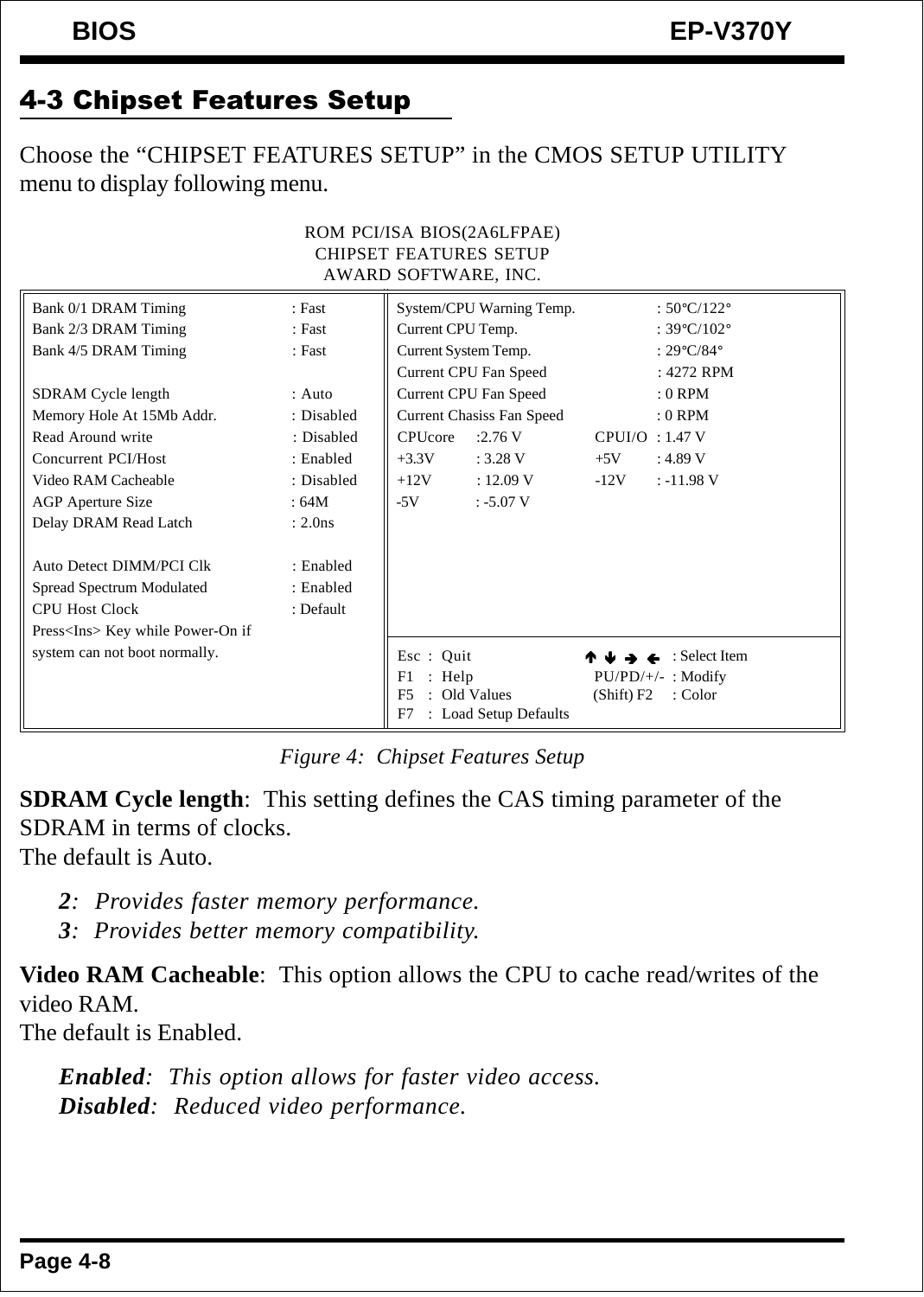**Memory Hole at 15M-16M**: You can reserve this memory area for the use of ISA adaptor ROMs.

The default is Disabled.

*Enabled: This field enables the main memory (15~16MB) to remap to ISA BUS. Disabled: Normal Setting.*

*NOTE: If this feature is enabled you will not be able to cache this memory segment.*

**AGP Aperture Size**: The amount of system memory that the AGP card is allowed to share.

The default is 64.

*: 4MB of systems memory accessable by the AGP card. : 8MB of systems memory accessable by the AGP card. : 16MB of systems memory accessable by the AGP card. : 32MB of systems memory accessable by the AGP card. : 64MB of systems memory accessable by the AGP card. : 128MB of systems memory accessable by the AGP card. : 256MB of systems memory accessable by the AGP card.*

**Auto Detect DIMM/PCI Clk**: Allows you to stop DIMM/PCI Clock drive when the DIMM site or PCI Slot are not plug. This item may help reduce EMI.

The default is Enabled.

*Enabled: Provides unused DIMM/PCI to stop. Disabled: Provides the clock generator always driving.*

**Spread Spectrum Modulated**: Allows you to active the Spread Spectrum Modulation function for reduce EMI. (Note: When Enabled the item that performance will be impacted).

The default is Enabled.

*Enabled: Provides the Spread Spectrum function from clock generator. Disabled: NO Spread Spectrum function.*

**Current CPU Temperature**: This is the current temperature of the CPU.

**Current Power FAN Speed**: The current power fan speed in RPMs.

**Current CPU FAN Speed**: The current CPU fan speed in RPMs.

**Current Chassis FAN Speed**: The current chassis fan speed in RPMs.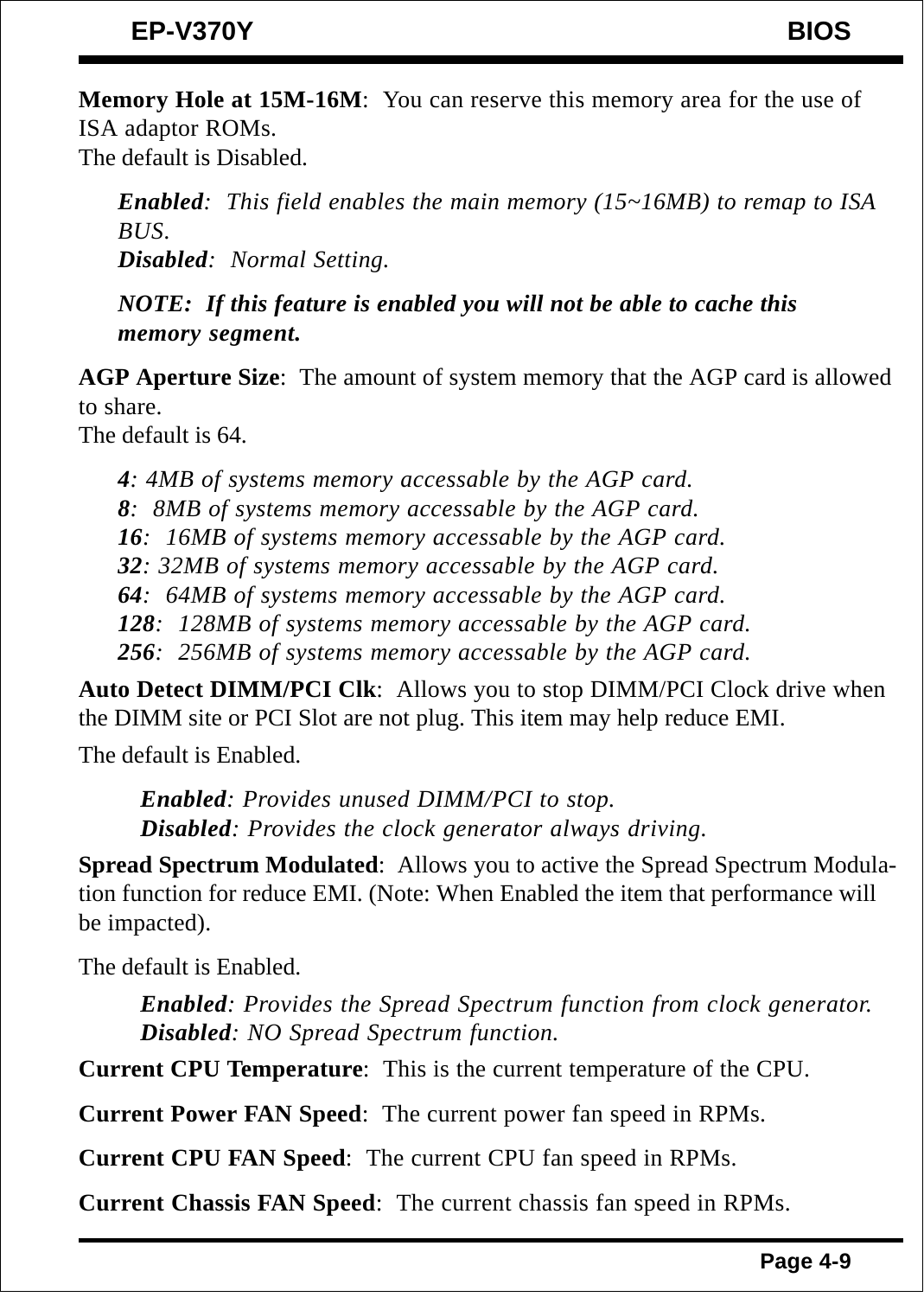**CPU(V)**: The voltage level of the CPU.

**+1.5V**: The voltage level of the CPU's GTL+ Bus.

**+3.3V**, **+5V, +12V**: The voltage level of the switch power supply.

#### 4-4 Power Management Setup

Choose the "POWER MANAGEMENT SETUP" in the CMOS SETUP UTILITY to display the following screen. This menu allows the user to modify the power management parameters and IRQ signals. In general, these parameters should not be changed unless it's absolutely necessary.

| <b>Power Management</b><br>PM Control by APM<br>Video off Option<br>Video off Method<br><b>MODEM Use IRO</b><br>Soft-off by PWRBTN<br>** RM Timers **<br><b>HDD Power Down</b><br>Doze Mode<br>Suspend Mode<br>** RM Events **<br>VGA<br>LPT & COM<br>HDD $&$ FDD<br>DMA /master | : User Define<br>: Yes<br>: Suspend $\rightarrow$ Off<br>: V/H SYNC+Blank<br>:3<br>: Delay 4 Sec<br>: Disable<br>: Disable<br>: Disable<br>$:$ OFF<br>: $LPT/COM$<br>$:$ OFF<br>$\therefore$ OFF | Primary INTR<br>$IRO3$ (COM 2)<br>$IRO4$ (COM 1)<br>$IRO5$ (LPT 2)<br>IRQ6 (Floppy Disk)<br>$IRO7$ (LPT 1)<br>IRO8 (RTC Alarm)<br>IRO9 (IRO2 Redir)<br>IRO10(Reserved)<br>IRO11 (Reserved)<br>IRO12(PS/2 Mouse)<br>IRQ13(Coprocessor)<br>IRO14(Hard Disk)<br>IRO15(Reserved) | :ON<br>: Primary<br>: Primary<br>: Primary<br>: Disabled<br>: Primary<br>: Disabled<br>: Primary<br>: Primary<br>: Primary<br>: Primary<br>: Primary<br>: Primary<br>: Disabled |
|----------------------------------------------------------------------------------------------------------------------------------------------------------------------------------------------------------------------------------------------------------------------------------|--------------------------------------------------------------------------------------------------------------------------------------------------------------------------------------------------|------------------------------------------------------------------------------------------------------------------------------------------------------------------------------------------------------------------------------------------------------------------------------|---------------------------------------------------------------------------------------------------------------------------------------------------------------------------------|
| Modem Ring Resume<br><b>MODEM Use IRO</b><br>RTC Alarm Resume                                                                                                                                                                                                                    | : Disabled<br>: Enabled<br>: Disabled                                                                                                                                                            | Esc: Ouit<br>$ F1 \rangle$ : Help<br>F5<br>$\therefore$ Old Values<br>F7<br>: Load Setup Defaults                                                                                                                                                                            | $\uparrow \downarrow \rightarrow \leftarrow$ : Select Item<br>$PU/PD/+/-$ : Modify<br>(Shift) F2<br>: Color                                                                     |

#### ROM PCI/ISA BIOS (2A6LFPAE) POWER MANAGEMENT SETUP AWARD SOFTWARE, INC.

*Figure 5: Power Management Setup*

You can only change the content of Doze Mode, Standby Mode, and Suspend Mode when the Power Management is set to 'User Define'.

**Power Management**: Use this to select your Power Management selection. The default is User define.

*Disabled: The system operates in NORMAL conditions (Non-GREEN), and the Power Management function is disabled. Max. saving: Maximum power savings. Inactivity period is 1 minute in each*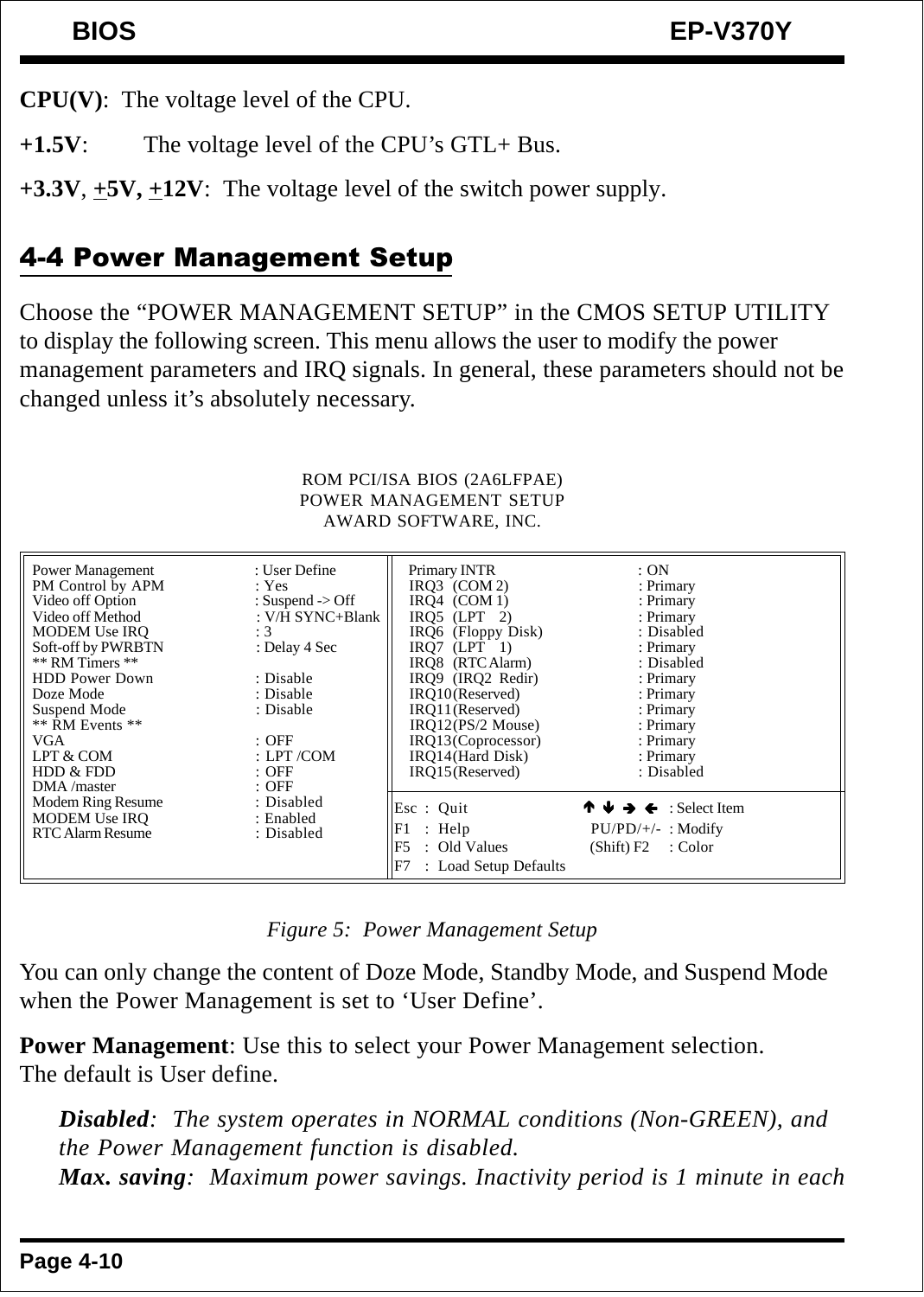*saving mode.*

*mode.*

*Min. saving: Minimum power savings. Inactivity period is 1 hour in each mode. User define: Allows user to define PM Timers parameters to control power*

**PM controlled APM**: This option shows whether or not you want the Power Management to be controlled the Advanced Power Management (APM). The default is Yes.

*Yes: APM controls your PM No: APM does not control your PM*

**Video Off Method**: This option allows you to select how the video will be disabled by the power management. The default is V/H Sync + Blank

*V/H Sync + Blank: System turns off vertical and horizontal synchronization ports and writes blanks to the video buffer. DPMS: Select this option if your monitor supports the Display Power Management Signaling (DPMS) standard of the Video Electronics Standards Association (VESA). Use the software supplied for your video subsystem to select video power management values. Blank Screen: System only writes blanks to the video buffer.*

**Video Off option**: Tells you what time frame that the video will be disabled under current power management settings.

The default is Standby.

*Standby: Video powers off after time shown in standby mode setting. Doze: Video powers off after time shown in doze mode setting. Suspend: Video powers off after time shown in suspend mode setting. N/A: Video power off not controlled by power management.*

**MODEM Use IRQ**: Name the interrupt request (IRQ) line assigned to the modem (if any) on your system. Activity of the selected IRQ always awakens the system. Default is IRQ 3.

| N/A: No IRQ is used. | 3: IRO.3     |
|----------------------|--------------|
| 4: IRO 4             | 5: $IRO$ 5   |
| 7: IRQ 7             | 9: IRO.9     |
| 10: IRQ 10           | $11:$ IRQ 11 |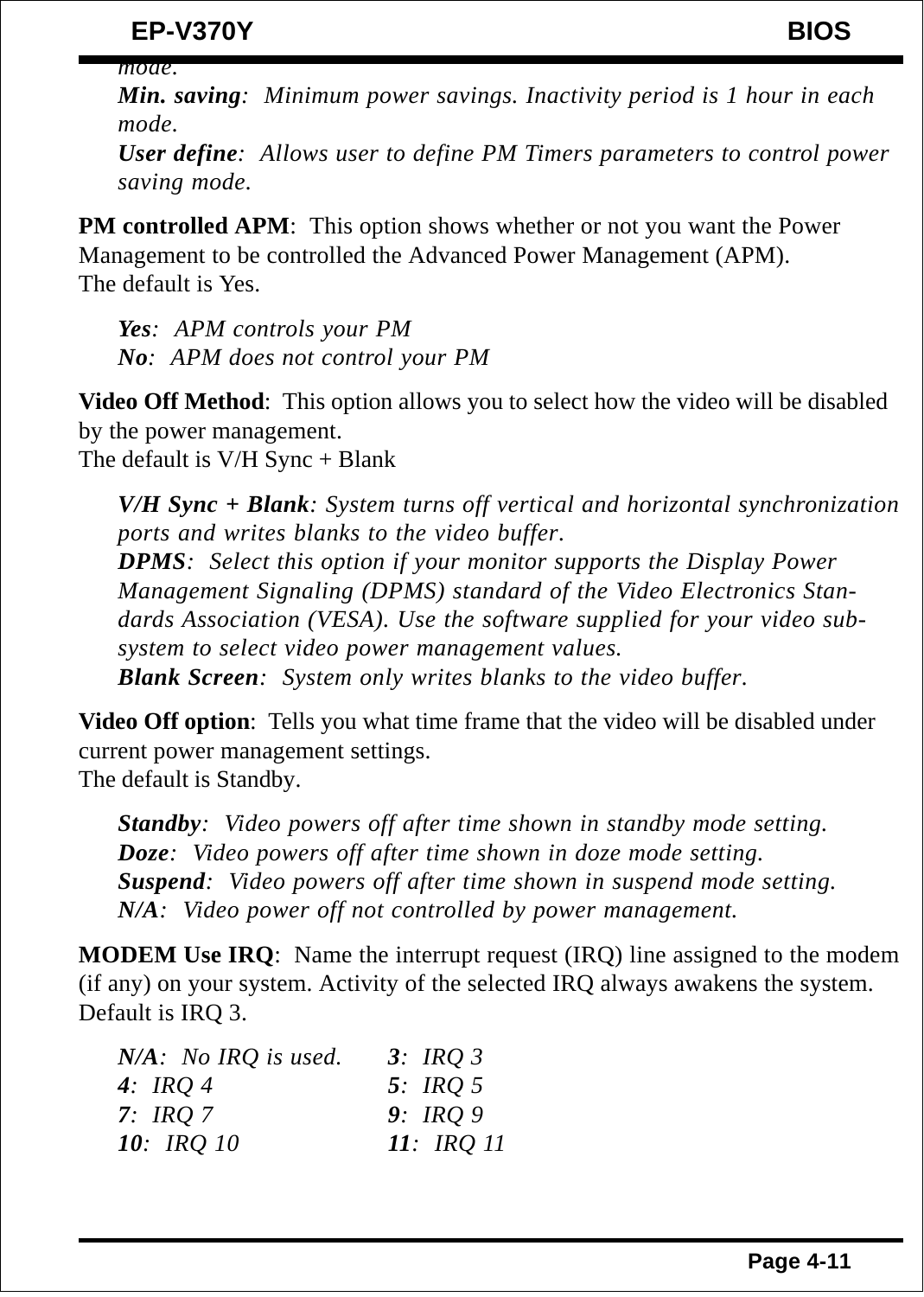The EP-V370Y supports HDD Power Down, Doze and Standby power saving functions when using the Intel Pentium II Processor. The default is Disabled

**Doze Mode:** The "Doze" mode timer starts to count when no "PM events" have occurred.

**Suspend Mode**: This function works only when the Pentium II Processor is installed. The timer starts to count when "System Standby" mode timer is timed out and no "PM Events" are occurring. Valid range is from 1 minute up to 1 hour.

**HDD Power Down**: HDD Standby timer can be set from 1 to 15 minute(s).

**VGA Active Monitor:** Use this option if your monitor has advanced power saving features.

The default is Enabled

*Enabled: Your monitor's power features will be included in power management. Disabled: Your monitor's power features will not be included in power management.*

**Soft-Off by PWR-BTTN**: Use this to select your soft-off function. The default is Delay 4 sec.

*Instant Off: Turns off instantly.*

*Delay 4 Second : Turns off after a 4 second delay. If momentary press of button, the system will go into Suspend Mode. Press again to take system out of Suspend Mode.*

**Resume by Alarm:** This option allows you to have the system turn on at a preset time each day or on a certain day. This option is only available when Power Loss Recovery is Enabled.

The default is Enabled.

*Enabled: The system will turn on at the preset time. Disabled: The system will not turn on until you turn it on.*

**Date (of month) Alarm:** This is how you set the date that the system will turn on. The default is 0.

*0: Setting this to 0 will turn the system on everyday at the preset time. 1-31: Represents the day of the month that you need the system to turn on.*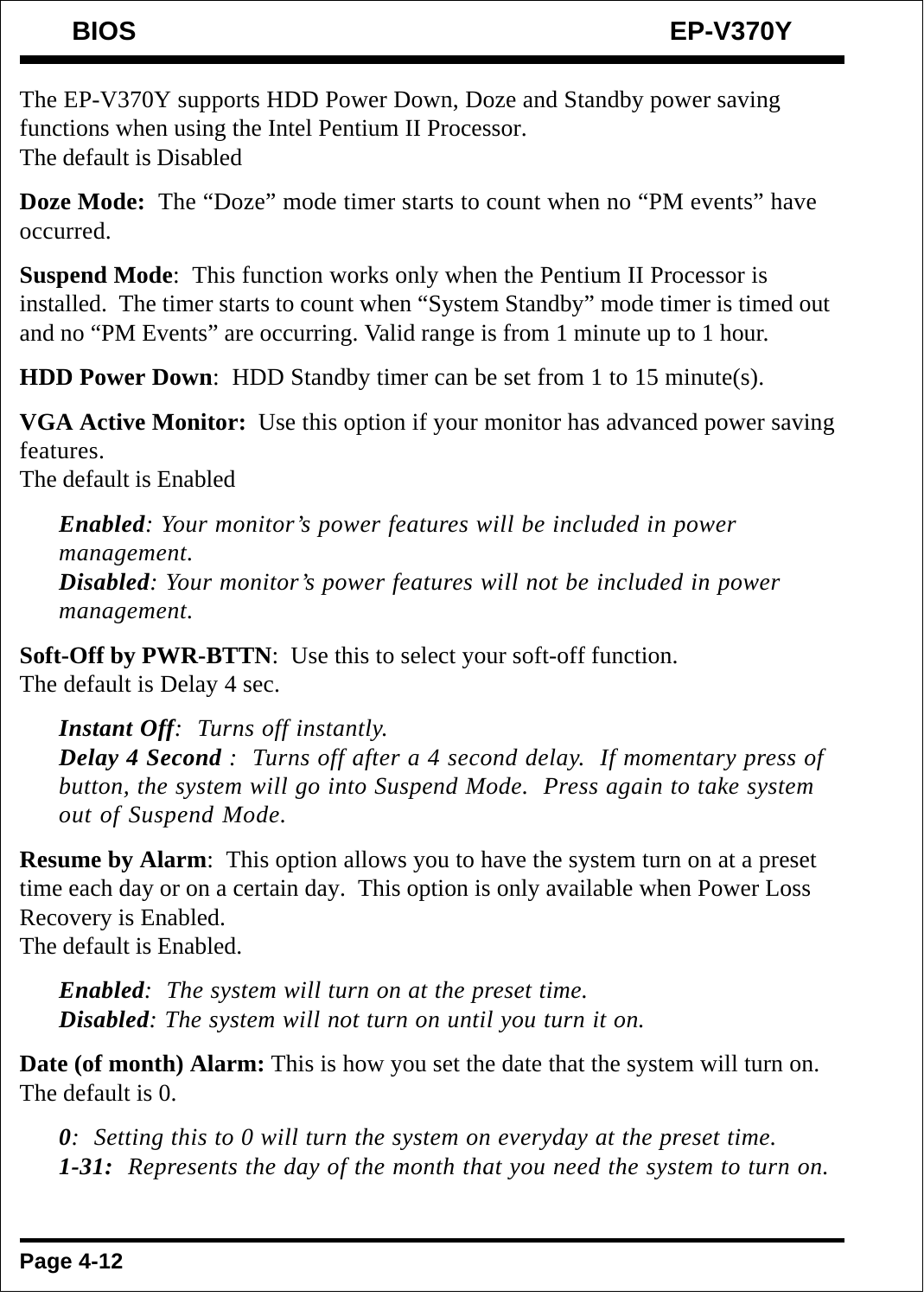**Time (hh:mm:ss) Alarm:** This sets the time that you need the system to turn on. The deault is  $08:00:00$ .

#### 4-5 PNP/PCI Configuration

The PNP/PCI configuration program is for the user to modify the PCI/ISA IRQ signals when various PCI/ISA cards are inserted in the PCI or ISA slots.

*WARNING: Conflicting IRQ's may cause the system to not find certain devices.*

|                                               | ROM PCI/ISA BIOS(2A6LFPAE) |                              |                                 |                                                          |  |  |  |
|-----------------------------------------------|----------------------------|------------------------------|---------------------------------|----------------------------------------------------------|--|--|--|
| PNP/PCI CONFIGURATION<br>AWARD SOFTWARE, INC. |                            |                              |                                 |                                                          |  |  |  |
|                                               |                            |                              |                                 |                                                          |  |  |  |
| <b>PNP OS Installed</b><br>: No               |                            |                              | CPU to PCI Write Buffer         | : Enabled                                                |  |  |  |
| Resources Controlled By<br>: Manual           |                            | <b>PCI Dynamic Bursting</b>  | : Enabled                       |                                                          |  |  |  |
| <b>Reset Configuration Data</b><br>: Disabled |                            |                              | PCI Master 0 WS Write           | : Enabled                                                |  |  |  |
|                                               |                            | <b>PCI Delay Transaction</b> | : Disabled                      |                                                          |  |  |  |
| $IRO-3$                                       | assigned to                | : Legacy ISA                 | <b>PCI Master Read Prefetch</b> | : Disabled                                               |  |  |  |
| $IRO-4$                                       | assigned to                | : Legacy ISA                 | PCI#2 Access #1 Retry           | : Disabled                                               |  |  |  |
| $IRQ-5$                                       | assigned to                | $: PCUISA$ PnP               | <b>AGP Master 1 WS Write</b>    | : Enabled                                                |  |  |  |
| $IRO-7$                                       | assigned to                | $\therefore$ Legacy ISA      | AGP Master 1 WS Read            | : Disabled                                               |  |  |  |
| $IRO-9$                                       | assigned to                | : PCI/ISA PnP                |                                 |                                                          |  |  |  |
| $IRO-10$                                      | assigned to                | : PCI/ISA PnP                | PCI IRO Actived By              | : Level                                                  |  |  |  |
| $IRO-11$                                      | assigned to                | $: PCI/ISA$ PnP              | Assign IRQ For USB              | : Enabled                                                |  |  |  |
| $IRO-12$                                      | assigned to                | : PCI/ISA PnP                | Assign IRO For VGA              | : Enabled                                                |  |  |  |
| $IRO-14$                                      | assigned to                | : Legacy ISA                 |                                 |                                                          |  |  |  |
| $IRQ-15$                                      | assigned to                | : Legacy ISA                 |                                 |                                                          |  |  |  |
| $DMA-0$                                       | assigned to                | : PCI/ISA PnP                |                                 |                                                          |  |  |  |
| $DMA-1$                                       | assigned to                | : PCI/ISA PnP                |                                 |                                                          |  |  |  |
| $DMA-3$                                       | assigned to                | : PCI/ISA PnP                | Esc : Quit                      | $\uparrow \uparrow \rightarrow \leftarrow$ : Select Item |  |  |  |
| $DMA-5$                                       | assigned to                | : PCI/ISA PnP                | : Help<br>F1                    | $PU/PD/+/-$ : Modify                                     |  |  |  |
| $DMA-6$                                       | assigned to                | : PCI/ISA PnP                | : Old Values<br>F5              | (Shift) F2<br>: Color                                    |  |  |  |
| $DMA-7$                                       | assigned to                | : PCI/ISA PnP                | F7<br>: Load Setup Defaults     |                                                          |  |  |  |

*Figure 6: PCI Configuration Setup*

**PNP OS Installed**: Do you have a PNP OS installed on your system. The default is No.

*Yes: Select if you are using a PNP OS No: Select if your OS does not support PNP.*

**Resources Controlled By**: Who controlled the system PNP/PCI resources. The default is Manual.

*Manual: PNP Card's resources will be controlled manually. You can set which IRQ-X and DMA-X are assigned to PCI/ISA PNP or Legacy ISA*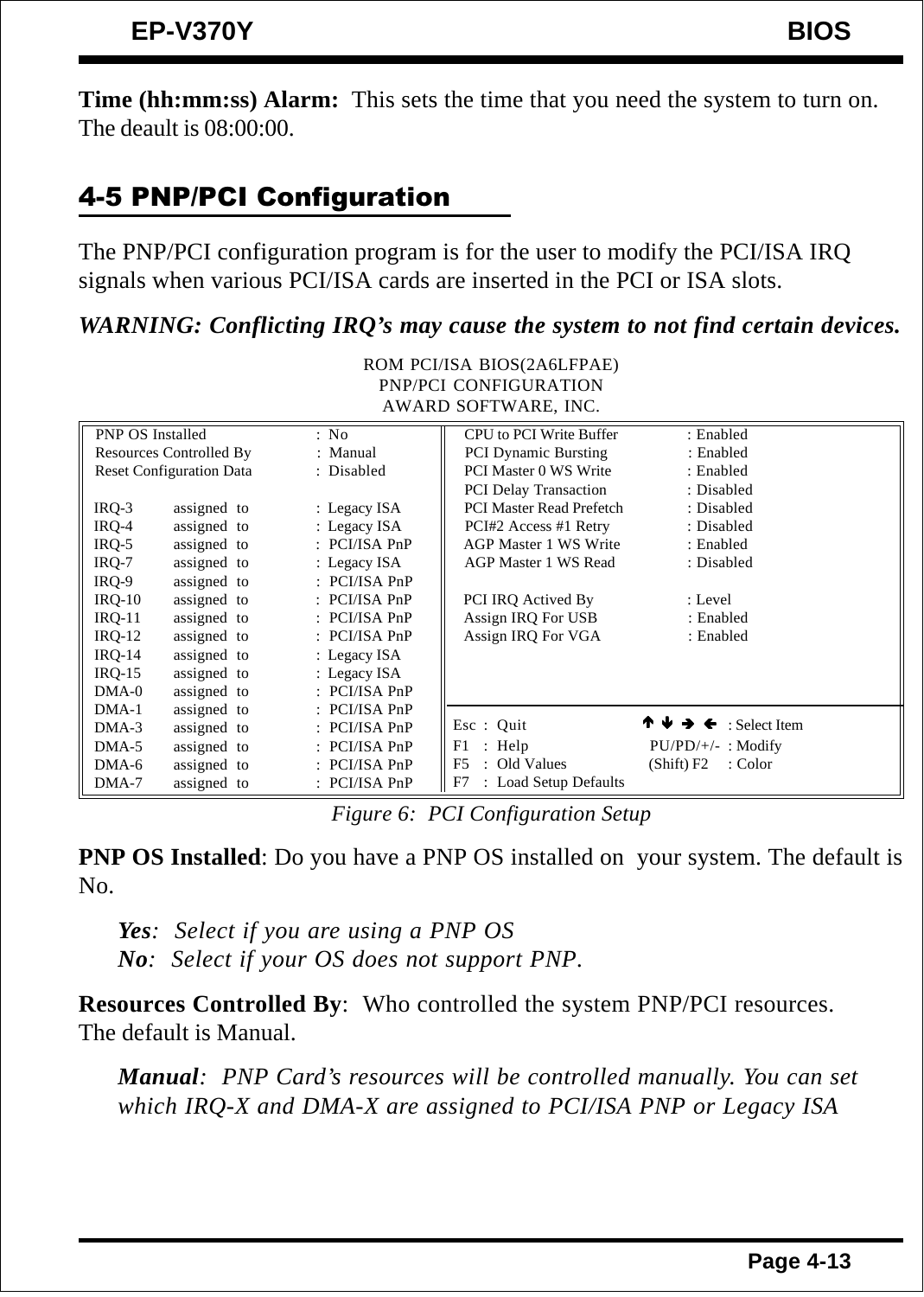*Cards.*

*Auto: If your ISA card and PCI card are all PNP cards, BIOS will assign the interrupt resource automatically.*

**Reset Configuration Data**: This setting allows you to clear ESCD data. The default is Disabled

*Disabled: Normal Setting. Enabled: If you have plugged in some Legacy cards to the system and they were recorded into ESCD (Extended System Configuration Data), you can set this field to Enabled in order to clear ESCD.*

**PCI IDE IRQ Map To:** This item allows the user to configure the system for the type of IDE hard disk controller in use. By default, the BIOS assumes that the hard drive controller is an ISA device rather than a PCI controller. If you are using a PCI controller, then you will need to change this to specify which PCI slot has the controller and which PCI interrupt (A, B, C, or D) is associated with the connected IDE devices.

**Assign IRQ For USB**: This item allows BIOS to assign whether IRQ is with USB or not. If you have not connect the USB device. Can release the IRQ for other device.

The default is Enabled.

*Enalbed: Provides IRQ for USB device. Disabled: Release IRQ for other device.*

### 4-6 Load Setup Defaults

The "LOAD SETUP DEFAULTS" function loads the system default data directly from ROM and initializes the associated hardware properly. This function will be necessary only when the system CMOS data is corrupted.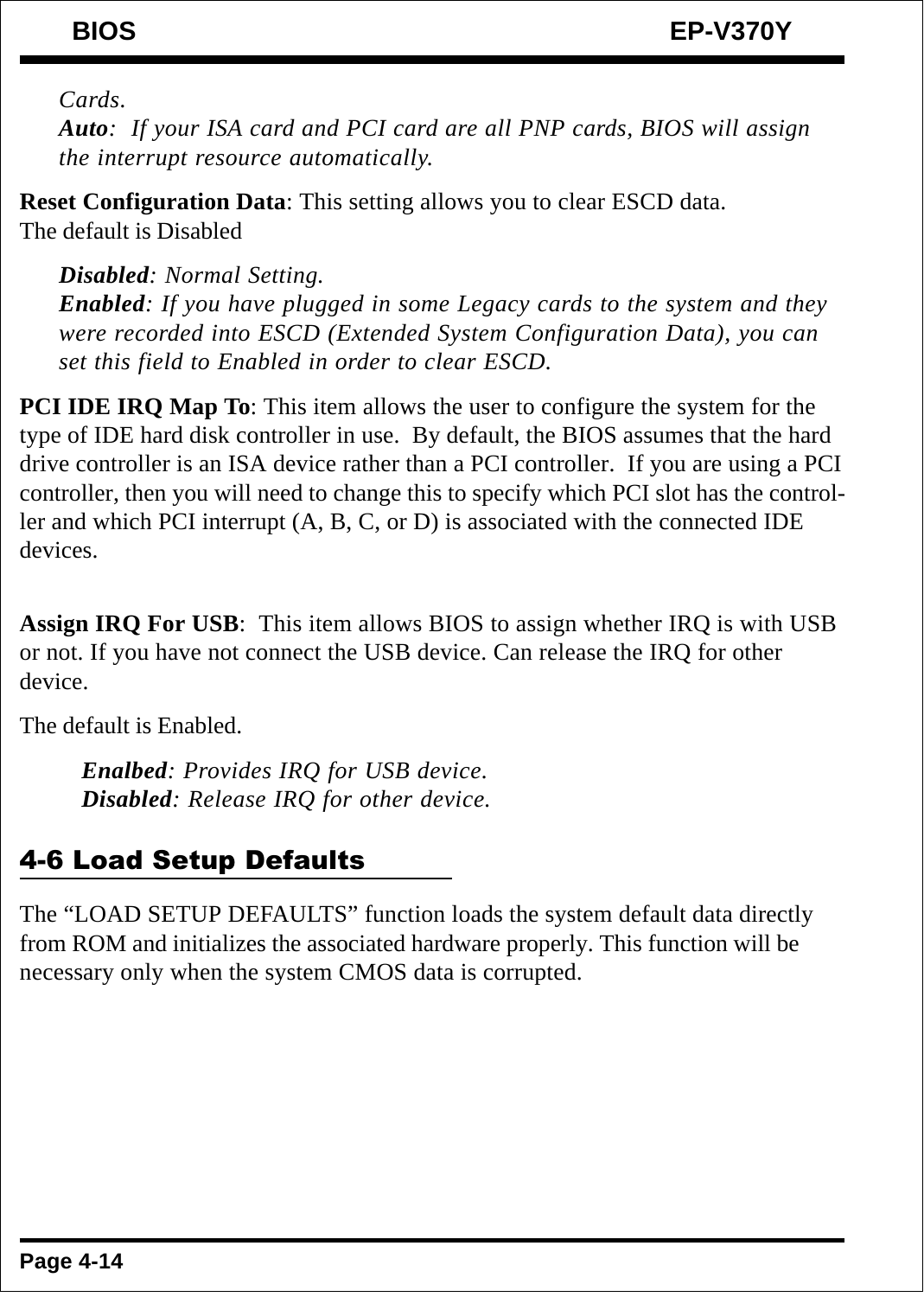#### 4-7 Integrated Peripherals

| ROM PCI/ISA BIOS(2A6LFPAE)   |              |                              |                          |  |
|------------------------------|--------------|------------------------------|--------------------------|--|
| INTEGRATED PERIPHERALS       |              |                              |                          |  |
| AWARD SOFTWARE, INC.         |              |                              |                          |  |
| OnChip IDE Channel0          | : Enabled    | <b>Onboard Parallel Port</b> | : 378/IRO7               |  |
| OnChip IDE Channel1          | : Enabled    | <b>Onboard Parallel Mode</b> | ECP / EPP                |  |
| <b>IDE Prefetch Mode</b>     | : Enabled    | <b>ECP Mode Use DMA</b>      | :3                       |  |
| <b>IDE HDD Block Mode</b>    | : Enabled    | Parallel Port EPP Type       | EPP1.9                   |  |
| Primary Master PIO           | $:$ Auto     | OnChip USB                   | : Enabled                |  |
| Primary Slave PIO            | : Auto       | <b>USB Keyboard Support</b>  | : Disabled               |  |
| Secondary Master PIO         | : Auto       |                              |                          |  |
| Secondary Slave PIO          | : Auto       | POWER ON Method              | : Hot Key                |  |
| Primary Master UDMA          | : Auto       | <b>KB Power ON Password</b>  | $:$ Enter                |  |
| Primary Slave UDMA           | : Auto       | Hot Key Power ON             | $:$ Ctrl-F1              |  |
| Secondary Master UDMA        | : Auto       |                              |                          |  |
| Secondary Slave UDMA         | : Auto       |                              |                          |  |
| Init Display First           | : PCI Slot   |                              |                          |  |
|                              |              |                              |                          |  |
| Onboard FDD Controller       | : Enabled    |                              |                          |  |
| Onboard Serial Port 1        | : 3F8/IRO4   | Esc: Quit                    | $* + +$<br>: Select Item |  |
| <b>Onboard Serial Port 2</b> | : $2F8/IRO3$ | F1.<br>: Help                | $PU/PD/+/-$ : Modify     |  |
| <b>UART 2 Mode</b>           | : Standard   | : Old Values<br>F5           | (Shift) F2<br>: Color    |  |
|                              |              | : Load Setup Defaults<br>F7  |                          |  |

*Figure 8: Integrated Peripherals*

*Note: If you do not use the Onboard IDE connector, then you will need to set Onboard Primary PCI IDE: Disabled and Onboard Secondary PCI IDE: Disabled Note: The Onboard PCI IDE cable should be equal to or less than 18 inches (45 cm.).*

**IDE HDD Block Mode**: IDE Block Mode allows the controller to access blocks of sectors rather than a single sector at a time. The default is Enabled.

*Enabled: Enabled IDE HDD Block Mode. Provides higher HDD transfer rates. Disabled: Disable IDE HDD Block Mode.*

**Onchip IDE First Channel**: The default value is Enabled.

*Enabled: Enables Onboard IDE primary port. Disabled: Disables Onboard IDE primary port.*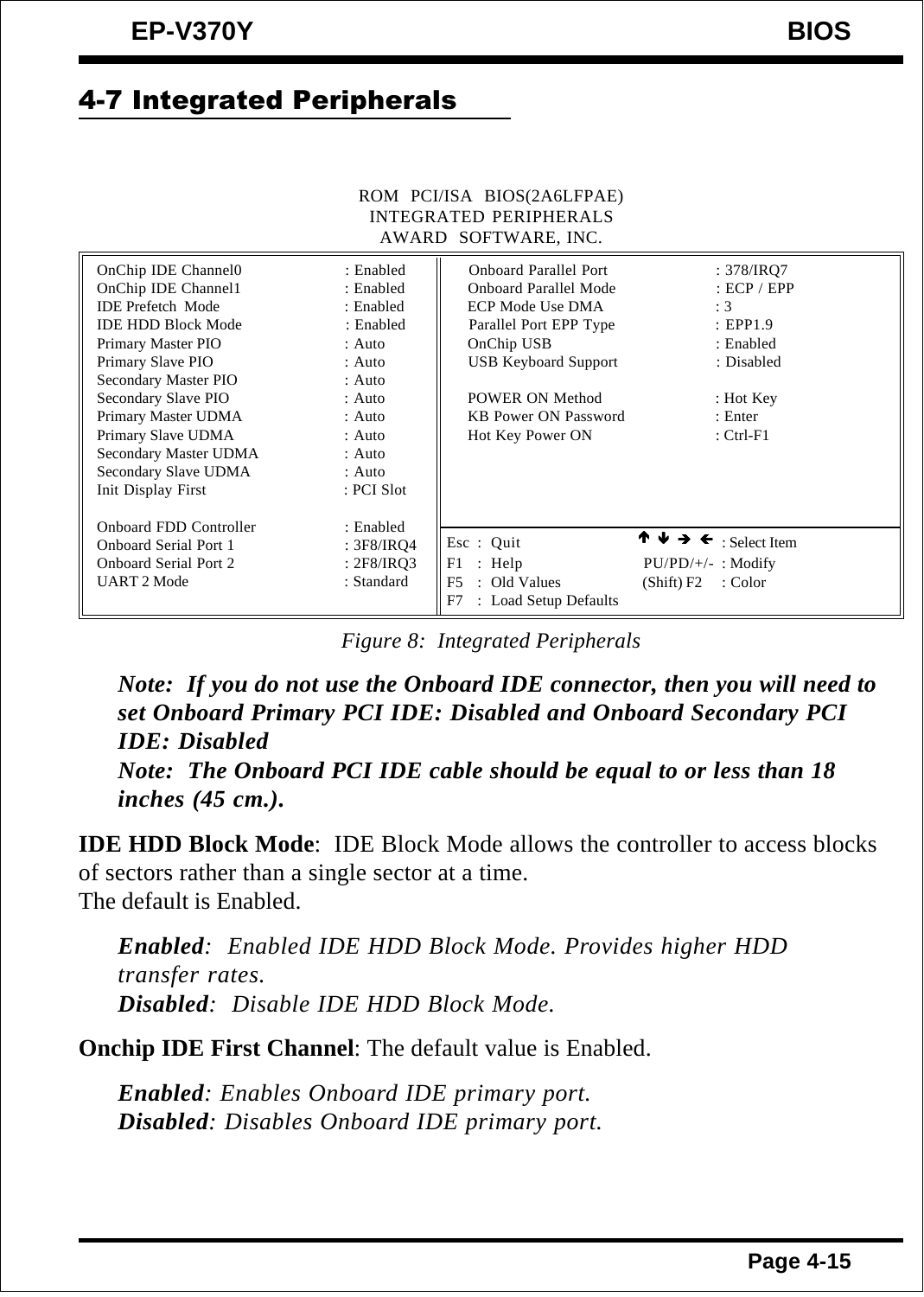#### **Onchip IDE Second Channel**:

The default is Enabled.

*Enabled: Enables Onboard IDE secondary port. Disabled: Disables Onboard IDE secondary port.*

#### **Primary Master PIO**

The default is Auto.

*Auto: BIOS will automatically detect the Onboard Primary Master PCI IDE HDD Accessing mode. Mode 0~4: Manually set the IDE Programmed interrupt mode.*

#### **Primary Slave PIO**

The default is Auto.

*Auto: BIOS will automatically detect the Onboard Primary Slave PCI IDE HDD Accessing mode. Mode 0~4: Manually set the IDE Programmed interrupt mode.*

#### **Secondary Master PIO**:

The default is Auto.

*Auto: BIOS will automatically detect the Onboard Secondary Master PCI IDE HDD Accessing mode. Mode 0~4: Manually set the IDE Programmed interrupt mode.*

#### **Secondary Slave PIO**:

The default is Auto.

*Auto: BIOS will automatically detect the Onboard Secondary Slave PCI IDE HDD Accessing mode. Mode 0~4: Manually set the IDE Programmed interrupt mode.*

**Primary Master UDMA**: This allows you to select the mode of operation for the hard drive. The default is Auto.

*Auto: The computer will select the optimal setting. Disabled: The hard drive will run in normal mode.*

**Primary Slave UDMA**: This allows you to select the mode of operation for the hard drive.

The default is Auto.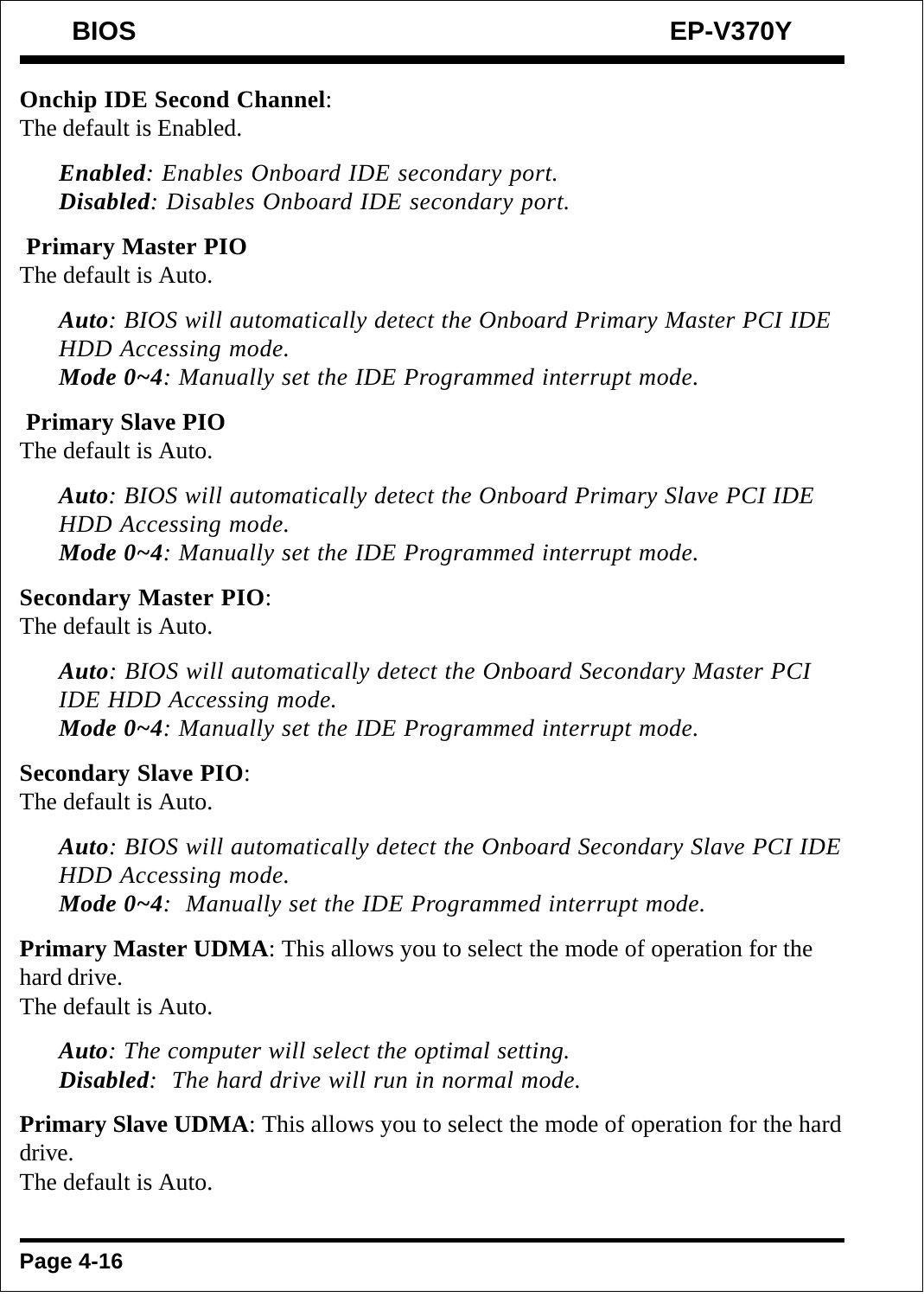*Auto: The computer will select the optimal setting. Disabled: The hard drive will run in normal mode.*

**Secondary Master UDMA**: This allows you to select the mode of operation for the hard drive.

The default is Auto.

*Auto: The computer will select the optimal setting. Disabled: The hard drive will run in normal mode.*

**Secondary Slave UDMA**: This allows you to select the mode of operation for the hard drive.

The default is Auto.

*Auto: The computer will select the optimal setting. Disabled: The hard drive will run in normal mode.*

**USB Keyboard Support**: This controls the activation status of an optional USB keyboard that may be attached. The default is disabled.

*Enabled: Enable USB keyboard support. Disabled: Disable USB keyboard support.*

**Onboard FDD Controller**: This controls the state of the onboard floppy controller. The default value is Enabled.

*Enabled: Enable the Onboard Winbond Chips's floppy drive interface controller. Disabled: Disable the Onboard Winbond Chip's floppy drive interface controller.*

**Onboard Serial Port 1**: This field allows the user to configure the 1st serial port. The default is Auto.

*AUTO: Enable Onboard Serial port 1 and address is Auto adjusted COM1: Enable Onboard Serial port 1 and address is 3F8H/IRQ4. COM2: Enable Onboard Serial port 1 and address is 2F8H/IRQ3. COM3: Enable Onboard Serial port 1 and address is 3E8H/IRQ4. COM4: Enable Onboard Serial port 1 and address is 2E8H/IRQ3.*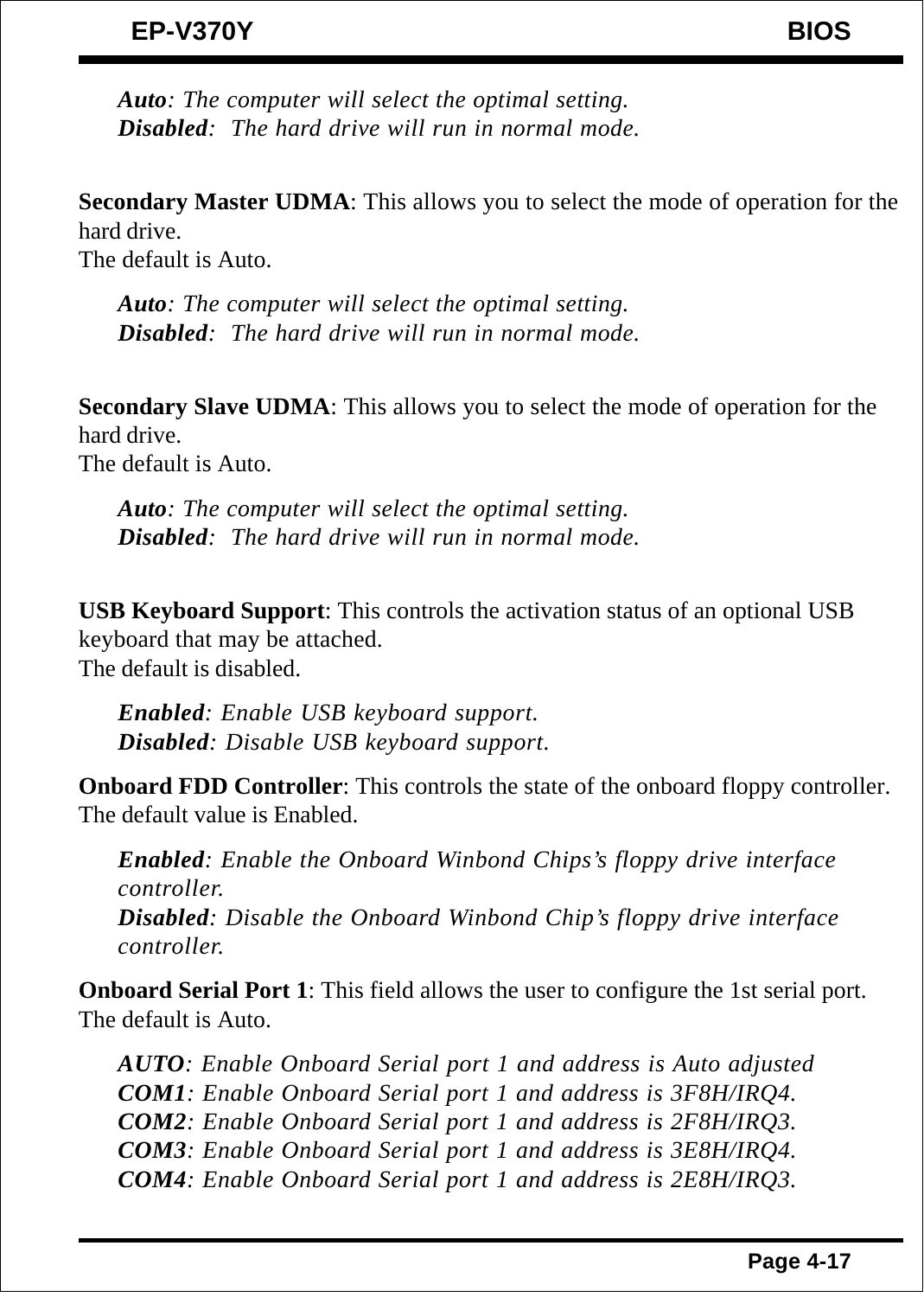*Disabled: Disable Onboard SMC CHIP's Serial port 1.*

**Onboard Serial Port 2**: This field allows the user to configure the 2nd serial port. The default is Auto.

*AUTO: Enable Onboard Serial port 2 and address is Auto adjusted COM1: Enable Onboard Serial port 2 and address is 3F8H/IRQ4. COM2: Enable Onboard Serial port 2 and address is 2F8H/IRQ3. COM3: Enable Onboard Serial port 2 and address is 3E8H/IRQ4. COM4: Enable Onboard Serial port 2 and address is 2E8H/IRQ3. Disabled: Disable Onboard SMC CHIP's Serial port 2.*

**UART Mode Select**: The mode of the IR Controller. The default is Normal.

**IrDA**: Support a Serial Infrared Inferface IrDA.

**ASKIR**: Support a Sharp Serial Infrared Interface formats.

**Normal**: The IRRX and IRTX pins of IR function in normal condition.

**Onboard Parallel port**: This field allows the user to configure the LPT port. The default is 378H / IRQ7.

*378H: Enable Onboard LPT port and address is 378H and IRQ7. 278H: Enable Onboard LPT port and address is 278H and IRQ5. 3BCH: Enable Onboard LPT port and address is 3BCH and IRQ7. Disabled: Disable Onboard Winbond Chip's LPT port.*

**Parallel Port Mode**: This field allows the user to select the parallel port mode. The default is ECP+EPP.

*Normal: Standard mode. IBM PC/AT Compatible bidirectional parallel port. EPP: Enhanced Parallel Port mode. ECP: Extended Capabilities Port mode. EPP+ECP: ECP Mode & EPP Mode.*

**ECP Mode USE DMA**: This field allows the user to select DMA1 or DMA3 for the ECP mode. The default is DMA3.

*DMA1: This field selects the routing of DMA1 for the ECP mode. DMA3: This field selects the routing of DMA3 for the ECP mode.*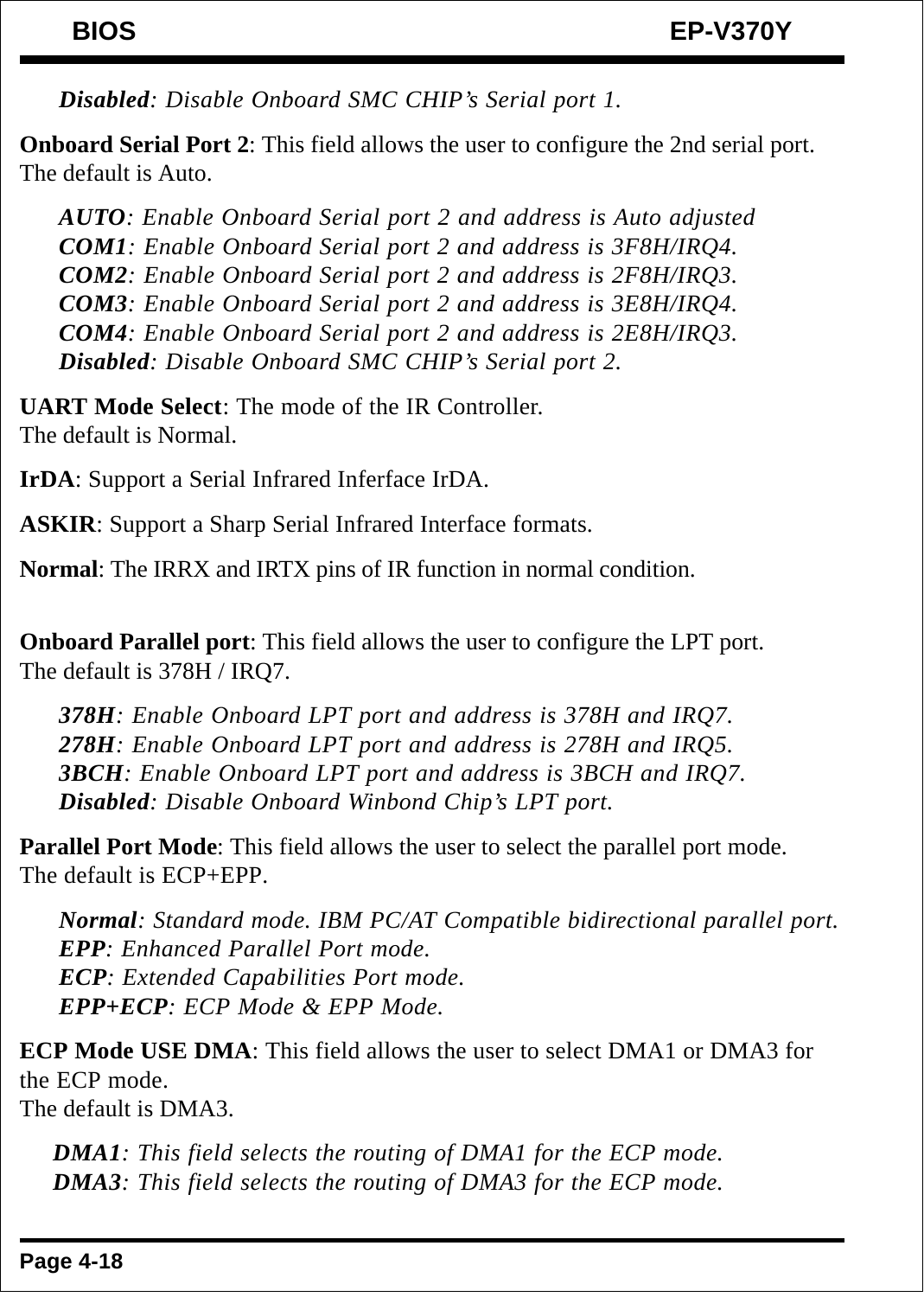**Power On Method**: There are "**Button Only**", "**Hot Key**" and "**Any key**" can be chosen by this field that allows users to select one of these various functions as Power On Method for their requirement.

The default value in this selection is " Hot Key". (Ctrl-F1)

*Hot Key: User can press "Control Key" (Ctrl) and "Function Key" (from F1 to F12) individually to power on the system.*

*The interval between "Ctrl" key and function Key (F1-F12) must be short.*

*Anykey: Press anykey to power on the system.*

*Button Only: This power on method is controlled by J3 (pw-on.) Use Power On Button to power on the system.*

*Password: User can Power On the System by password, the password can be entered from 1 to 5 characters. The maximum of password is 5 characters.*

*If user forget / lost the password, please go into BIOS setting to change the Power On Method, or keyin another words as password instead of original one.*

#### 4-8 Change Supervisor or User Password

To change the password, choose the "SUPERVISOR PASSWORD or USER PASSWORD" option from the CMOS SETUP UTILITY menu and press [Enter].

*NOTE: Either "Setup" or "System" must be selected in the "Security Option" of the BIOS FEATURES SETUP menu.*

1. If CMOS is corrupted or the option was not used, a default password stored in the ROM will be used. The screen will display the following message:

Enter Password:

Press the [Enter] key to continue after the proper password is given.

2. If the CMOS is corrupted or the option was used earlier and the user wishes to change the default password, the SETUP UTILITY will display a message and ask for a confirmation.

Confirm Password: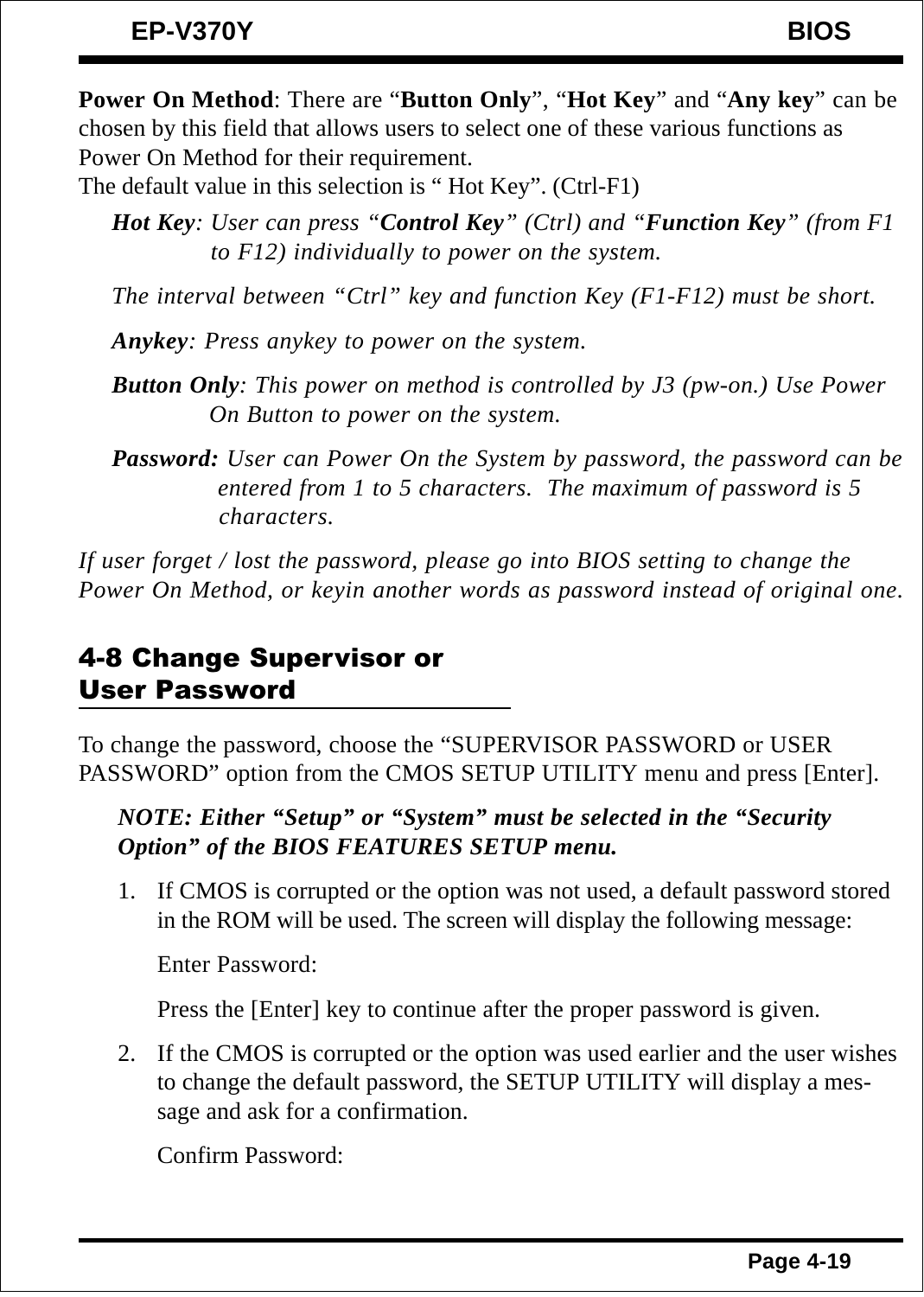3. After pressing the [Enter] key (ROM password if the option was not used) or current password (user-defined password), the user can change the password and store new one in CMOS RAM. A maximum of 8 characters can be entered.

#### 4-9 IDE HDD Auto Detection

The "IDE HDD auto detection" utility is a very useful tool, especially when you do not know which kind of hard disk type you are using. You can use this utility to detect the correct disk type installed in the system automatically. But now you can set HARD DISK TYPE to Auto in the STANDARD CMOS SETUP. You don't need the "IDE HDD AUTO DETECTION" utility. The BIOS will Auto-detect the hard disk size and model on display during POST.

#### ROM PCI/ISA BIOS(2A6LFPAE) CMOS SETUP UTILITY AWARD SOFTWARE, INC.

|                |             |       |             | Select Secondary Slave Option (N=Skip) : N |       |                          |           |
|----------------|-------------|-------|-------------|--------------------------------------------|-------|--------------------------|-----------|
| <b>OPTIONS</b> | <b>SIZE</b> | CYLS. | <b>HEAD</b> | <b>PRECOMP</b>                             |       | <b>LANDZ SECTOR MODE</b> |           |
| 2(Y)           | 4310        | 524   | 255         | $\Omega$                                   | 14847 |                          | 63 LBA    |
|                | 4310        | 14848 | 9           | 65535                                      | 14847 |                          | 63 NORMAL |
| 3              | 4310        | 928   | 144         | 65535                                      | 14847 |                          | 63 LARGE  |

*Figure 8: IDE HDD Auto Detection*

#### *NOTE: HDD Modes*

The Award BIOS supports 3 HDD modes : NORMAL, LBA & LARGE NORMAL mode

Generic access mode in which neither the BIOS nor the IDE controller will make any transformations during accessing.

The maximum number of cylinders, head & sectors for NORMAL mode are.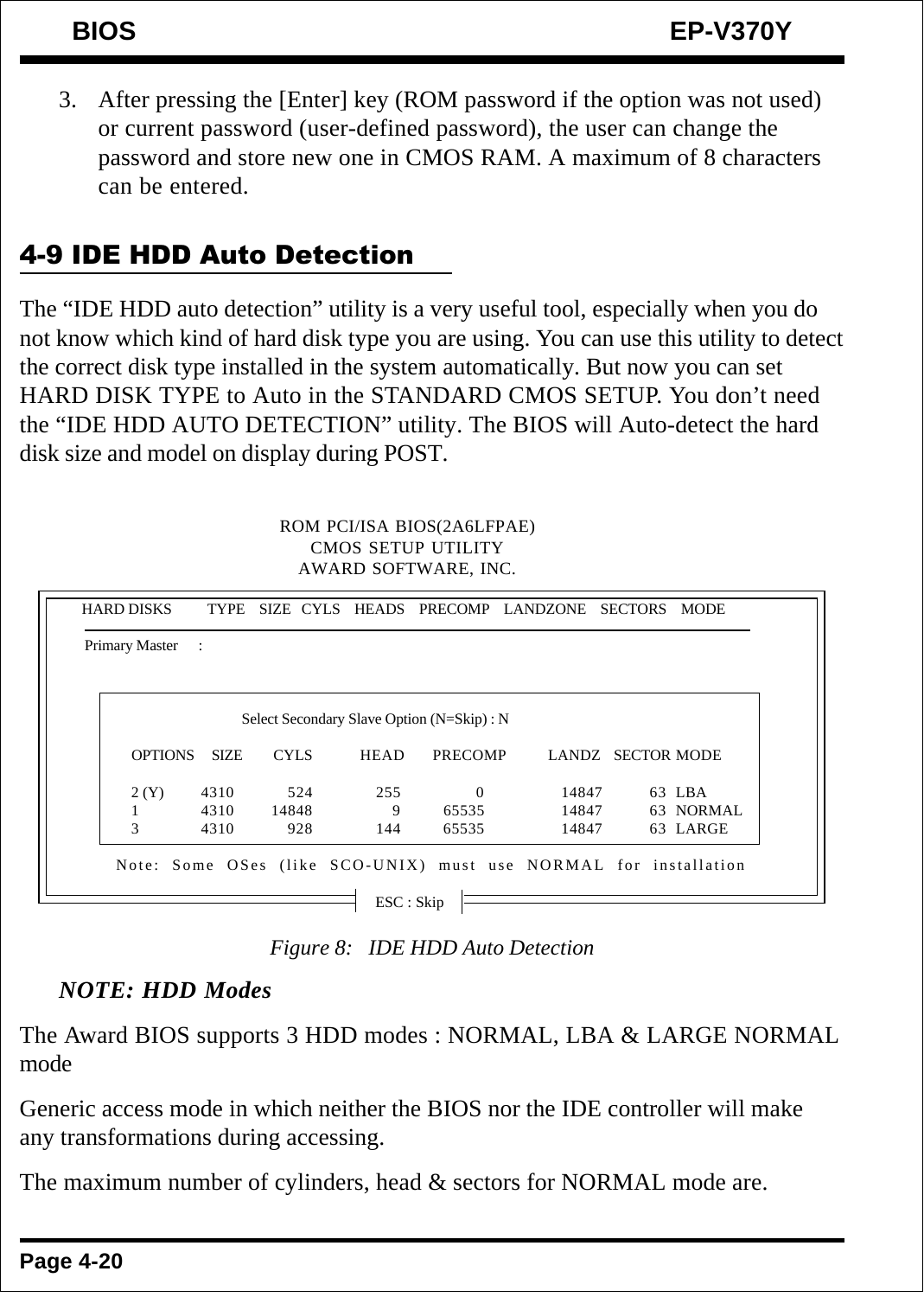| 1024, 16 $& 63$  |               |
|------------------|---------------|
| no. Cylinder     | (1024)        |
| x no. Head       | (16)          |
| x no. Sector     | (63)          |
| x no. per sector | (512)         |
|                  | 528 Megabytes |

If user set his HDD to NORMAL mode, the maximum accessible HDD size will be 528 Megabytes even though its physical size may be greater than that!

**LBA (Logical Block Addressing) mode**: A new HDD accessing method to overcome the 528 Megabyte bottleneck. The number of cylinders, heads & sectors shown in setup may not be the number physically contained in the HDD. During HDD accessing, the IDE controller will transform the logical address described by sector, head & cylinder into its own physical address inside the HDD. The maximum HDD size supported by LBA mode is 8.4 GigaBytes which is obtained by the following formula:

| (1024)        |
|---------------|
| (255)         |
| (63)          |
| (512)         |
| 8.4 GigaBytes |
|               |

**LARGE mode**: Extended HDD access mode supported by Award Software.

Some IDE HDDs contain more than 1024 cylinder without LBA support (in some cases, user do not want LBA). The Award BIOS provides another alternative to support these kinds of LARGE mode.

| <b>CYLS</b> | <b>HEADS</b> | <b>SECTOR</b> | <b>MODE</b> |
|-------------|--------------|---------------|-------------|
| 1120        | 16           | 59            | NORMAL      |
| 560         | 32.          | 59            | LARGE       |

BIOS tricks DOS (or other OS) that the number of cylinders is less than 1024 by dividing it by 2. At the same time, the number of heads is multiplied by 2. A reverse transformation process will be made inside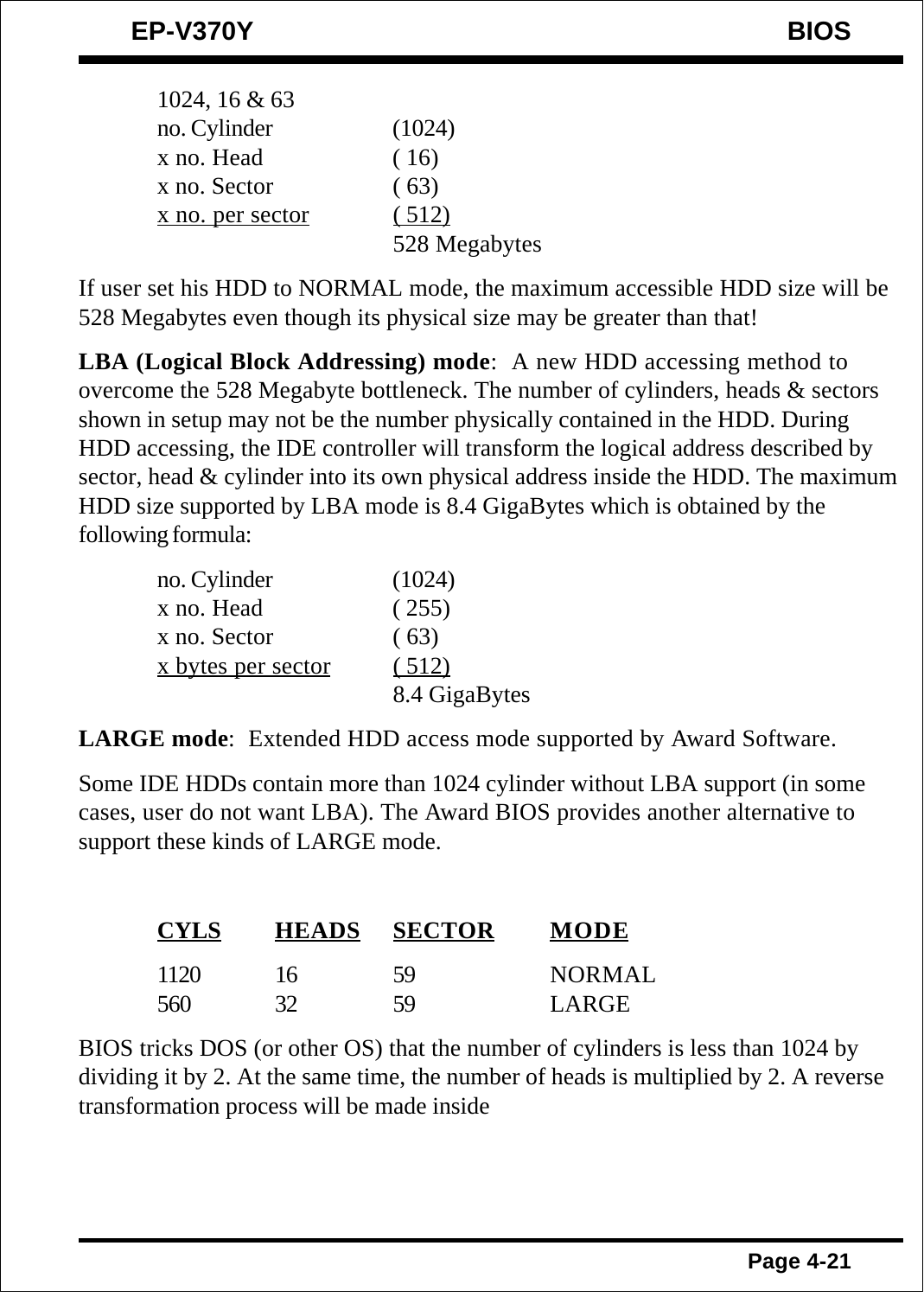INT 12h in order to access the right HDD address!

#### **Maximum HDD size**:

| no. Cylinder       | (1024)     |
|--------------------|------------|
| x no. Head         | (32)       |
| x no. Sector       | (63)       |
| x bytes per sector | (512)      |
|                    | 1 GigaByte |

*Note: To support LBA or LARGE mode of HDDs, there must be some software involved. All the software is located in the Award HDD Service Routine (INT 13h). It may fail to access a HDD with LBA (LARGE) mode selected if you are running under an Operating System which replaces the whole INT 13h.*

UNIX operating systems do not support either LBA or LARGE and must utilize the Standard mode. UNIX can support drives larger than 528MB.

### 4-10 HDD Low Level Format

**Interleave**: Select the interleave number of the hard disk drive you wish to perform a low level format on. You may select from 1 to 8. Check the documentation that came with the drive for the correct interleave number, or select 0 for automatic detection.

**Auto scan bad track**: This allows the utility to scan first then format by each track.

**Start:** Press<Y>to start low level format.

### 4-11 Save & Exit Setup

The "SAVE  $&$  EXIT SETUP" option will bring you back to the boot up procedure with all the changes you just recorded in the CMOS RAM.

### 4-12 Exit Without Saving

The "EXIT WITHOUT SAVING" option will bring you back to normal boot up procedure without saving any data into CMOS RAM.

### **All old data in the CMOS will not be destroyed.**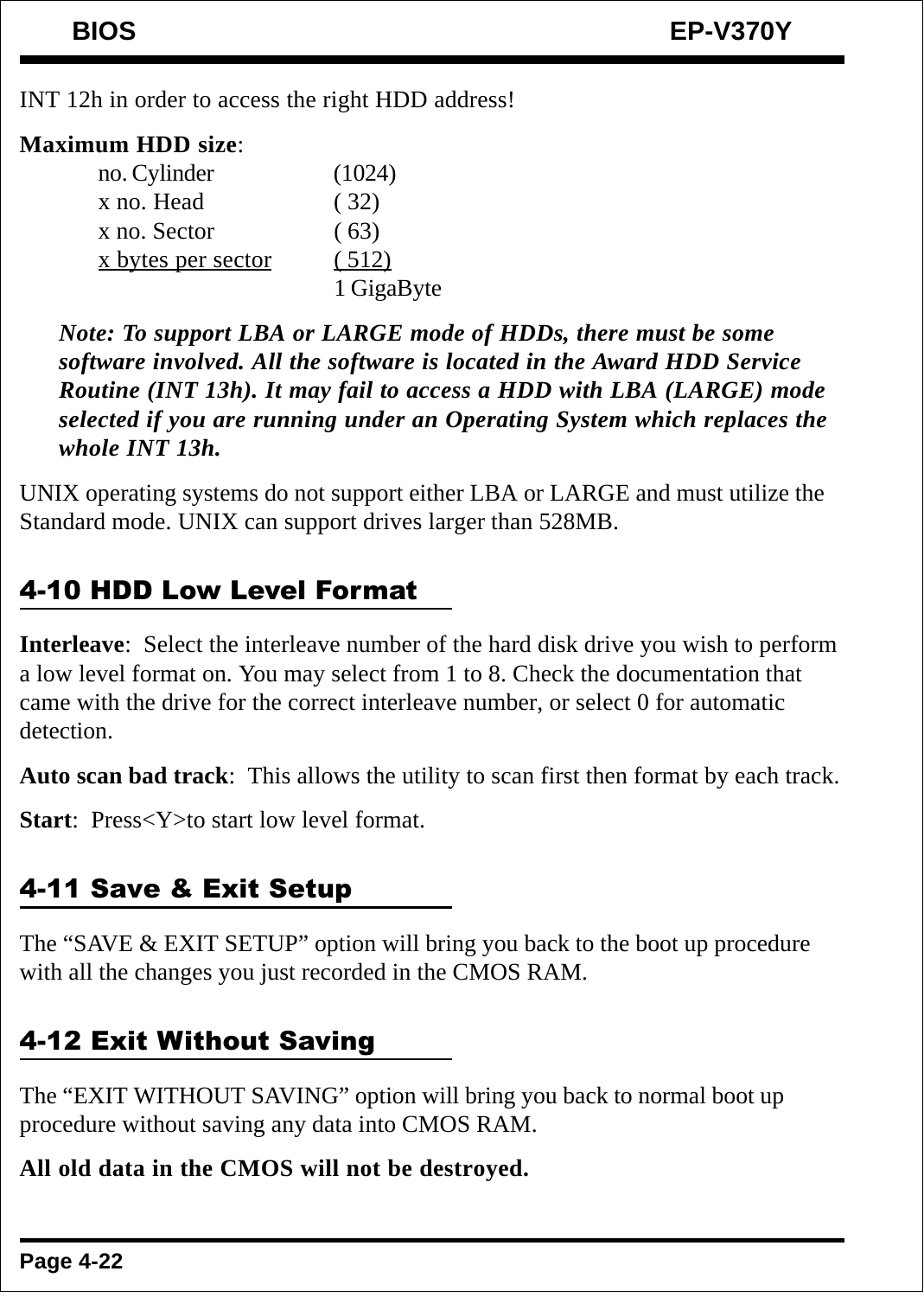### Section 5 Yamaha PCI Sound

#### Driver Installation

**Installing the DS-XG Device Driver Software for Windows 95/98**

#### *1. Introduction*

This guide describes the necessary procedures for installing the DS-XG device driver software for Windows 95/98. The following procedures will be covered in each section:

- Installing the DS-XG Device Driver Software
- Adjusting the DS-XG Mixer Control Settings

In order to properly install the DS-XG device driver to your computer, please follow the sections contained in this guide.

#### *2. Installing the Driver*

1) Before the Driver installed into Windows 95/98, you will find a Yellow question mark still exits in the "Other Devices" of the "Device Manager "of "System Properties" show in Figure 2-1 below.

Please **do not** remove it and then follow the steps below.



Figure 2-1 The Device Manager of System Properties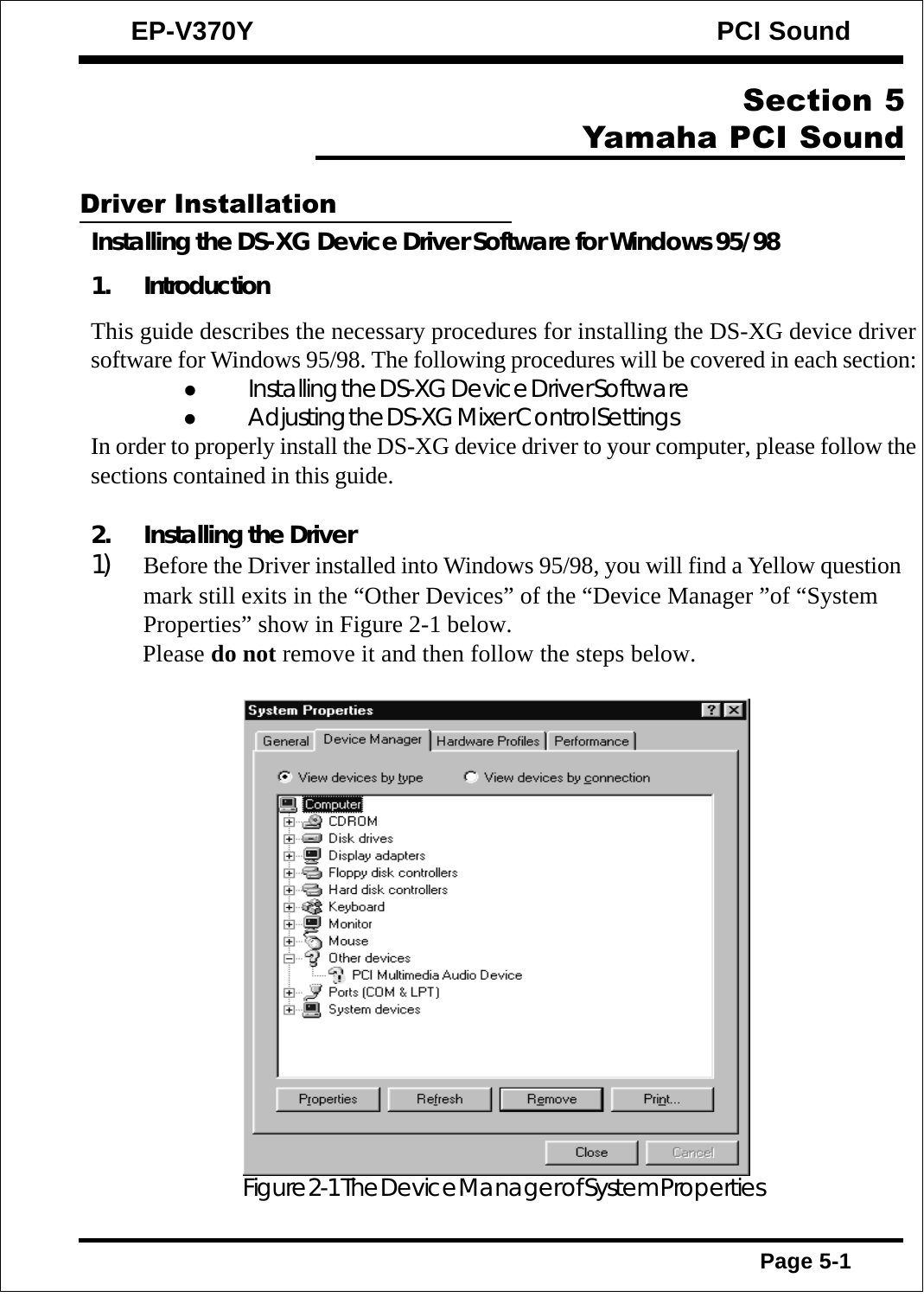#### **PCI Sound EP-V370Y**

- 2) Please insert Manual & Driver CD into CD-ROM device, select the "Audio Driver/Utilities" then click "Y724 Driver For Win95/98"
- 3) Follow the Screen instructions to install the program. Click "Finish" to Restard yourcomputer.

#### *2.1. Verifying the DS-XG Device Driver Installation*

This section explains how to verify if the DS-XG device driver and software were installed successfully. To see if the DS-XG device driver has been installed successfully, complete the following steps:

- 1) Click the **Start** button on the Windows Taskbar.
- 2) Highlight **Settings** and click on the **Control Panel** icon.
- 3) The Control Panel now appears. Double-click the **System** icon.
- 4) The System Properties window now appears. Click on the **Device Manager** table as shown in Figure 2-2 below.

| <b>System Properties</b>                                           |  |  |
|--------------------------------------------------------------------|--|--|
| Device Manager   Hardware Profiles   Performance  <br>General      |  |  |
|                                                                    |  |  |
| C View devices by connection<br>◯ View devices by type             |  |  |
| [Computer]<br>⊴9 CDROM<br>$\overline{+}$                           |  |  |
| Disk drives<br>$\overline{}$                                       |  |  |
| Display adapters<br>ஈ                                              |  |  |
| Floppy disk controllers<br>$\overline{+}$<br>Hard disk controllers |  |  |
| ஈ<br>Keyboard<br>ஈ                                                 |  |  |
| Monitor<br>⊞                                                       |  |  |
| Mouse<br>Ė                                                         |  |  |
| Ports (COM & LPT)<br>Ė<br>Sound, video and game controllers        |  |  |
| YAMAHA DS-XG GamePort                                              |  |  |
| YAMAHA DS-XG Legacy Sound System                                   |  |  |
| YAMAHA DS-XG PCI Audio CODEC<br>■ System devices<br>$\overline{+}$ |  |  |
| Universal serial bus controller<br>$\overline{+}$                  |  |  |
|                                                                    |  |  |
| Refresh<br>Print<br>Properties<br>Remove                           |  |  |
|                                                                    |  |  |
| OK<br>Cancel                                                       |  |  |

Figure 2-2 The system properties for Device Manager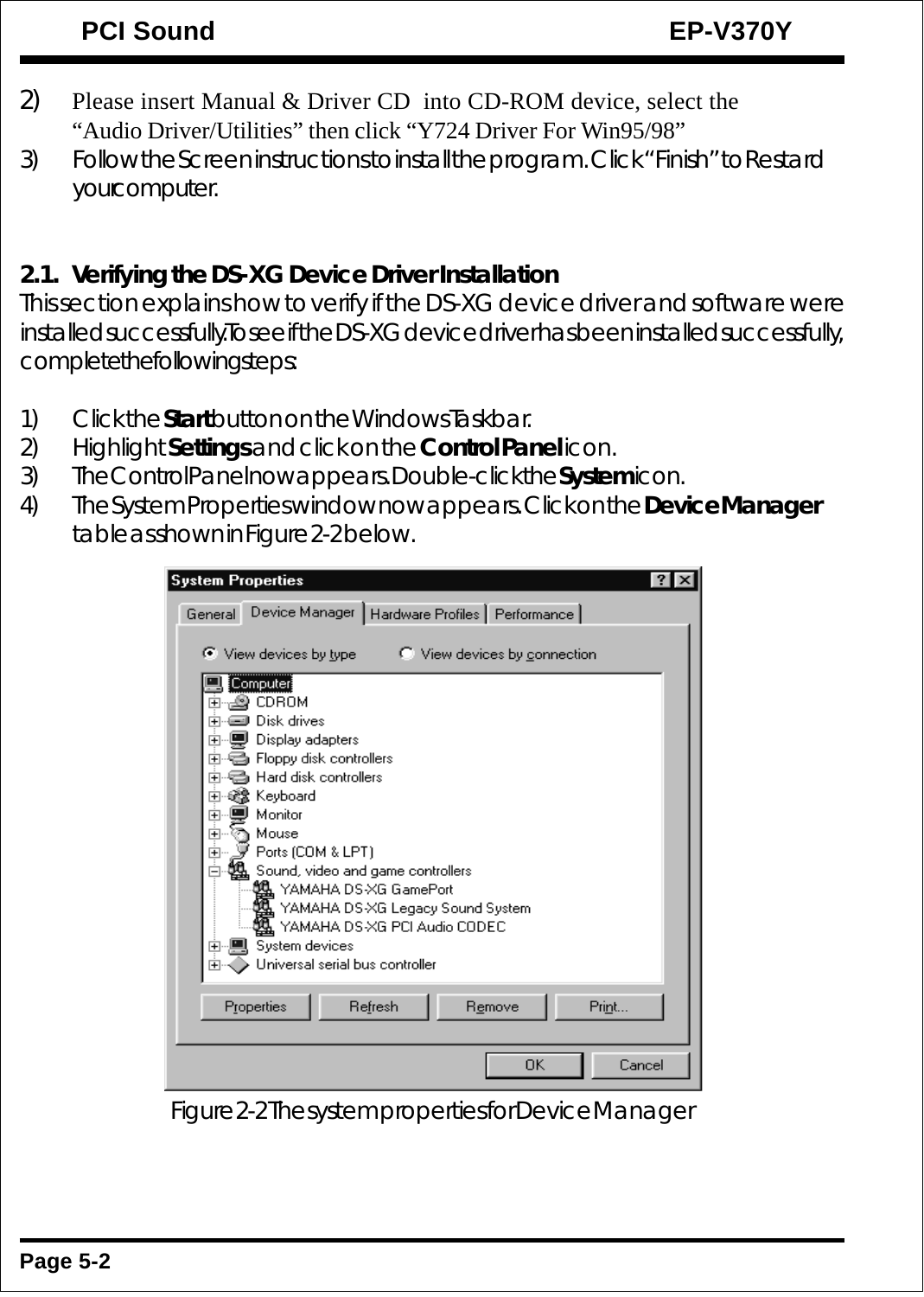#### *3. Adjusting the DS-XG Mixer Control Settings*

Once all DS-XG device drivers and software were installed, you can use the Windows standard volume control to adjust the volume level of selected audio or recording devices by following the procedures in this section.

#### *3.1. Adjusting the Volume of Audio Devices*

This section explains how to use the Windows standard volume control to adjust the volume of audio devices in your computer.

- 1) Click on the Speaker icon located in the bottom rightmost corner of the Windows taskbar.
- 2) The DS-XG mixer control starts and the *Volume Control* window is displayed as shown in Figure 3-1 below.



Figure 3-1 The Volume Control Window

3) Adjust the volume as desired for each audiodevice by dragging the slide-bars vertically. You may also click on**Options** in the menu bar and then click on **Properties**.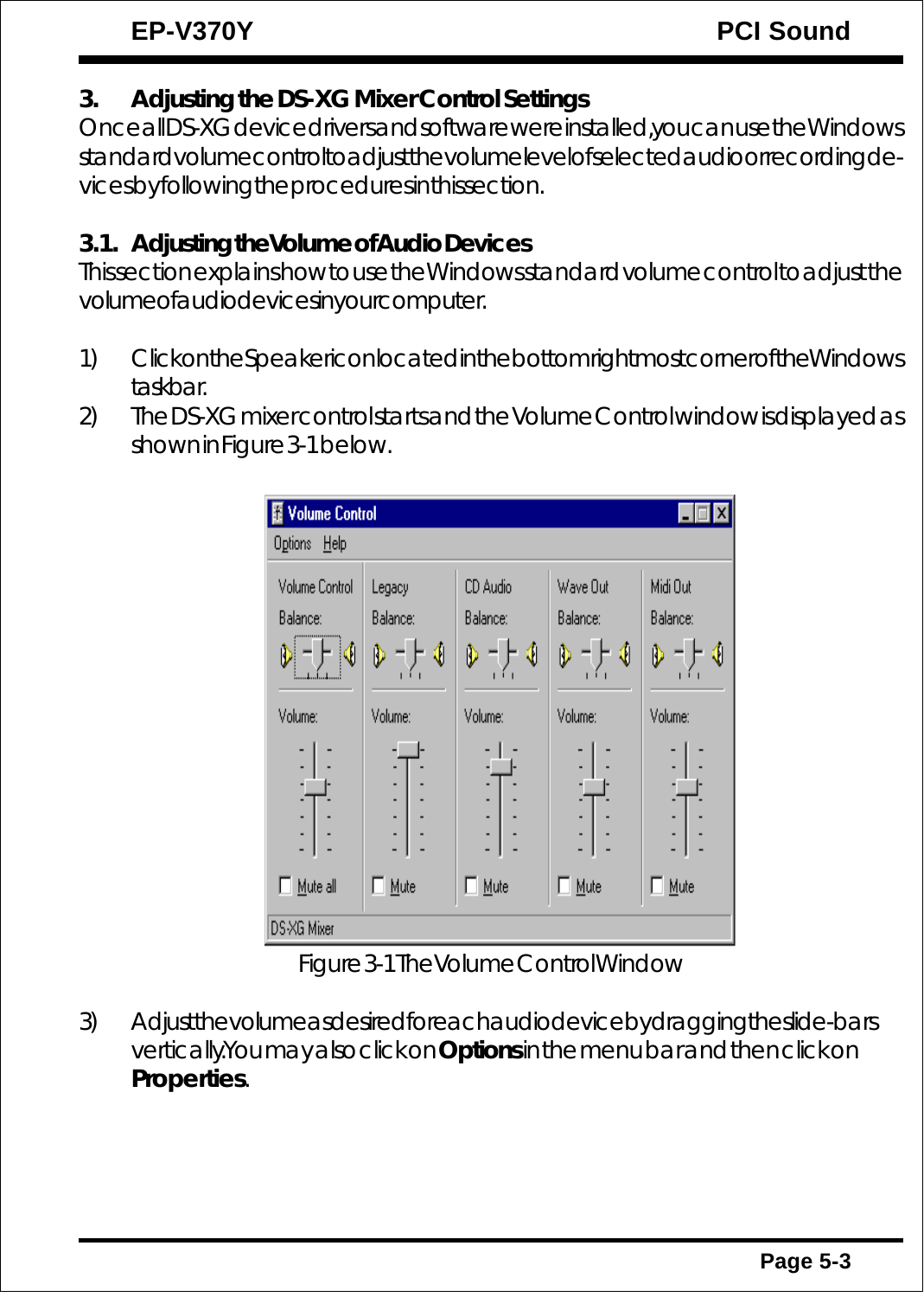4) To access Advanced control of the Microphone device, first click on Mute and then click the Advanced button as shown in Figure 3-2 below.



Figure 3-2. The Volume Control window.

5) The Advanced Control for Microphone window will now appear as shown in Figure 3-3 below. Adjust the Bass and Treble as desired by dragging the slidebars horizontally. If you wish to enable the Mic20dB setting for your microphone, then click on **Mic20dB Enable**.

|                                                                                                                                                             | <b>Advanced Controls for Microphone</b>                               |  |
|-------------------------------------------------------------------------------------------------------------------------------------------------------------|-----------------------------------------------------------------------|--|
|                                                                                                                                                             | These settings can be used to make fine adjustments to your<br>audio. |  |
| Tone Controls:                                                                                                                                              |                                                                       |  |
|                                                                                                                                                             | These settings control how the tone of your audio sounds.             |  |
| Bass:                                                                                                                                                       | High<br>Low                                                           |  |
| Treble:                                                                                                                                                     | High<br>Low                                                           |  |
| Other Controls:<br>These settings make other changes to how your audio sounds. See<br>your hardware documentation for details.<br><b>▽</b> 1 Mic20dB Enable |                                                                       |  |
|                                                                                                                                                             | Close                                                                 |  |

Figure 3-3. The Advance Controls for Microphone Windows.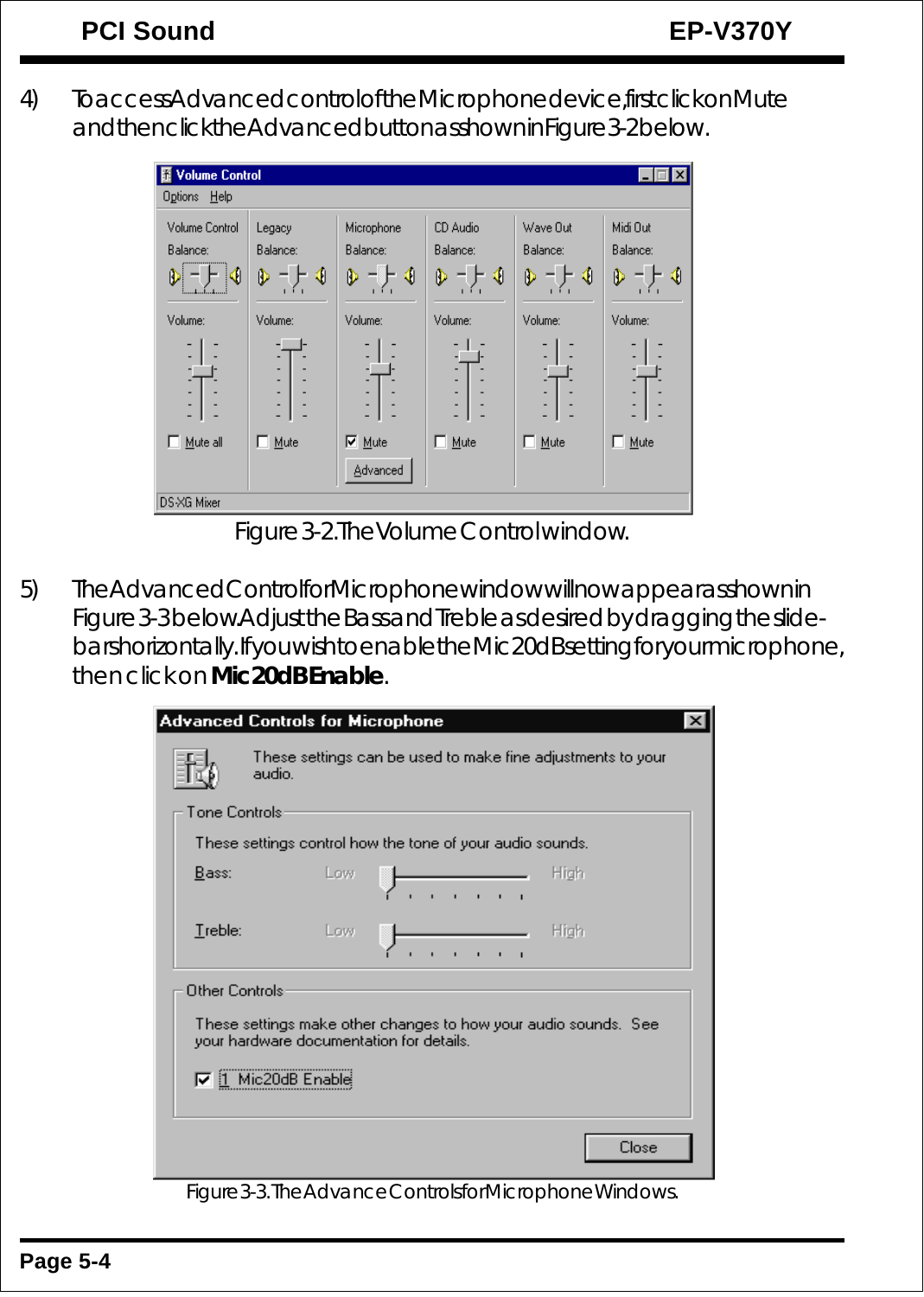#### *3.2. Adjusting the Volume of Recording Devices*

This section explains how to use the Windows standard volume control to adjust the volume of recording devices in your computer.



The procedures in this section assume that the DS-XG Mixer is already started and the *Volume Control* window is already displayed. If this not the case, refer to Section 3.1 for the necessary steps to reach this stage.

- 1) To access the volume control for recording device, click on **Options** in the menu bar and then click on **Properties**.
- 2) Click on **Recording**. The Recording Control window will now appear as shown in Figure 3-4 below.

| <b>Recording Control</b> |          |               |  |  |
|--------------------------|----------|---------------|--|--|
| Options Help             |          |               |  |  |
| Microphone               | Line     | CD Audio      |  |  |
| Balance:                 | Balance: | Balance:      |  |  |
| ∢                        | ∢        | $\bigoplus$   |  |  |
| Volume:                  | Volume:  | Volume:       |  |  |
|                          |          |               |  |  |
| $\nabla$ Select          | Select   | $\Box$ Select |  |  |
| DS-XG Mixer              |          |               |  |  |

Figure 3-4. The Recording Control window.

3) Adjust the volume as desired for each recording device by dragging the slide-barsvertically.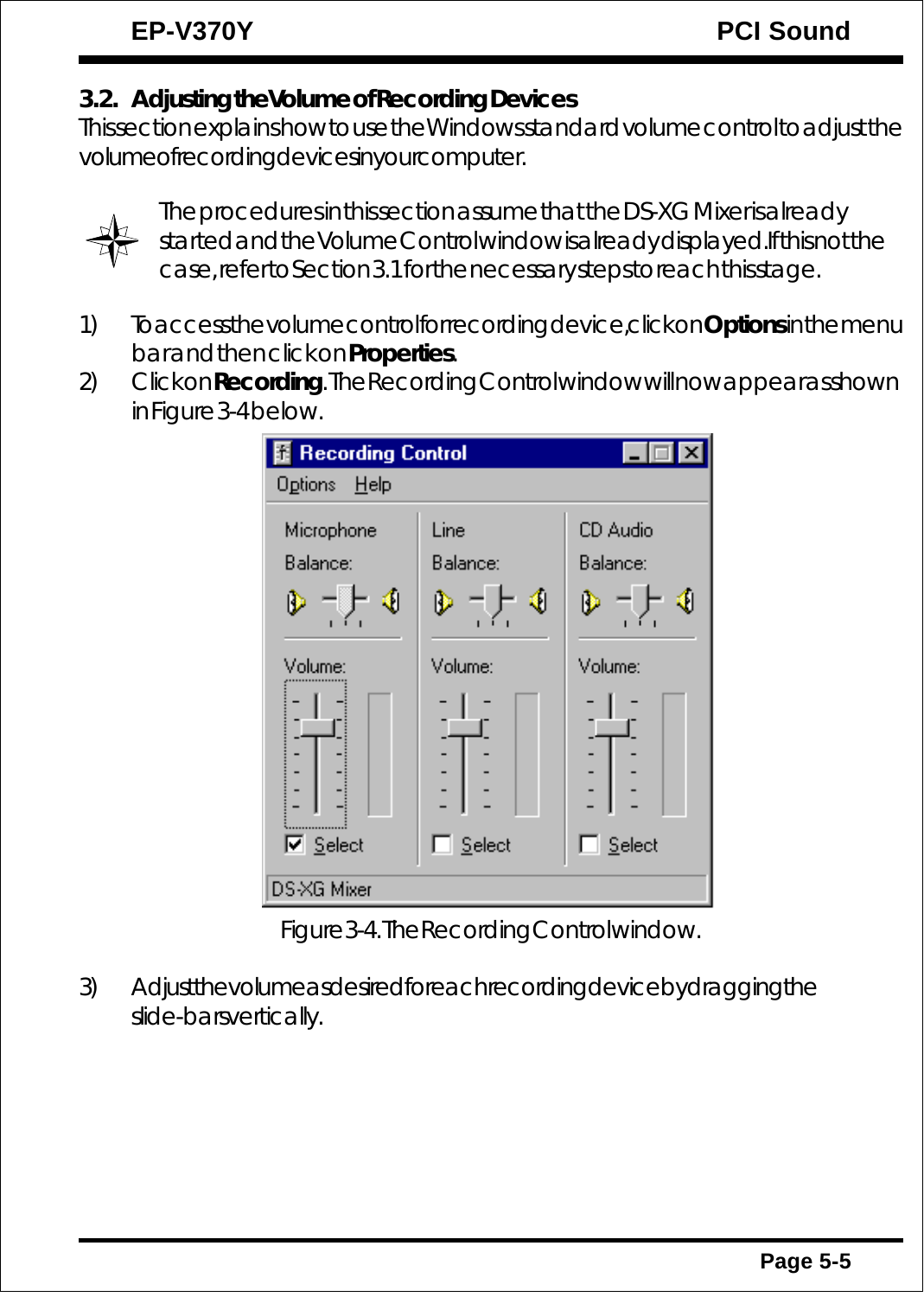### *Installing the DS-XG Device Driver Software for Windows NT 4.0*

#### *1. Introduction*

This guide describes the necessary procedures for installing the DS-XG device driver software for Windows NT 4.0. The following procedures will be covered in each section:

- Installing the DS-XG Device Driver Software
- Adjusting the DS-XG Mixer Control Settings

In order to properly install the DS-XG device driver to your computer, please follow in orderthesections contained in this guide.

#### *2. Installing the DS-XG Device Driver Software*

This section contains the procedures for installing the DS-XG device driver software into your computer.

#### *2.1 Installing the DS-XG Device Driver*

Thissection explains how to install the DS-XG device manager.

- 1. Please insert YManual & Driver CD into CD-ROM device, select the "Audio Driver/Utilities" then click "Y724 Driver For Win NT"
- 2. Follow the screen instructions to install the program, Click "OK".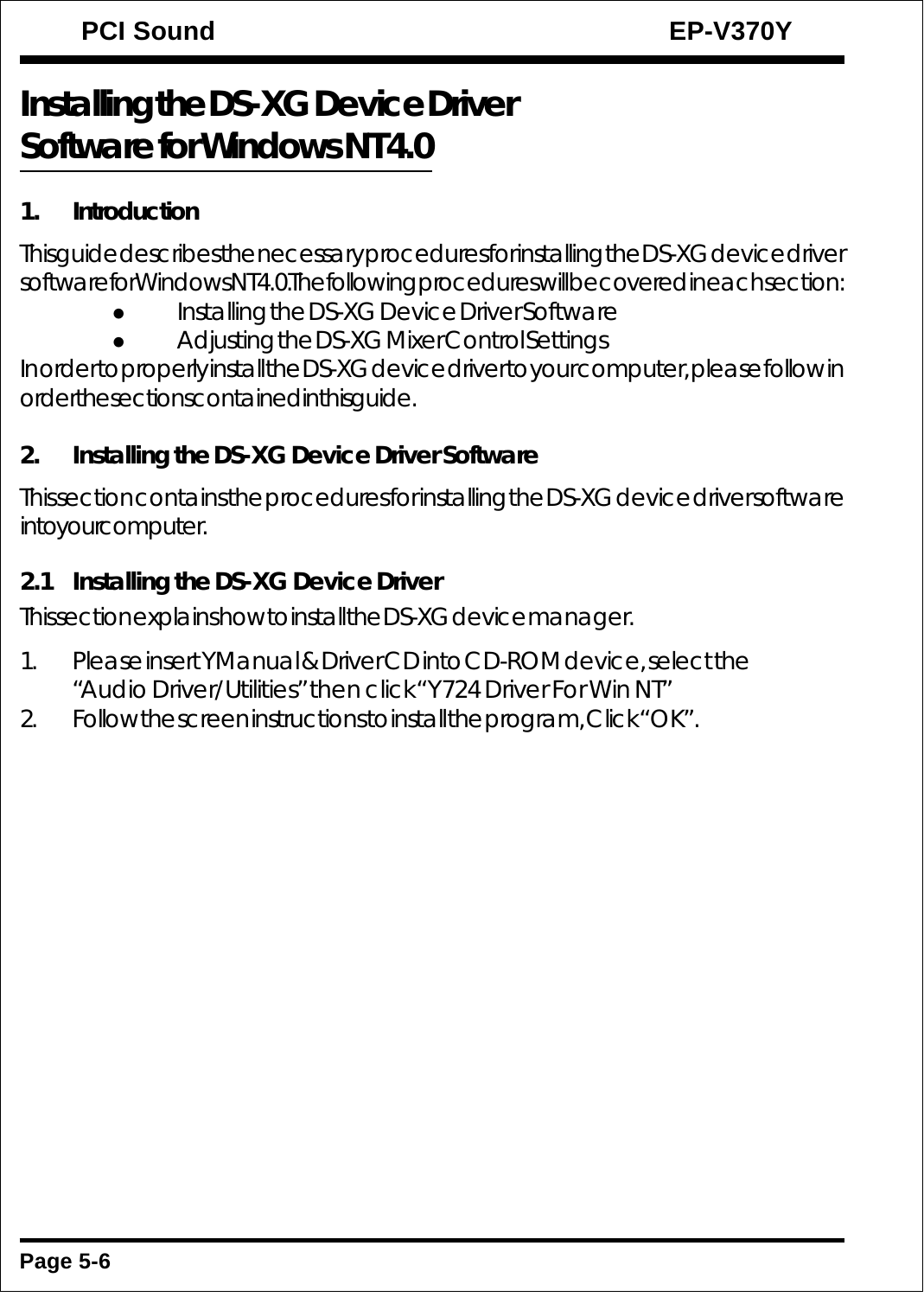### Appendix A:

### A-1 MEMORY MAP

| <b>Address Range</b> | <b>Size</b> | Description                                           |
|----------------------|-------------|-------------------------------------------------------|
| [00000-7FFFF]        | 512K        | Conventional memory                                   |
| [80000-9FBFF]        | 127K        | <b>Extended Conventional memory</b>                   |
| [9FC00-9FFFF]        | 1Κ          | Extended BIOS data area if PS/2 mouse is installed    |
| [A0000-C7FFF]        | 160K        | Available for Hi DOS memory                           |
| [C8000-DFFFF]        | 96K         | Available for Hi DOS memory and adapter ROMs          |
| [E0000-EEFFF]        | 60K         | Available for UMB                                     |
| <b>[EF000-EFFFF]</b> | 4K          | Video service routine for Monochrome & CGA<br>adaptor |
| [F0000-F7FFF]        | 32K         | <b>BIOS CMOS</b> setup utility                        |
| [F8000-FCFFF]        | 20K         | BIOS runtime service routine (2)                      |
| [FD000-FDFFF]        | 4K          | Plug and Play ESCD data area                          |
| <b>IFE000-FFFFFI</b> | 8K          | BIOS runtime service routine (1)                      |

#### A-2 I/O MAP

| $[000-01$ Fl | DMA controller. (Master)              |
|--------------|---------------------------------------|
| $[020-021]$  | <b>INTERRUPT CONTROLLER.</b> (Master) |
| $[022-023]$  | CHIPSET control registers. I/O ports. |
| $[040-05F]$  | TIMER control registers.              |
| $[060-06F]$  | KEYBOARD interface controller. (8042) |
| $[070-07F]$  | RTC ports & CMOS I/O ports.           |
| $[080-09F]$  | DMA register.                         |
| $[0A0-0BF]$  | INTERRUPT controller. (Slave)         |
| $[0C0-0DF]$  | DMA controller. (Slave)               |
| $[0F0-0FF]$  | <b>MATHCOPROCESSOR.</b>               |
| $[1F0-1F8]$  | HARD DISK controller.                 |
| $[278-27F]$  | PARALLEL port 2.                      |
| $[2B0-2DF]$  | GRAPHICS adapter controller.          |
| $[2F8-2FF]$  | SERIAL port 2.                        |
| $[360-36F]$  | NETWORK ports.                        |
| $[378-37F]$  | PARALLEL port 1.                      |
| $[3B0-3BF]$  | MONOCHROME & PARALLEL port adapter.   |
| [3C0-3CF]    | EGA adapter.                          |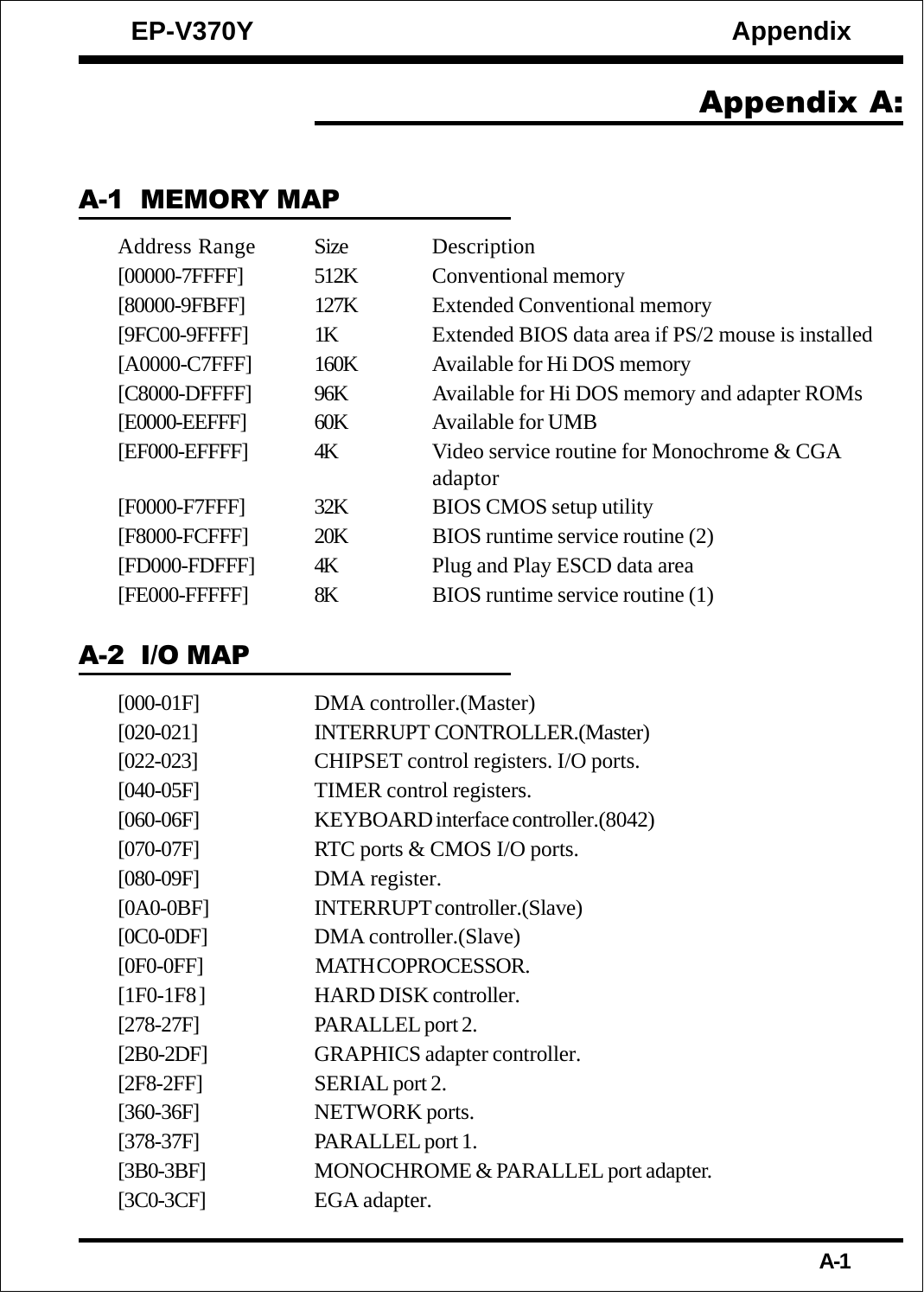#### **Appendix EP-V370Y**

| $[3D0-3DF]$ | CGA adapter.            |
|-------------|-------------------------|
| $[3F0-3F7]$ | FLOPPY DISK controller. |
| $[3F8-3FF]$ | SERIAL port 1.          |

#### A-3 TIMER & DMA CHANNELS MAP

| <b>TIMER MAP:</b> |                               |  |
|-------------------|-------------------------------|--|
| TIMER Channel 0   | System timer interrupt.       |  |
| TIMER Channel 1   | DRAM REFRESH request.         |  |
| TIMER Channel 2   | SPEAKER tone generator.       |  |
| DMA CHANNELS:     |                               |  |
| DMA Channel 0     | Available.                    |  |
| DMA Channel 1     | Onboard ECP (Option).         |  |
| DMA Channel 2     | FLOPPY DISK (SMCCHIP).        |  |
| DMA Channel 3     | Onboard ECP (default).        |  |
| DMA Channel 4     | Cascade for DMA controller 1. |  |
| DMA Channel 5     | Available.                    |  |
| DMA Channel 6     | Available.                    |  |
| DMA Channel 7     | Available                     |  |
|                   |                               |  |

#### A-4 INTERRUPT MAP

NMI :

Parity check error.

IRQ (H/W):

- 0 System TIMER interrupt from TIMER 0.
- 1 KEYBOARD output buffer full.
- 2 Cascade for IRQ 8-15.
- 3 SERIAL port 2.
- 4 SERIAL port 1.
- 5 PARALLEL port 2.
- 6 FLOPPY DISK (SMC CHIP).
- 7 PARALLEL port 1.
- 8 RTC clock.
- 9 Available.
- 10 Available.
- 11 Available.
- 12 PS/2 Mouse.
- 13 MATH coprocessor.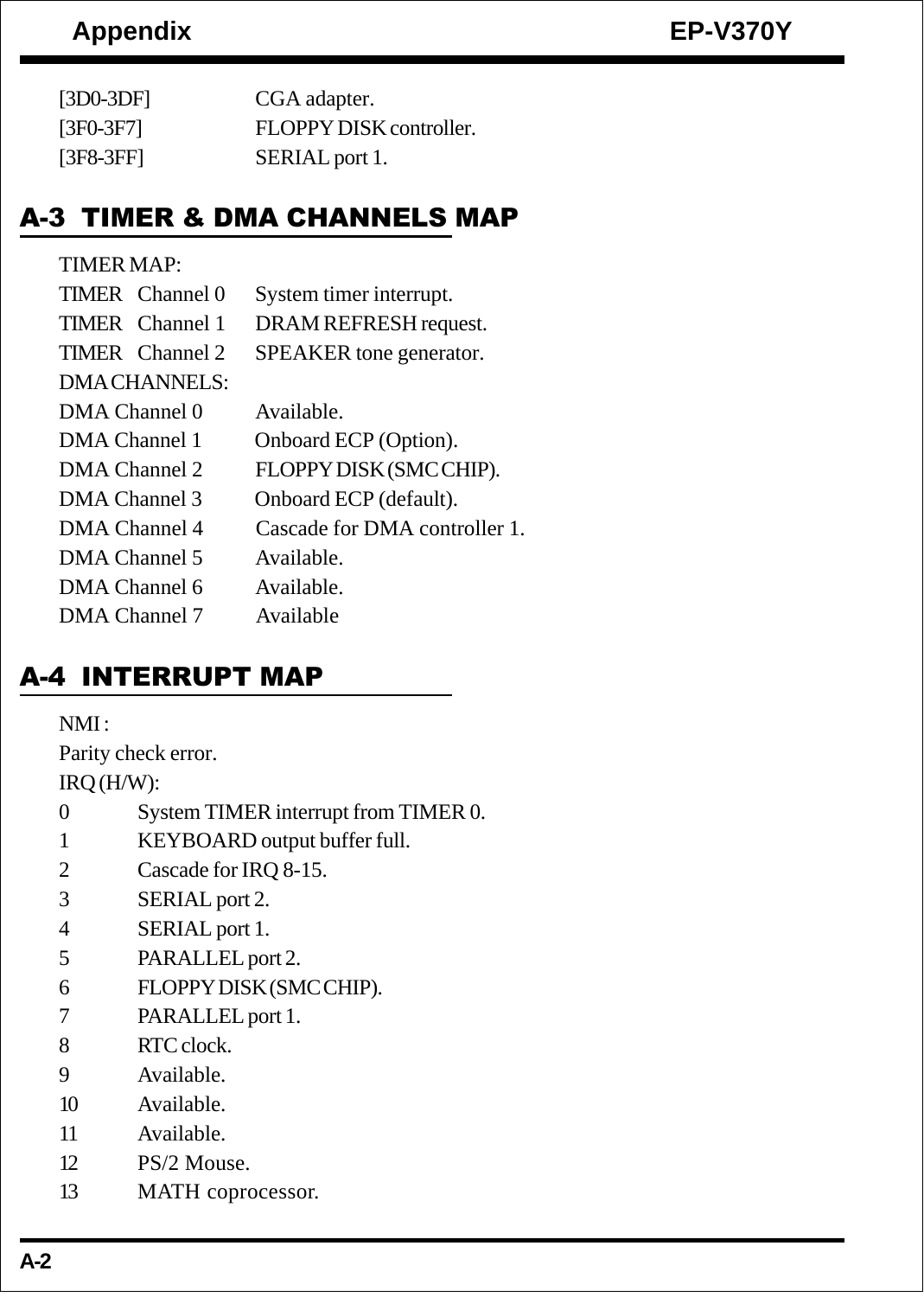- 14 Onboard HARD DISK (IDE1) channel.
- 15 Onboard HARD DISK (IDE1) channel.

#### A-5 RTC & CMOS RAM MAP

RTC & CMOS:

- 00 Seconds.
- 01 Second alarm.
- 02 Minutes.
- 03 Minutes alarm.
- 04 Hours.
- 05 Hours alarm.
- 06 Day of week.
- 07 Day of month.
- 08 Month.
- 09 Year.
- 0A Status register A.
- 0B Status register B.
- 0C Status register C.
- 0D Status register D.
- 0E Diagnostic status byte.
- 0F Shutdown byte.
- 10 FLOPPY DISK drive type byte.
- 11 Reserve.
- 12 HARD DISK type byte.
- 13 Reserve.
- 14 Equipment type.
- 15 Base memory low byte.
- 16 Base memory high byte.
- 17 Extension memory low byte.
- 18 Extension memory high byte.
- 19-2d

2E-2F

- 30 Reserved for extension memory low byte.
- 31 Reserved for extension memory high byte.
- 32 DATE CENTURY byte.
- 33 INFORMATION FLAG.
- 34-3F Reserve.
- 40-7F Reserved for CHIPSET SETTING DATA.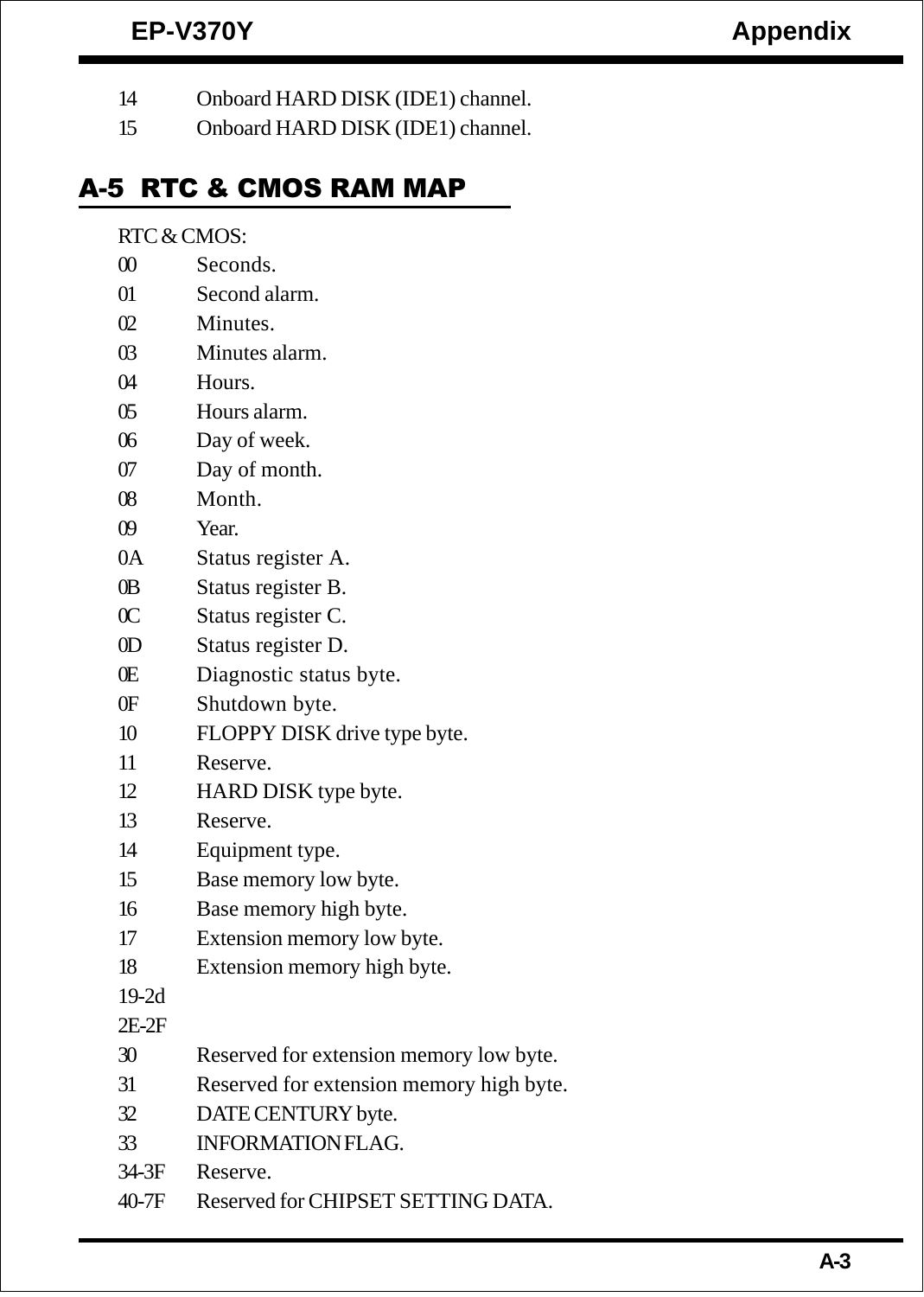# Page Left Blank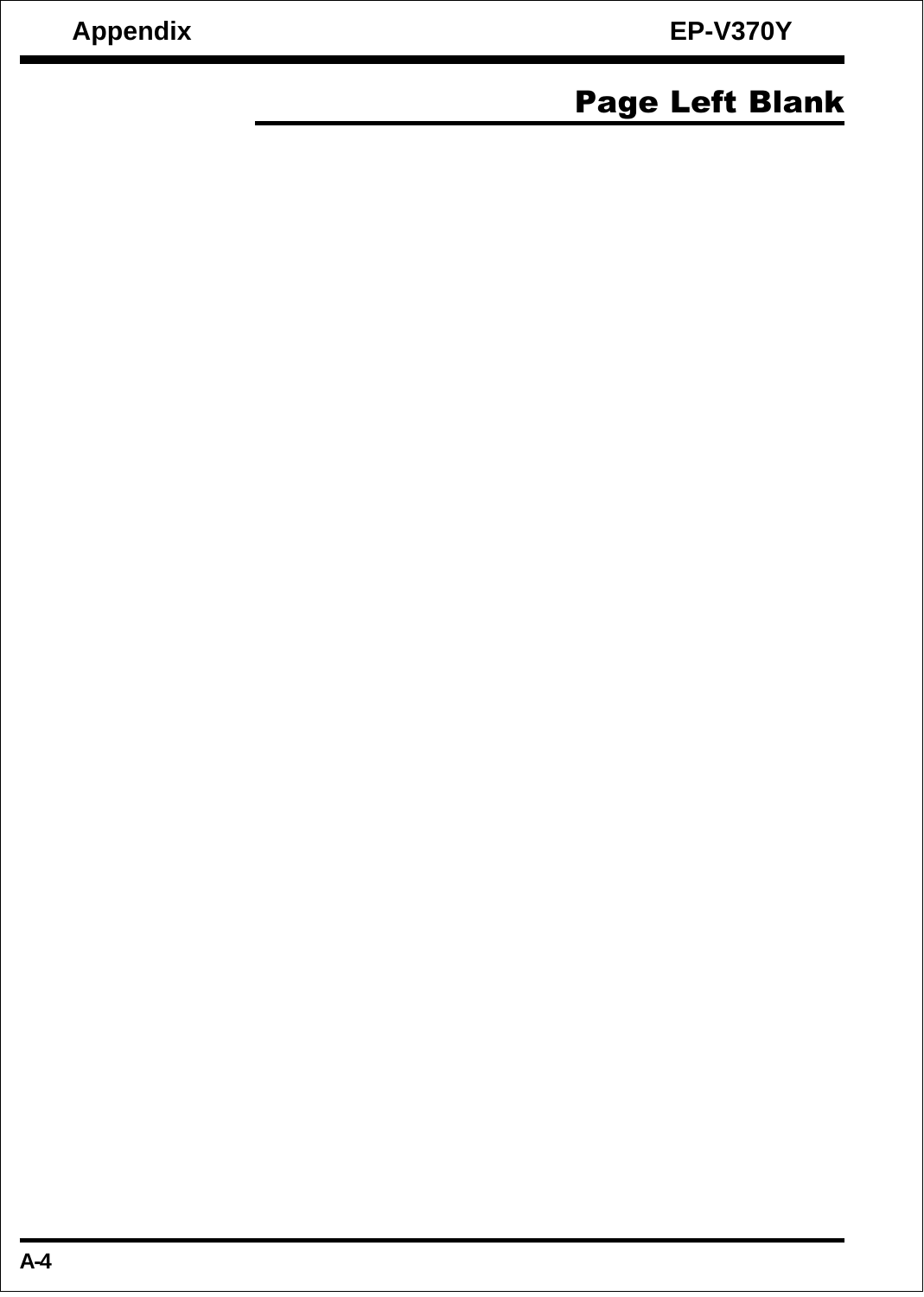## Appendix B:

### B-1 POST CODES

| ISA POST codes are typically output to I/O port address 80h.                                                                                                          |  |
|-----------------------------------------------------------------------------------------------------------------------------------------------------------------------|--|
| <b>DESCRIPTION</b>                                                                                                                                                    |  |
| Reserved.                                                                                                                                                             |  |
| Turn off OEM specific cache, shadow.                                                                                                                                  |  |
| 1. Initialize EISA registers (EISA BIOS only).                                                                                                                        |  |
| 2. Initialize all the standard devices with default values                                                                                                            |  |
| Standard devices includes.                                                                                                                                            |  |
| DMA controller (8237).                                                                                                                                                |  |
| Programmable Interrupt Controller (8259).<br>÷,                                                                                                                       |  |
| Programmable Interval Timer (8254).<br>$\overline{\phantom{0}}$                                                                                                       |  |
| RTC chip.<br>÷,                                                                                                                                                       |  |
| Reserved                                                                                                                                                              |  |
| 1. Keyboard Controller Self-Test.                                                                                                                                     |  |
| 2. Enable Keyboard Interface.                                                                                                                                         |  |
| Reserved.                                                                                                                                                             |  |
| Verifies CMOS's basic R/W functionality.                                                                                                                              |  |
| Auto-detection of onboard DRAM & Cache.                                                                                                                               |  |
| Copy the BIOS from ROM into E0000-FFFFF shadow RAM so that                                                                                                            |  |
| POST will go faster.                                                                                                                                                  |  |
| Test the first 256K DRAM.                                                                                                                                             |  |
| OEM specific cache initialization. (if needed)                                                                                                                        |  |
| 1. Initialize the first 32 interrupt vectors with corresponding Interrupt<br>handlers. Initialize INT numbers from 33-120 with Dummy<br>(Spurious) Interrupt Handler. |  |
| 2. Issue CPUID instruction to identify CPU type.                                                                                                                      |  |
| 3. Early Power Management initialization. (OEM specific)                                                                                                              |  |
| 1. Verify the RTC time is valid or not.                                                                                                                               |  |
| 2. Detect bad battery.                                                                                                                                                |  |
| 3. Read CMOS data into BIOS stack area.                                                                                                                               |  |
| 4. PnP initializations including. (PnP BIOS only)                                                                                                                     |  |
| Assign CSN to PnP ISA card.<br>-                                                                                                                                      |  |
| Create resource map from ESCD.                                                                                                                                        |  |
| 5. Assign IO & Memory for PCI devices. (PCI BIOS only)                                                                                                                |  |
|                                                                                                                                                                       |  |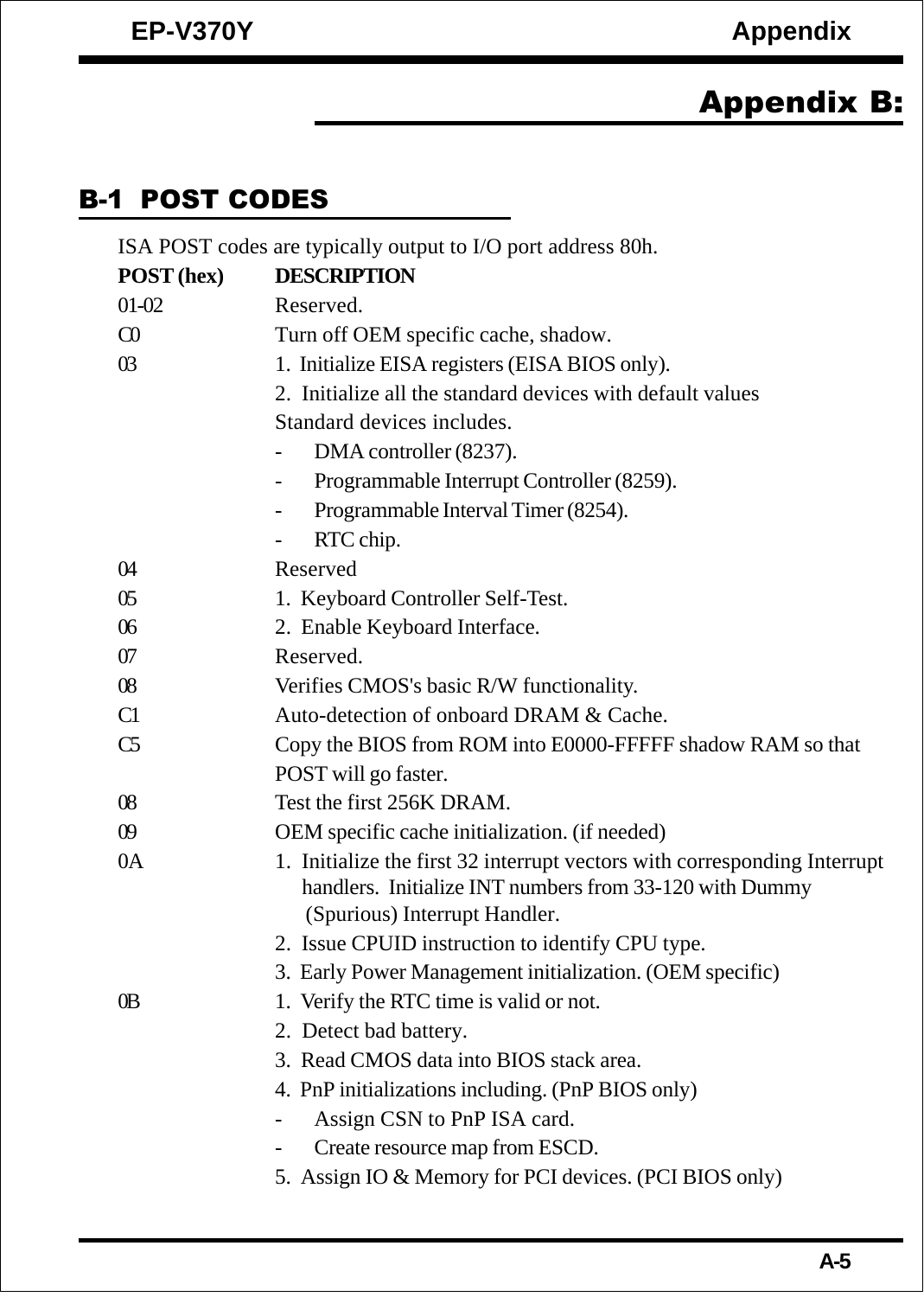| <b>Appendix</b> | <b>EP-V370Y</b>                                                                                                                     |  |
|-----------------|-------------------------------------------------------------------------------------------------------------------------------------|--|
| $\alpha$        | Initialization of the BIOS Data Area. (40:ON - 40:FF)                                                                               |  |
| 0D              | 1. Program some of the Chipset's value according to Setup.                                                                          |  |
|                 | (Early Setup Value Program)                                                                                                         |  |
|                 | 2. Measure CPU speed for display & decide the system clock speed.<br>3. Video initialization including Monochrome, CGA, EGA/VGA. If |  |
|                 | no display device found, the speaker will beep.                                                                                     |  |
| Œ               | 1. Test video RAM. (If Monochrome display device found)                                                                             |  |
|                 | 2. Show messages including.                                                                                                         |  |
|                 | Award Logo, Copyright string, BIOS Data code & Part No.                                                                             |  |
|                 | OEM specific sign on messages.<br>$\overline{a}$                                                                                    |  |
|                 | Energy Star Logo. (Green BIOS ONLY)                                                                                                 |  |
|                 | CPU brand, type & speed.                                                                                                            |  |
|                 | Test system BIOS checksum. (Non-Compress Version only)                                                                              |  |
| 0F              | DMA channel 0 test.                                                                                                                 |  |
| 10              | DMA channel 1 test.                                                                                                                 |  |
| 11              | DMA page registers test.                                                                                                            |  |
| $12 - 13$       | Reserved.                                                                                                                           |  |
| 14              | Test 8254 Timer 0 Counter 2.                                                                                                        |  |
| 15              | Test 8259 interrupt mask bits for channel 1.                                                                                        |  |
| 16              | Test 8259 interrupt mask bits for channel 2.                                                                                        |  |
| 17              | Reserved.                                                                                                                           |  |
| 19              | Test 8259 functionality.                                                                                                            |  |
| $1A-1D$         | Reserved.                                                                                                                           |  |
| 1E              | If EISA NVM checksum is good, execute EISA initialization.<br>(EISA BIOS only)                                                      |  |
| 1F-29           | Reserved.                                                                                                                           |  |
| 30              | Detect Base Memory & Extended Memory Size.                                                                                          |  |
| 31              | 1. Test Base Memory from 256K to 640K.                                                                                              |  |
|                 | 2. Test Extended Memory from 1M to the top of memory.                                                                               |  |
| 32              | 1. Display the Award Plug & Play BIOS Extension message.<br>(PnP BIOS only)                                                         |  |
|                 | 2. Program all onboard super I/O chips (if any) including COM ports,                                                                |  |
|                 | LPT ports, FDD port  according to setup value.                                                                                      |  |
| $33-3B$         | Reserved.                                                                                                                           |  |
| 3C              | Set flag to allow users to enter CMOS Setup Utility.                                                                                |  |
| 3D              | 1. Initialize Keyboard.                                                                                                             |  |
|                 | 2. Install PS2 mouse.                                                                                                               |  |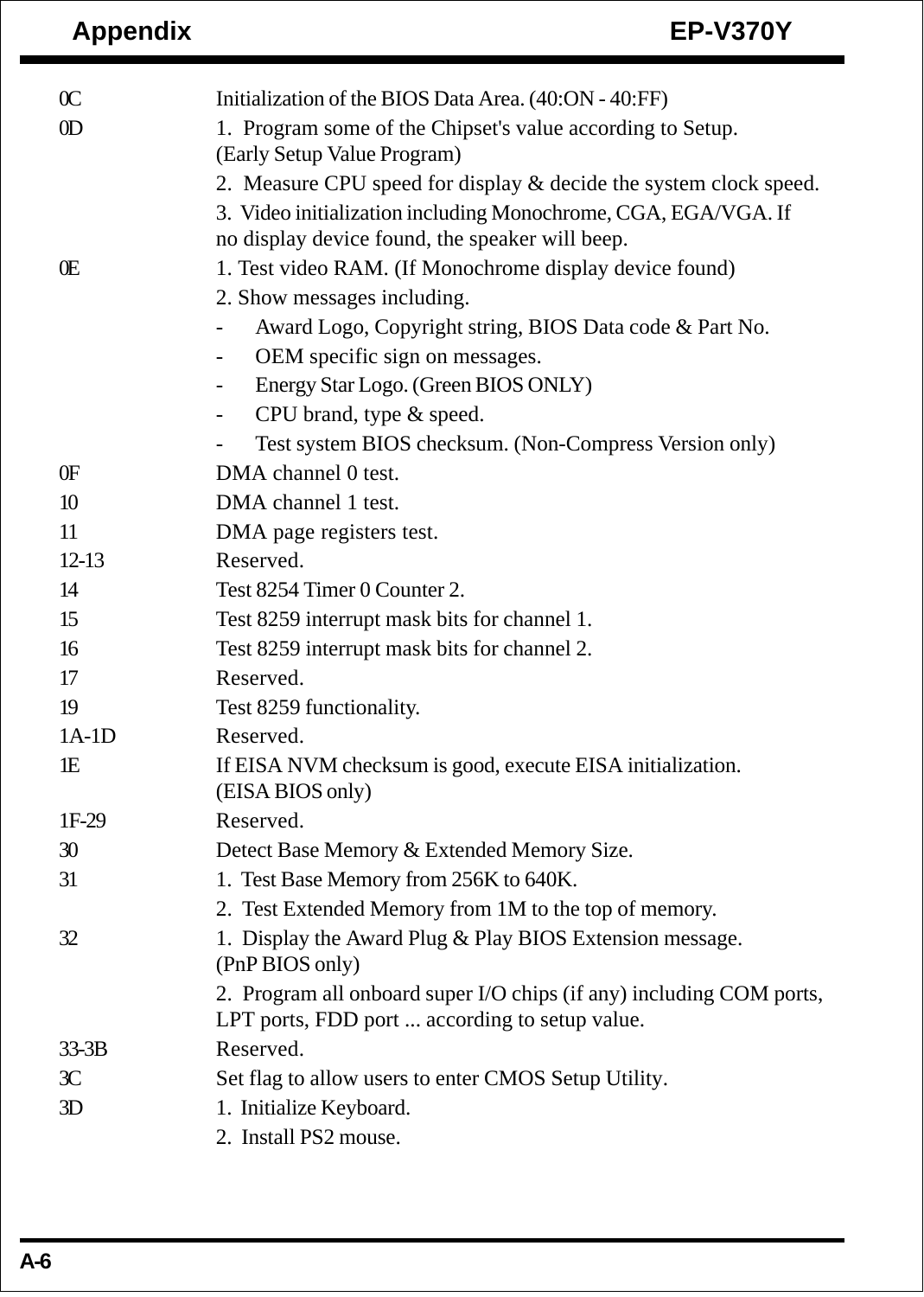| 3E    | Try to turn on Level 2 cache.                                                                                                           |  |
|-------|-----------------------------------------------------------------------------------------------------------------------------------------|--|
|       | Note: Some chipset may need to turn on the L2 cache in this stage.<br>But usually, the cache is turn on later in POST 61h.              |  |
| 3F-40 | Reserved.                                                                                                                               |  |
| BF    | 1. Program the rest of the Chipset's value according to Setup.<br>(Later Setup Value Program)                                           |  |
| 41    | 2. If auto-configuration is enabled, program the chipset with<br>pre-defined Values.                                                    |  |
| 42    | Initialize floppy disk drive controller.                                                                                                |  |
| 43    | Initialize Hard drive controller.                                                                                                       |  |
| 45    | If it is a PnP BIOS, initialize serial $&$ parallel ports.                                                                              |  |
| 44    | Reserved.                                                                                                                               |  |
| 45    | Initialize math coprocessor.                                                                                                            |  |
| 46-4D | Reserved.                                                                                                                               |  |
| 4E    | If there is any error detected (such as video, kb), show all error<br>messages on the screen $\&$ wait for user to press <f1> key.</f1> |  |
| 4F    | 1. If password is needed, ask for password.                                                                                             |  |
|       | 2. Clear the Energy Star Logo. (Green BIOS only)                                                                                        |  |
| 50    | Write all CMOS values currently in the BIOS stack area back into the<br>CMOS.                                                           |  |
| 51    | Reserved.                                                                                                                               |  |
| 52    | 1. Initialize all ISA ROMs.                                                                                                             |  |
|       | 2. Later PCI initializations. (PCI BIOS only)                                                                                           |  |
|       | assign IRQ to PCI devices.<br>$\blacksquare$                                                                                            |  |
|       | initialize all PCI ROMs.                                                                                                                |  |
|       | 3. PnP Initialzations. (PnP BIOS only)                                                                                                  |  |
|       | assign IO, Memory, IRQ & DMA to PnP ISA devices.<br>$\overline{\phantom{0}}$                                                            |  |
|       | initialize all PnP ISA ROMs.                                                                                                            |  |
|       | 4. Program shadows RAM according to Setup settings.                                                                                     |  |
|       | 5. Program parity according to Setup setting.                                                                                           |  |
|       | 6. Power Management Initialization.                                                                                                     |  |
|       | Enable/Disable global PM.<br>÷,                                                                                                         |  |
|       | APM interface initialization.                                                                                                           |  |
| 53    | 1. If it is NOT a PnP BIOS, initialize serial & parallel ports.                                                                         |  |
|       | 2. Initialize time value in BIOS data area by translate the RTC time                                                                    |  |
|       | value into a timer tick value.                                                                                                          |  |
| 60    | Setup Virus Protection. (Boot Sector Protection) functionality<br>according to Setup setting.                                           |  |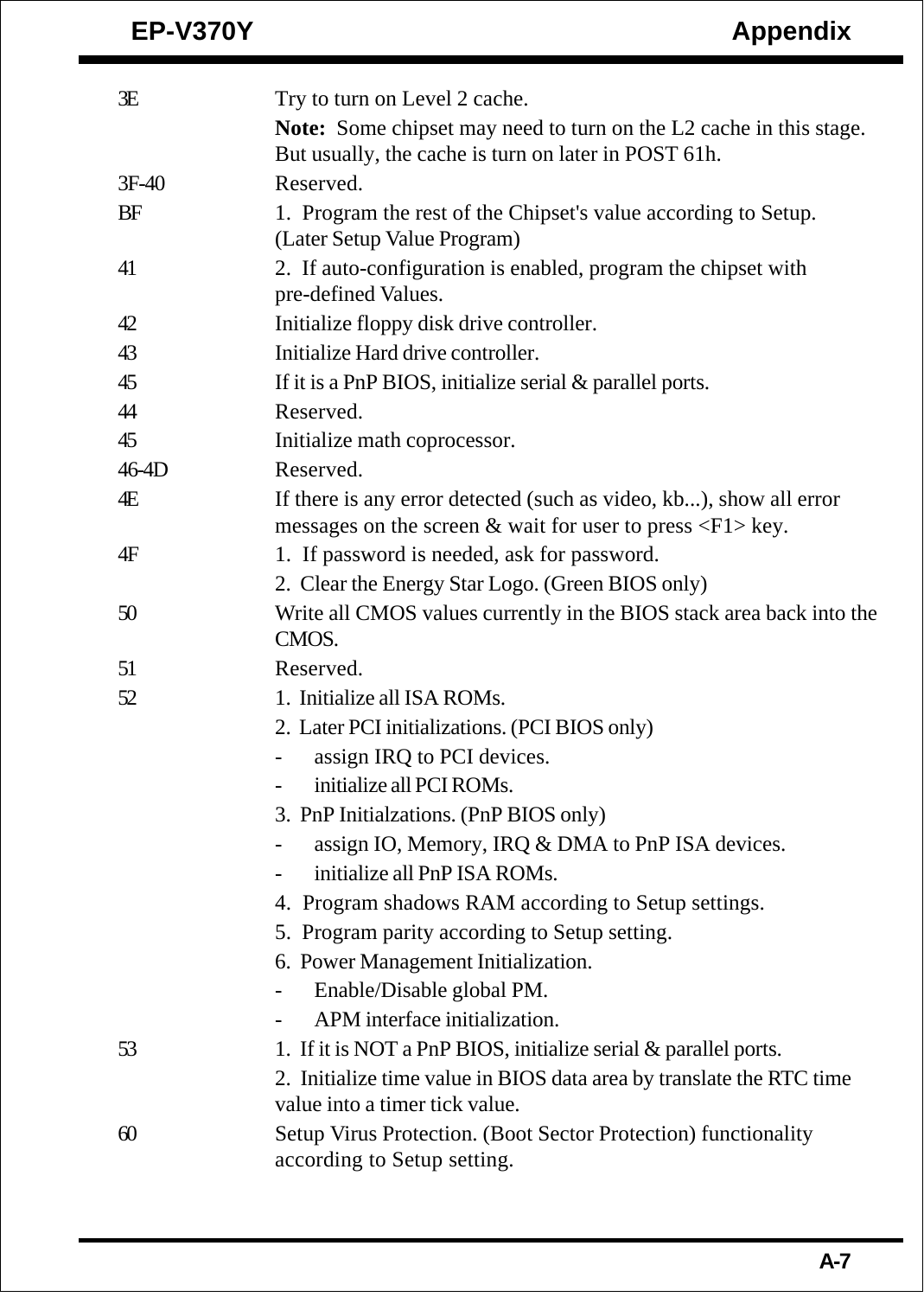| <b>Appendix</b> | <b>EP-V370Y</b>                                                                                           |
|-----------------|-----------------------------------------------------------------------------------------------------------|
| 61              | 1. Try to turn on Level 2 cache.                                                                          |
|                 | Note: If L2 cache is already turned on in POST 3D, this part will be<br>skipped.                          |
|                 | 2. Set the boot up speed according to Setup setting.                                                      |
|                 | 3. Last chance for Chipset initialization.                                                                |
|                 | 4. Last chance for Power Management initialization. (Green BIOS<br>only)                                  |
|                 | 5. Show the system configuration table.                                                                   |
| 62              | 1. Setup daylight saving according to Setup value.                                                        |
|                 | 2. Program the NUM Lock, typematic rate & typematic speed<br>according to Setup setting.                  |
| 63              | 1. If there is any changes in the hardware configuration, update the<br>ESCD information. (PnP BIOS only) |
|                 | 2. Clear memory that have been used.                                                                      |
|                 | 3. Boot system via INT 19H.                                                                               |
| FF              | System Booting. This means that the BIOS already pass the control<br>right to the operating system.       |

### B-2 Unexpected Errors:

| POST (hex) | <b>DESCRIPTION</b>                     |  |
|------------|----------------------------------------|--|
| BO.        | If interrupt occurs in protected mode. |  |
| B1         | Unclaimed NMI occurs.0                 |  |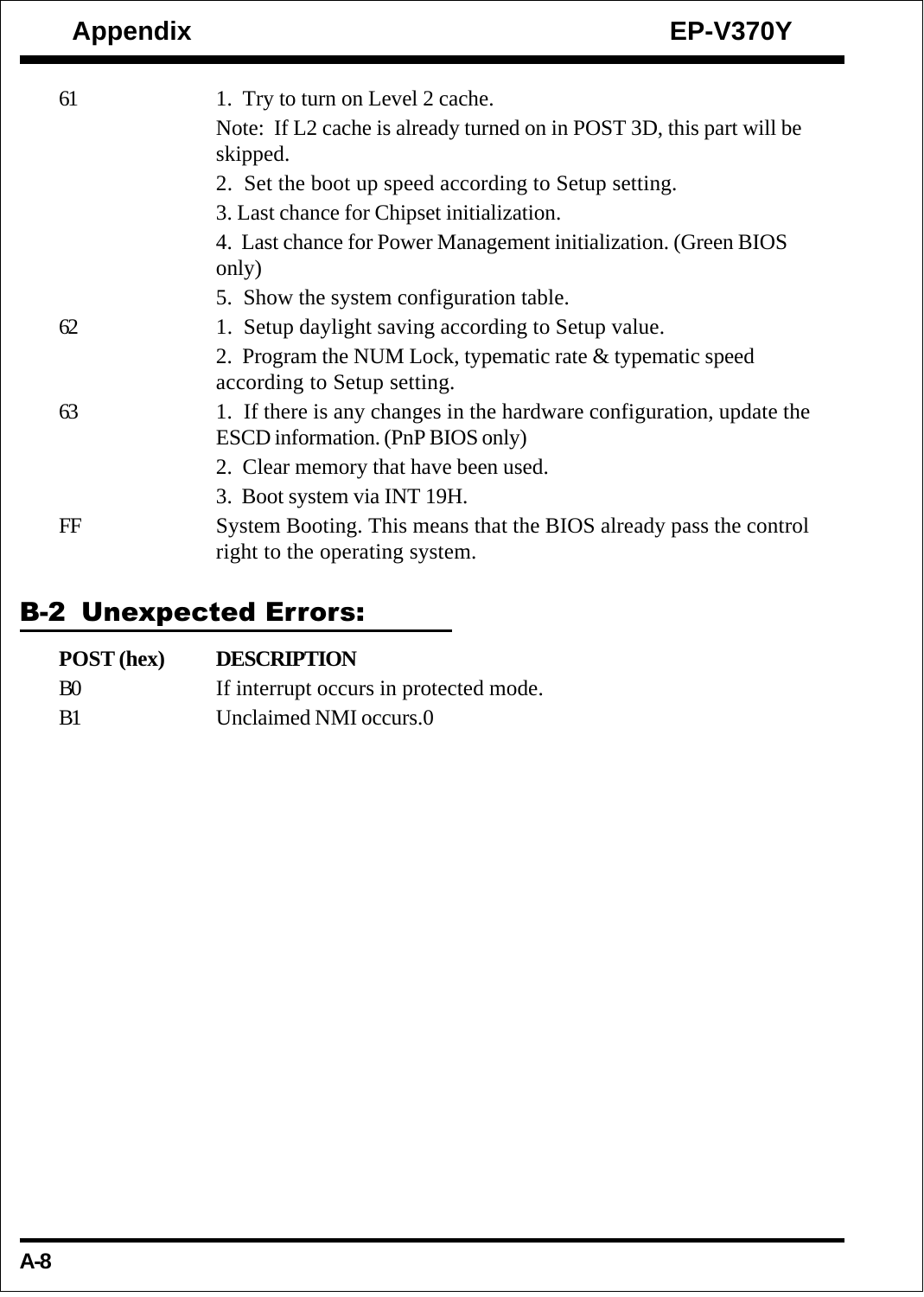### Appendix C

#### **NOTE:**

The "**LOAD SETUP DEFAULTS**" function loads the system default data directly from ROM and initializes the associated hardware properly. This function will be necessary when you accept this mainboard, or the system CMOS data is corrupted.

#### ROM PCI/ISA BIOS(2A69KPA9) CMOS SETUP UTILITY AWARD SOFTWARE, INC.

| STANDARD CMOS SETUP                            | SUPERVISOR PASSWORD                        |  |  |  |
|------------------------------------------------|--------------------------------------------|--|--|--|
| <b>BIOS FEATURES SETUP</b>                     | <b>USER PASSWORD</b>                       |  |  |  |
| <b>CHIPSET FEATURES SETUP</b>                  | <b>IDE HDD AUTO DETECTION</b>              |  |  |  |
| POWER MANAGEMENT SETUP                         | <b>HDD LOW LEVEL FORMAT</b>                |  |  |  |
| PNP/PCI CONFIGURA                              | <b>ETUP</b><br>Load SETUP Default (Y/N)? Y |  |  |  |
| <b>INTEGRATED PERIPH</b>                       | <b>SAVING</b>                              |  |  |  |
| <b>LOAD SETUP DEFAULTS</b>                     |                                            |  |  |  |
| <b>ESC: QUIT</b>                               | $\downarrow$ $\rightarrow$ :SELECT ITEM    |  |  |  |
| F10:Save & Exit Setup                          | $(Shift)F2$ : Change Color                 |  |  |  |
| Load Setup Defaults Except Standard COMS SETUP |                                            |  |  |  |

#### **LOAD SETUP DEFAULTS**